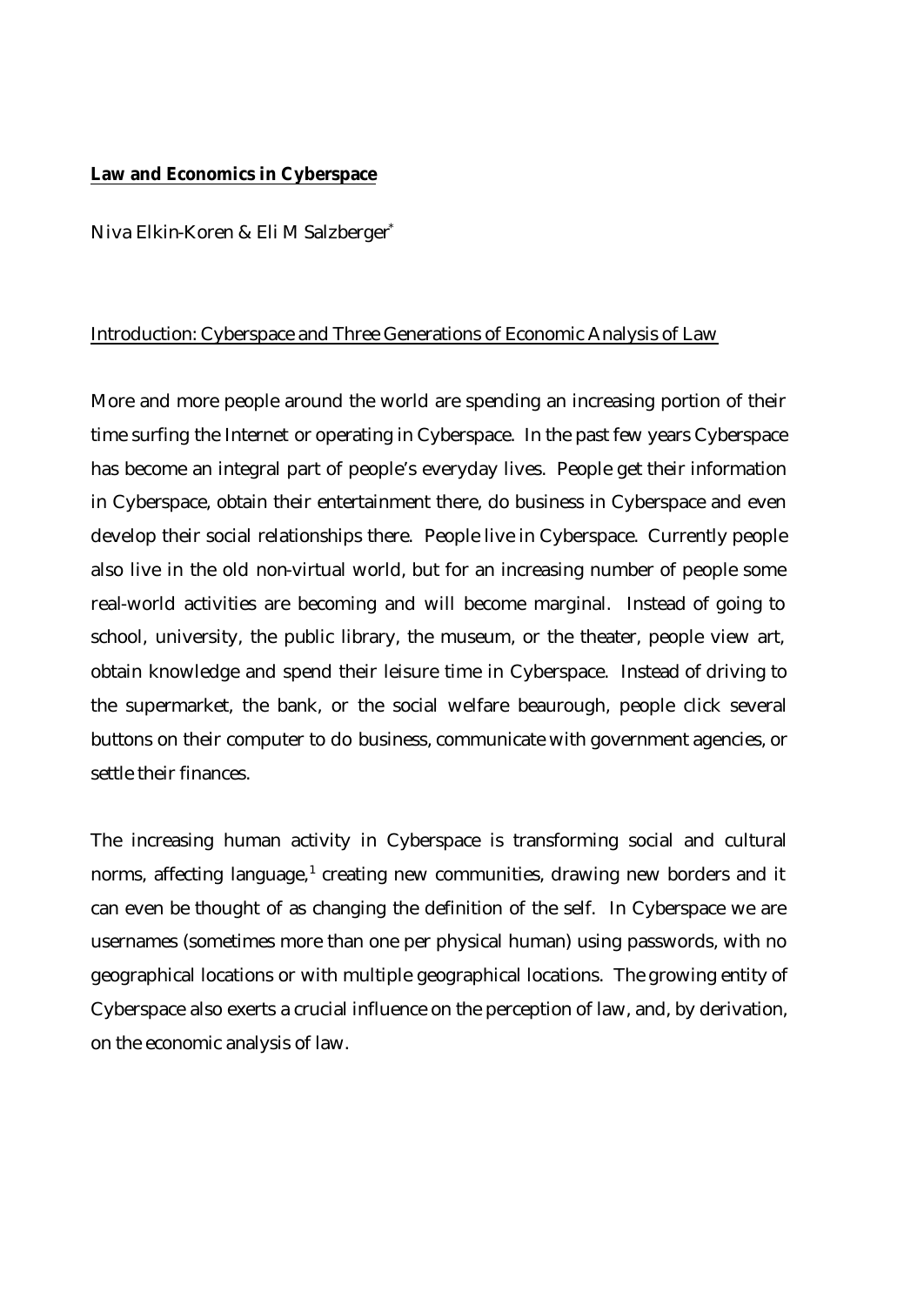This paper is intended to provide a preliminary and tentative look at the changing world of law with the emergence of Cyberspace from the perspective of the economic approach to law. One can describe the Law and Economics Movement as comprising three generations, which can be perceived as separate paradigms of sorts: the traditional Chicago School economic analysis of law, Transaction Cost analysis, and Neoinstitutional economic analysis of law and of legal institutions.<sup>2</sup> The Chicago School views the micro-economic model as the suitable theoretical framework for the analysis of all legal questions, including those which are not traditional market issues. The tools of micro-economic theory - the curves of supply and demand - can be applied to analyze the market of children for adoption or the market of crimes or the market of laws in general, as they are applied to the market of apples or cars. The Chicago framework does not distinguish between rational individuals and other, more complex, market players such as firms, governments or agencies. The state, its structure and institutions are perceived as exogenous to the analysis. Markets and states are assumed to correspond to each other.

A transitional generation in the development of the Law and Economics thought is Transaction Cost analysis. Its starting point is, in fact, an extension of the Chicago School; this extension eventually brought about the third generation of Neoinstitutional law and economics. The heart of Transaction Cost analysis is the Coase theorem, which undermines the categorization of the traditional market failures and especially the analysis of the remedies to correct them. Coase's analysis points at transaction cost as the sole factor which divert the market from efficiency, and thus the sole factor to take on board when legal rules are considered. The concept of transaction cost which was originally used to analyze the interaction between individuals in the market, was soon broadened up to include the analysis of the emergence of institutions, their internal decision-making process and their external interactions. In doing so the methodological tools used for the analysis were expended and hence the shift towards the third generation.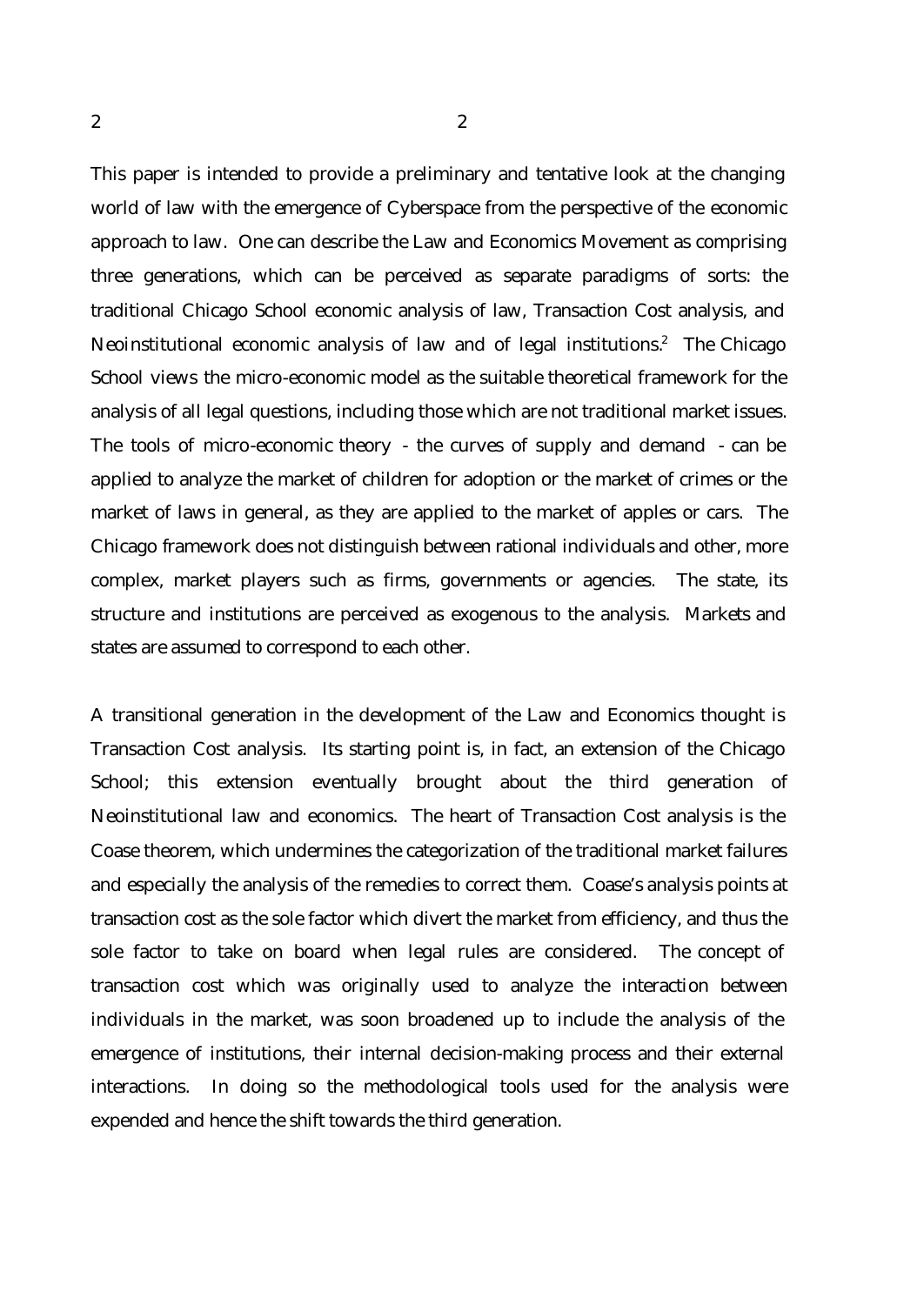This third generation, which can be associated with the Neoinstitutional paradigm. is the broadest framework of economic analysis insofar as it incorporates institutional structures as endogenous variables within the analysis of law. Thus, Neoinstitutional analysis views the political structure, the bureaucratic structure, the legal institutions, and other commercial and non-commercial entities as affecting each other. Political rules intertwine with economic rules, which intertwine with contracts. The tools used in the analyses of the Neoinstitutional law and economics are the traditional microeconomics or welfare economics models, along side with public choice, game theory and institutional economics.<sup>3</sup>

Although we use the term "generation" in the description of the three major paradigms of law and economics, the first generation - the Chicago school - is very much alive. Significant work in law and economics is being carried out in this framework. Thus it cannot be transgressed when we apply the law and economics thinking to Cyberspace. We will begin, therefore, in Part I, by examining the characteristics of the market in Cyberspace, analyzing possible market failures in comparison to market failures in the non-virtual world, and drawing from this analysis some general descriptive and prescriptive insights as to the nature of law, the organization of communities and the role of states. Part II focuses on the application of transaction cost economic analysis to Cyberspace. Part III discusses the role of "law" and offers several general thoughts about the "state" or our public sphere in light of the Neoinstitutional school of law and economics.

The main foci of the paper are on the challenges Cyberspace poses to the whole project of economic analysis of law. Our conclusions in part IV are that the emergence of Cyberspace may require some fresh conceptual thinking by the law and economics movement.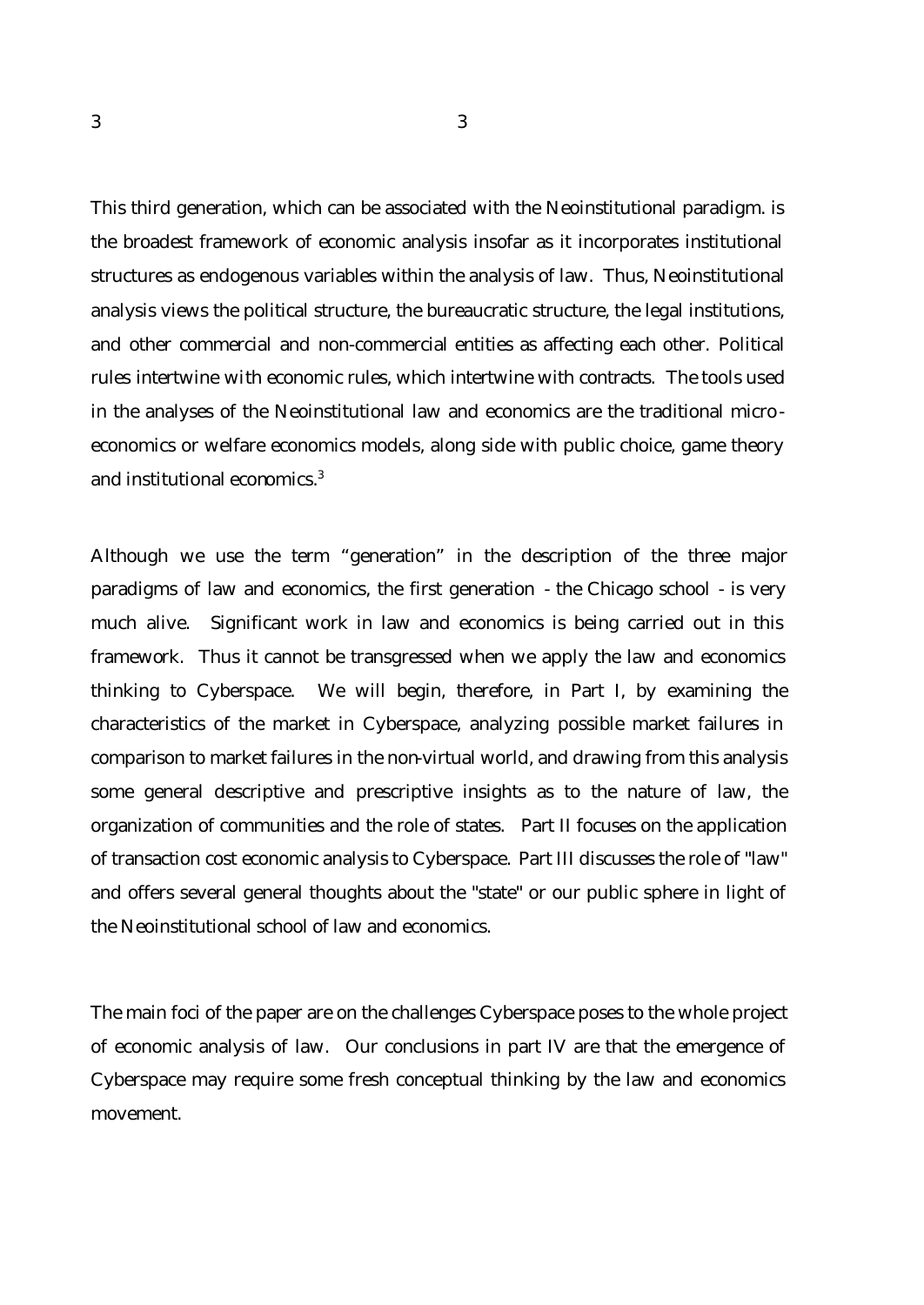# I. The Chicago School of Law and Economics in Cyberspace, or: Cyberspace as a Market and its Failures

The fundamental tenet of the Chicago approach is that competition within a perfect market will lead to efficiency, which is the desirable normative goal of the legal system. Central intervention within the market is justified, according to the Chicago analysis, only when there is a market failure. Such a failure exists when there are no multiple players on both sides of the market (the problem of monopolies), when these players do not have symmetric and full information relevant to their market activities, when any of the players bypass the market through involuntary actions (the problem of externalities) or when the traded commodity is a public good. This general premise was advanced by the economic approach to law in several directions, the two most important of which are (1) analyzing the emergence of the state, its central government, and its institutional structure as derived from problems of collective actions which are market failures of sorts, and (2) defining in what circumstances it is justified for the central government to intervene in shifting the market solutions, circumstances which again are related to market failures.<sup>4</sup> The general orientation of the Chicago school, however, is that these circumstances are rare and that in the real world there is too much central intervention.

The following discussion adheres to the doctrinal analysis, and examines separately the four traditional market failures, as applied to Cyberspace.

## a. Monopolies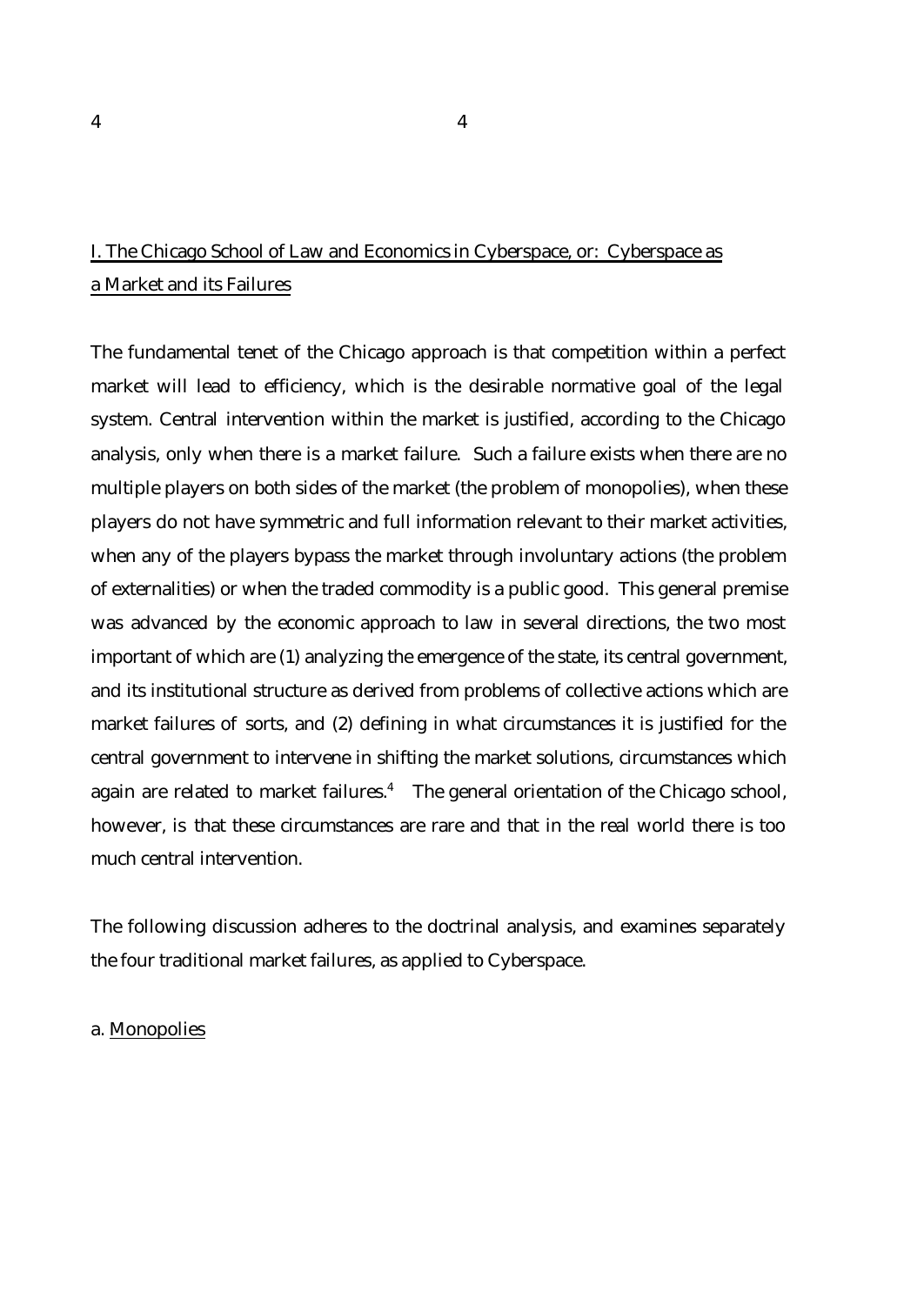Under conditions of perfect competition producers and consumers see the price as fixed, and therefore set their quantity of output or input on a level at which their marginal costs or benefits equal the price. A single producer (monopoly) or a single consumer (monopsony) sees a changing price curve, and therefore sets its output or input in a way which maximizes its profit, leading to an inefficient level of production or an inefficient market solution. The same premise applies to a situation where there is a very small number of producers (cartel) or consumers who co-ordinate their market actions. Antitrust laws are meant to replace monopolies with competition where possible, or prevent the creation of monopolies (for example, by prohibiting mergers) or price co-ordination. When a monopoly is a natural situation due to the scale of the market, or in the case of public utilities, the monopoly is allowed to continue to exist but it is closely regulated by the government or by other official agency. Sometimes monopolies are even created by the government in order to remedy other market imperfections. Such is the case, for example, with a patent system.

Cyberspace has several features that, on the one hand, are likely to decrease monopoly problems, hence reduce legitimate central intervention, but on the other hand, may create new types of monopoly problems, which might call for innovative solutions. Some of these features are described next.

1) One of the important sources for monopolies in the non-virtual world is high entry costs and the need for a substantial initial investment in order to establish a business in the market. These features can characterize a natural monopoly, a condition where the fixed costs involved in production are very large so it is more efficient for a single provider to serve the market. But they can also characterize unnatural monopolies. This factor of entry barriers and high fixed versus changing costs, combined with tactics of short-run price cuts by existing market players to prevent new entries, maintain existing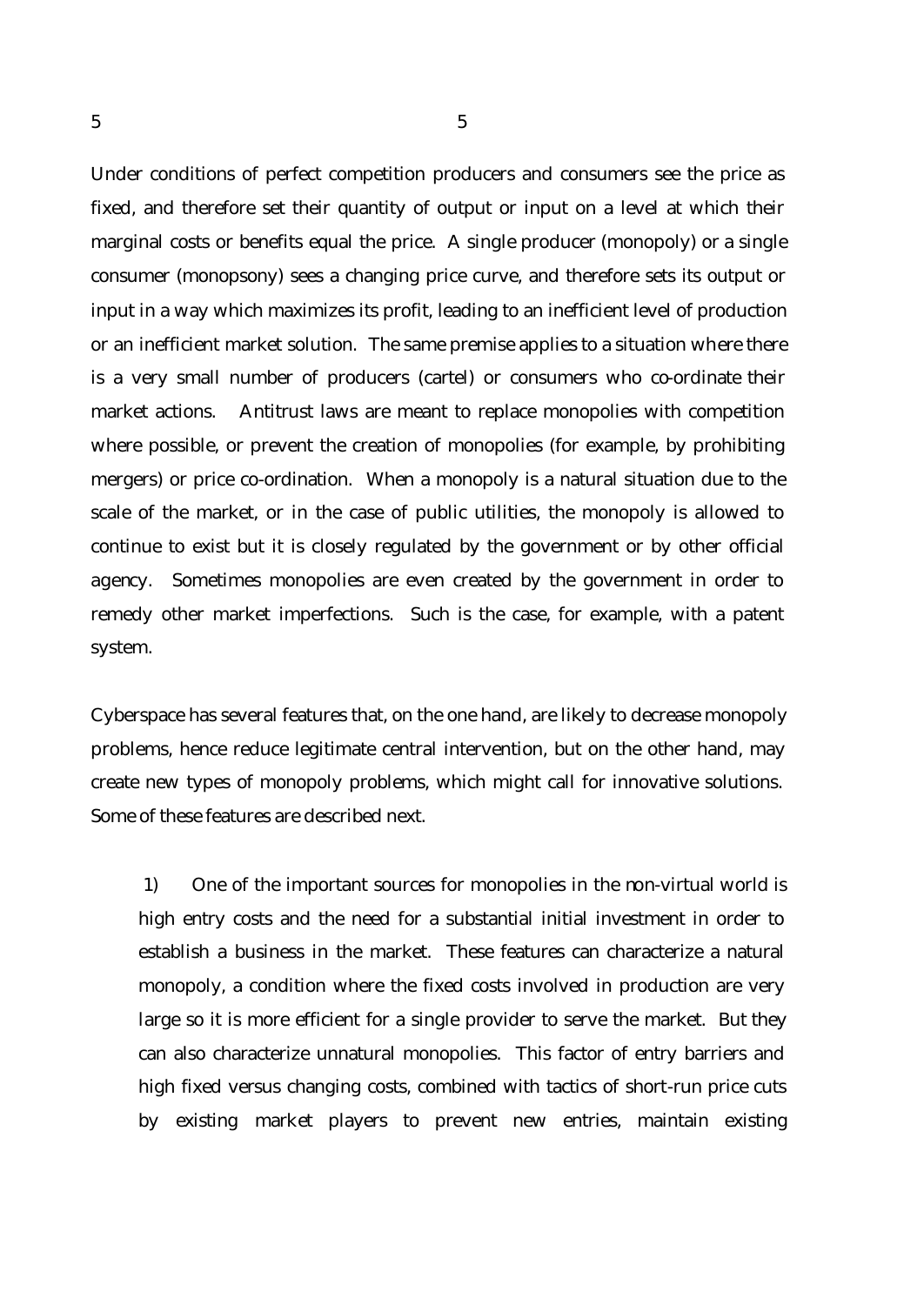monopolistic powers. In Cyberspace entry costs are significantly lower, so shortterm tactics to prevent new entries into the market may prove less effective.

Consider, for instance, the publishing business. Entering such an industry in the nonvirtual world of printed materials requires major investments, such as purchasing and operating a printing press, purchasing paper, and paying distributors for shipment and handling. In Cyberspace, any 10-year-old can become an independent publisher. With the click of a mouse she can distribute text to millions of Internet subscribers.

2) A related issue is the size of the market. The emergence of many non-virtual monopolies has to do with market scale. A very small market may not justify more than one provider of a certain product. Cyberspace has no fixed borders. Cybermarket is a global market place. It is certainly not a defined territorial unit and the use and movement of resources is not restricted to any territory. National boundaries hardly apply to Cyberspace, and protective policies such as customs and other trade barriers become less feasible. Such barriers can be easily bypassed in Cyberspace by shifting the "location" of the transacting players.<sup>5</sup> What is complicated and costly in the non-virtual world, can be achieved by pressing a button on the computer. The market of Cyberspace is indeed global. Users can purchase a copy of a popular computer program from their local vendor - licensed, often exclusively, to distribute in a particular territory. But users may also obtain the program from another country by mail order or by downloading it directly from the net.

As Internet services are increasingly delivered through wireless systems to portable computers it becomes more difficult to ascertain the location from which the service or product has been provided. Consequently, monopolies, which in the non-virtual world result from the size of the local market, are likely to disappear. In this respect the feasibility of on-line business may affect also monopolies which currently operate in the non-virtual world. For instance, virtual bookstores, such as Amazon, push non-

 $6\qquad \qquad 6$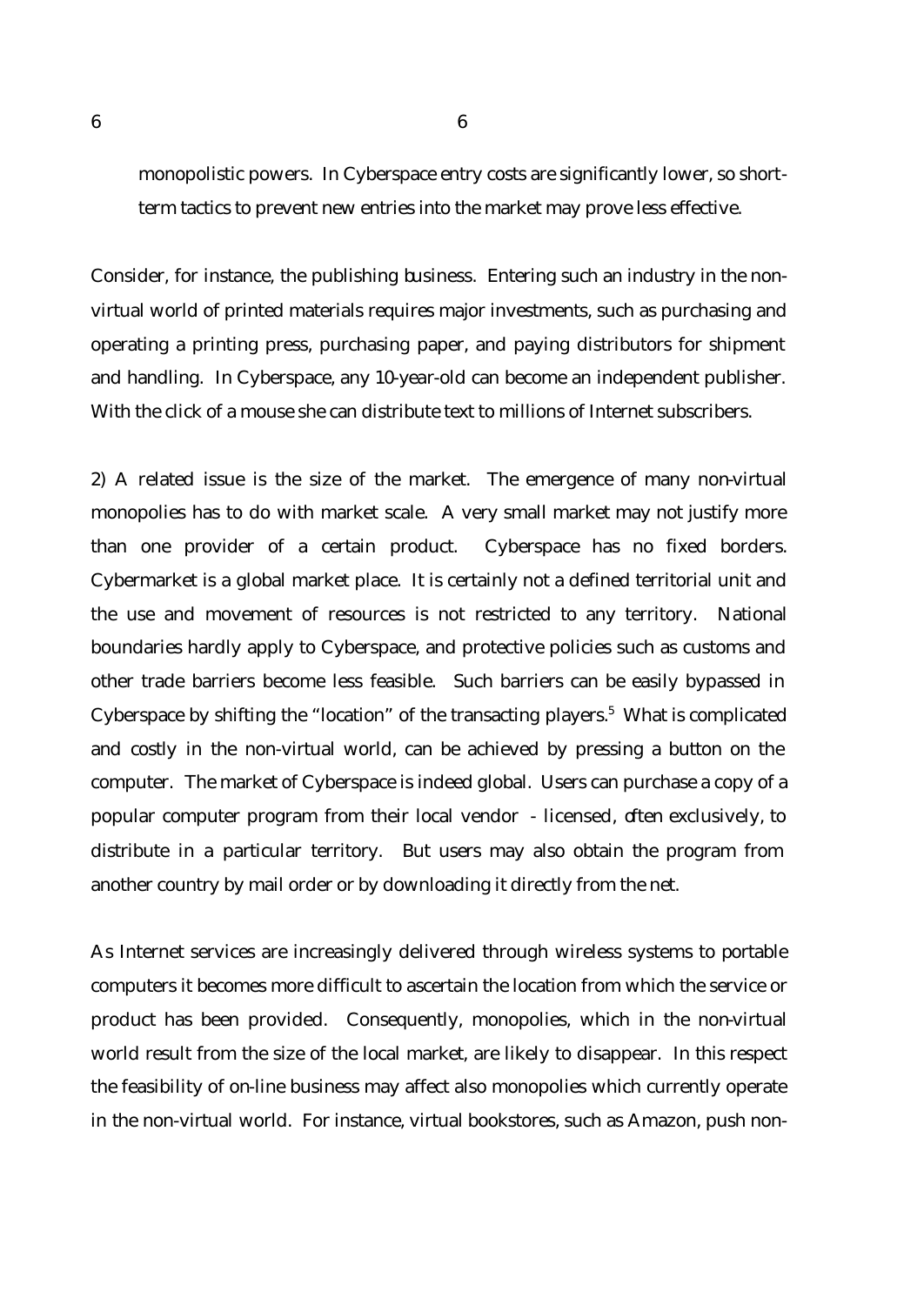virtual book chains such as Blackwell and Barnes Noble into Cybermarket, and this in turn may affect the monopolistic powers of local bookstore chains that do not step into Cyberspace. Thus, economics of scale is likely to scale down significantly, diminishing monopolistic powers.

Cyberspace may play various roles in e-commerce. It may merely provide a platform for marketing efforts of vendors (advertising, contacting actual and potential users, distributing information and coupons). It can serve, as it increasingly does, to facilitate the transaction formation by allowing customers to place an order, which is later delivered by mail. Cyberspace may also allow the execution of the entire transaction. Informational goods (computer programs, music, video clips, text and data) may be delivered on-line. When the parties use Cyberspace merely to process orders, its effects, save the eficacy of protective measures of national governments, are similar to that of mail order. It expands the variety from which customers may choose, and therefore enhances competition. Like mail order, however, performance of vendors may still depend on an infrastructure in the real world allowing prompt distribution at low cost. Yet when the entire transaction is performed in Cyberspace the advantage of such local infrastructure is significantly lower, so monopolistic effects may be further reduced.

3) Scarcity, especially scarcity of the public domain, is yet another explanation for the emergence of monopolies. Take, for example, the communication and broadcasting industry. Its monopolistic character has partly to do with scarcity of frequencies available for television and radio broadcasting and scarcity of infrastructure elements with regard to cable systems. In both cases intervention by the government in allocating frequencies, controlling cable operators and their contractual relations with station owners, and even controlling some content was deemed justified on antimonopolistic grounds. $6$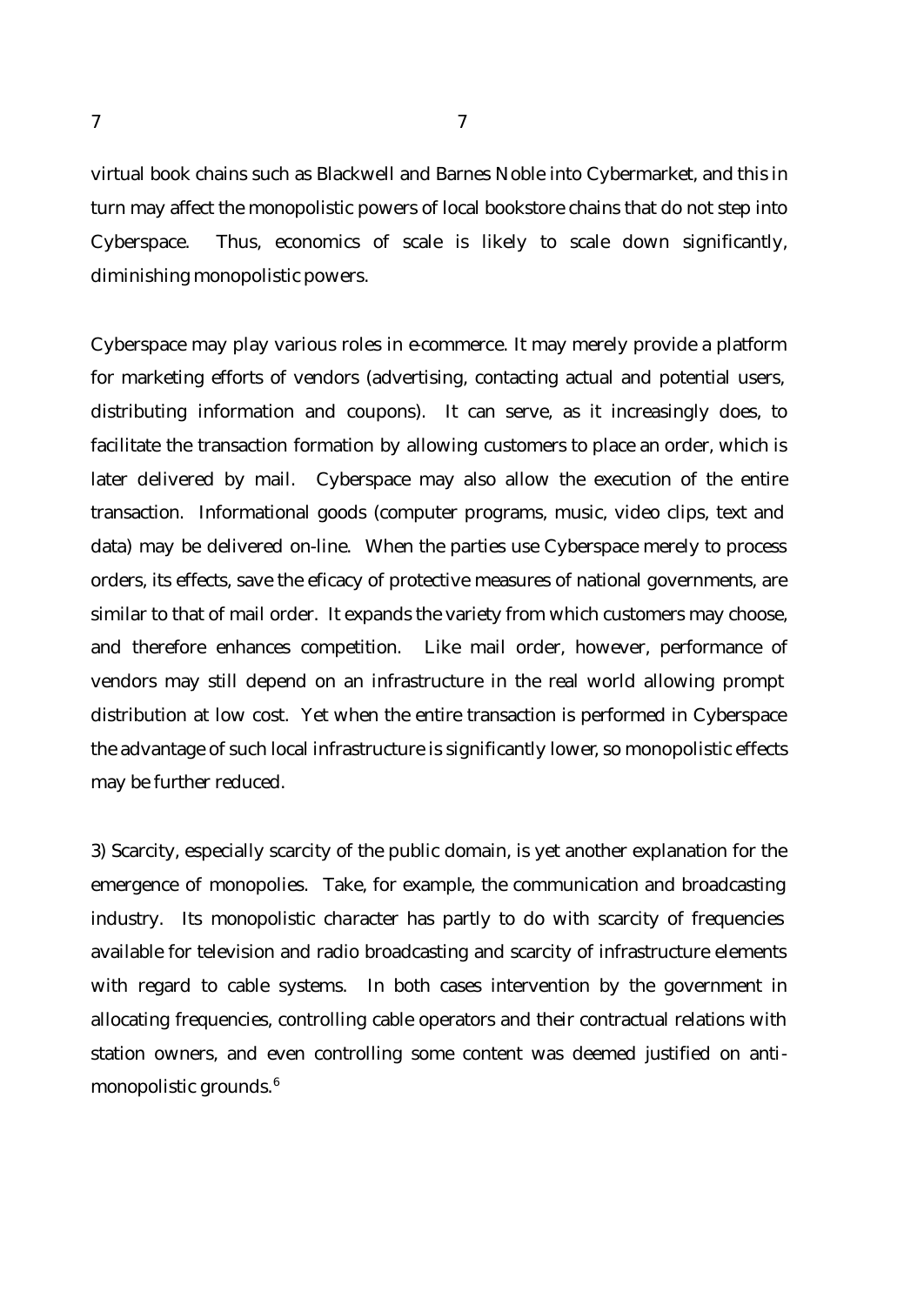Cyberspace is less scarce than the real world. It allows almost endless communication and broadcasting activities. Hence, less regulatory intervention in Cyberspace is justified, and in a similar way to the analysis of the economics of scale, this might easily slip over to non-virtual broadcasting as well.<sup>7</sup>

Our analysis so far tends to point at a significant decline in the market failure of monopolistic powers, which indicates less justification for central intervention in the market. However, other features of Cyberspace may operate in an opposite direction, increasing monopolistic power and introducing new types of monopoly problems that might demand innovative solutions.

1) One such feature has to do with connectivity and interoperability.  $8$  The use of any network, especially a global network, which consists of a large number of independent networks, heavily relies on the use of shared standards. Interoperability requires products and technologies used on the net to have functional characteristics that permit their functioning in connection with other technologies. Such technologies operating in Cyberspace should be able to communicate with one another, to process input created by other products, or to create an output that is processable by other online procedures. Connectivity and compatibility require some level of shared use of technological standards.

Consequently, any new technology introduced into Cyberspace must be compatible with other existing systems operating in Cyberspace. It must conform to specifications of existing technologies, which often are held by private parties as trade secrets, patents, or other types of intellectual property. $9$  A firm that controls the standards controls a bottleneck establishing monopolistic power. It may further allow leveraging a monopoly from other markets into Cybermarkets.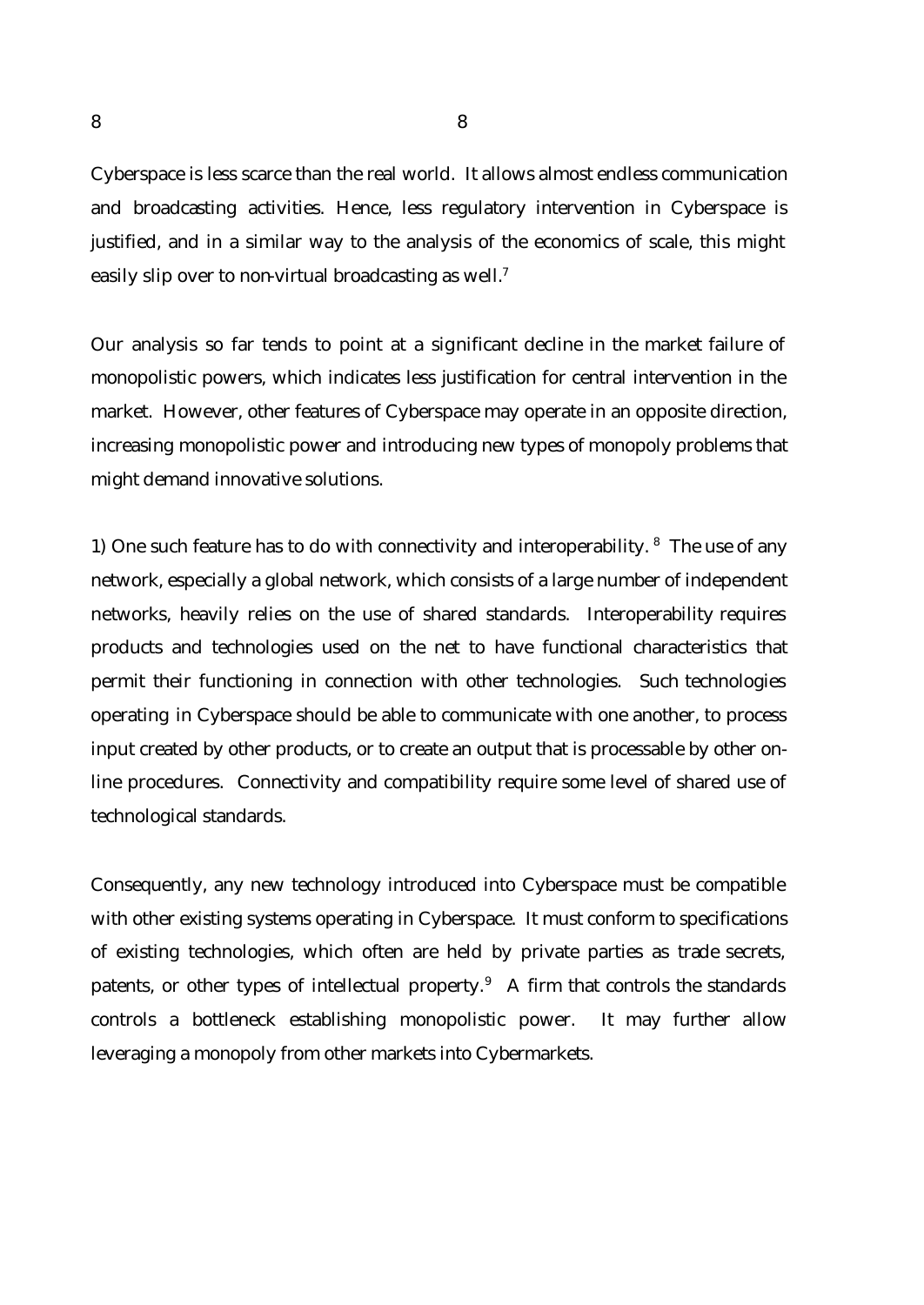For instance, Microsoft controls the operating systems of most personal computers connected to Cyberspace. It owns intellectual property rights in the technologies essential for anyone who wishes to develop a product that will be accessible by Internet users. The recent antitrust legal action brought against Microsoft alleges that Microsoft has incorporated its Web browser (Explorer) into its operating system, thus attempting improperly to drive the Netscape Web browser out of the market.

2) A related feature of Cyberspace that may increase monopoly effects has to do with network externalities. These are created when the use of one product is more beneficial the more people use it. The more widespread the use of a word processor becomes, the more beneficial it becomes to the users. If we all use the same word processor we would save the time involved in converting files, the costs of correcting errors, and even the costs caused by the inability to process digital files created by another program.

Network externalities are typical of a network environment such as Cyberspace since this environment is based on connectivity and compatibility. Cyberspace is a network and it becomes more beneficial to its users, either as a marketplace or as a public forum, with every additional user who is connected. Furthermore, products which are operated in an on-line environment should be interoperable to increase connectivity. Once an on-line product becomes widespread it gains value not merely owing to its technological superiority but also, and sometimes only, owing to its prevalence.<sup>10</sup> Network externalities may limit competition by increasing the cost of entry. They provide a significant advantage to first comers, who can establish their products as the standard for future goods.<sup>11</sup>

3) Finally, Cyberspace is a sophisticated technological infrastructure that is used by consumers without any intermediaries. Every new product involves costs of learning and adapting to the new method of work. Consequently, the cost of switching to a

9 9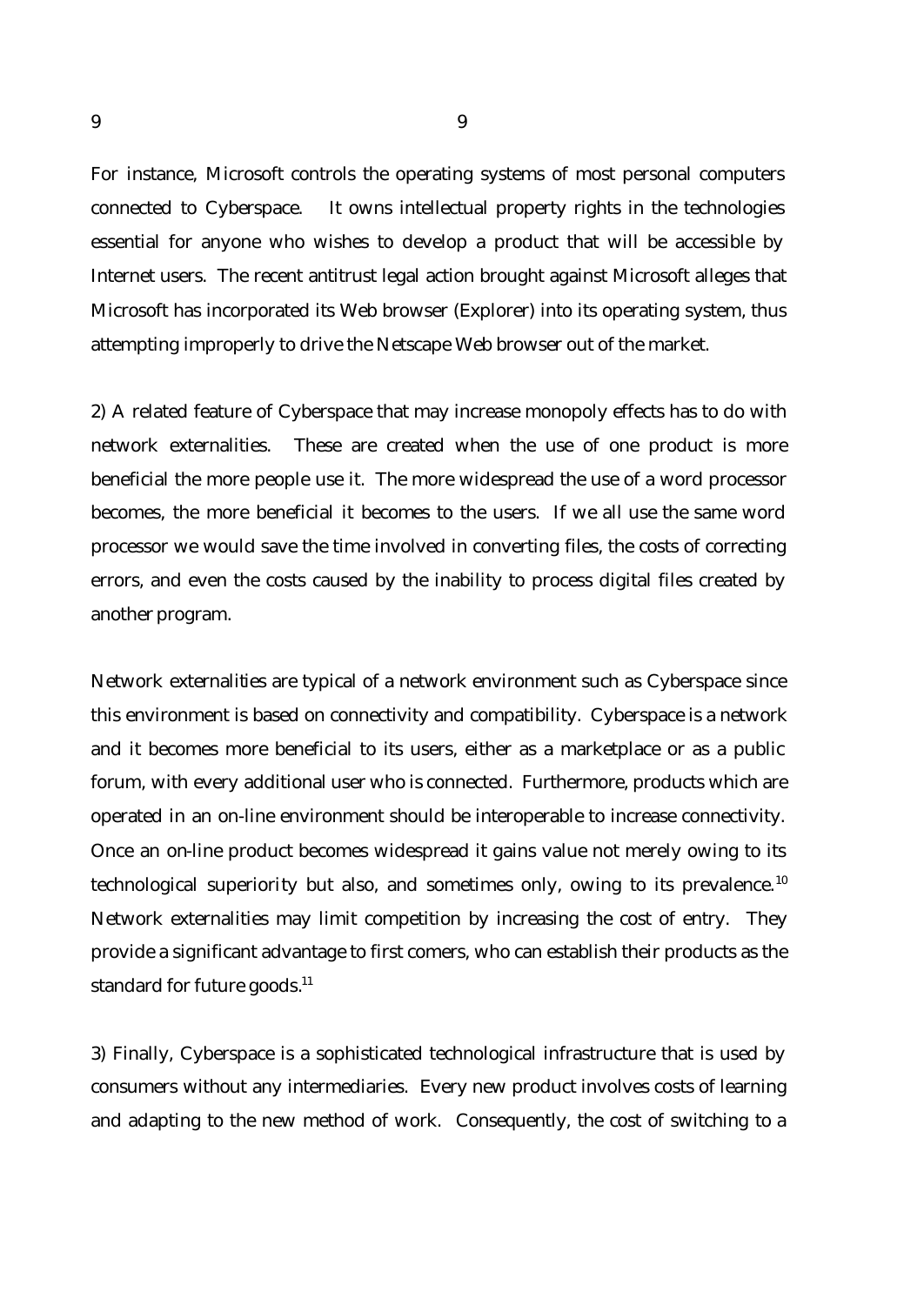new technology may be prohibitively high. This may further increase entry cost and thus have a restraining effect on competition.

To summarize, Cyberspace reduces the traditional non-virtual monopolistic problems, but it creates new ones. These special monopolistic effects in Cyberspace are strictly related to technology and standards. The identification of such monopolistic power is different from identification of monopolies in the non-virtual world and the traditional remedies of price and quantity control may not be efficacious to remedy these problems. The shape and the type of justifiable legal intervention cannot derive from the traditional market analysis of supply and demand. The new monopolies of Cyberspace, therefore, require fresh economic thinking.

# b. Public goods

A public good is a commodity with two distinctive but related characteristics: nonexcludability and non-rivalry. Non-excludability occurs whenever it is either impossible to exclude non-payers (free-riders) from using the resources, or the costs for such exclusion are so high that no profit-maximizing firm is willing to produce the good. Non-rivalry means that the use of such resources by one user does not detract from the ability of others to use it. Public goods are not likely to be produced and supplied by the market, and if they are privately provided they are likely to be undersupplied. Thus, government intervention is necessary in order to guarantee the optimal supply of public goods, either by subsidizing the private provision of the good or by producing it itself.

Information under standard economic analysis is such a public good. Its consumption is non-rivalrous and the use of information cannot be efficiently excluded.<sup>12</sup> This is because information has no physical boundaries, and its duplication and distribution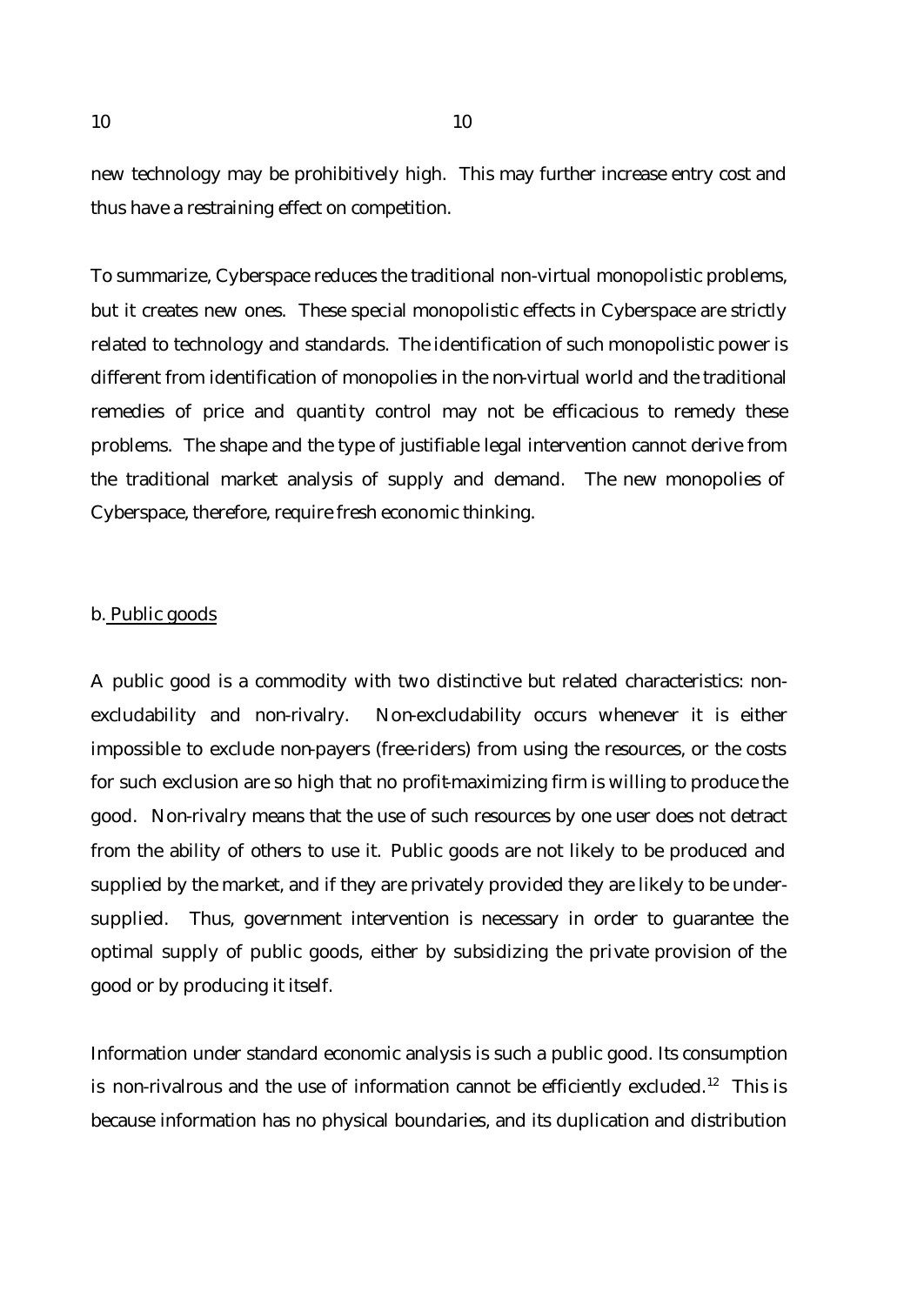involve relatively low costs. The marginal costs of exclusion are often greater than the marginal costs of provision, so it is inefficient to spend resources to exclude nonpayers. Such free-riding reduces the incentives for investment in generating new information, and without government intervention information tends to be undersupplied. Government intervention in the real world takes the form of intellectual property laws. These stimulate creation by providing creators with a legal right to exclude. They allow creators to use the power of the state to exclude non-payers, and to deter potential free-riders. By legally excluding non-payers the law facilitates creators' ability to reap returns on their investments by collecting fees for the use of their works.<sup>13</sup>

Information is central to Cyberspace. Cyberspace is a virtual world in which almost everything boils down to information. Every interaction among users over Email and group chats is, in fact, interactive exchange of informational signals. Surfing the Internet is data mining. Internet advertising distributes information over web sites. The main commodities that are exchanged in Cyberspace are informational products such as texts, music, data, or computer programs. Furthermore, the transactions themselves are no more than information processing.<sup>14</sup> The rich human interactive environment of Cyberspace is merely the creation, procession, and transmission of information. Consequently, the share of public goods out of all property in Cyberspace is far greater than in real world. According to traditional economic theory, this means a need for massive intervention by the government.<sup>15</sup> Is this really the case?

Cyberspace transforms the way information is produced and distributed. Information is no longer embodied in physical objects such as paper or CDs. Information in Cyberspace is delivered without the usage of any physical medium, but instead involves transmission of electronic signals.<sup>16</sup> Electronic delivery of information involves low cost, and does not require any large investment in the production of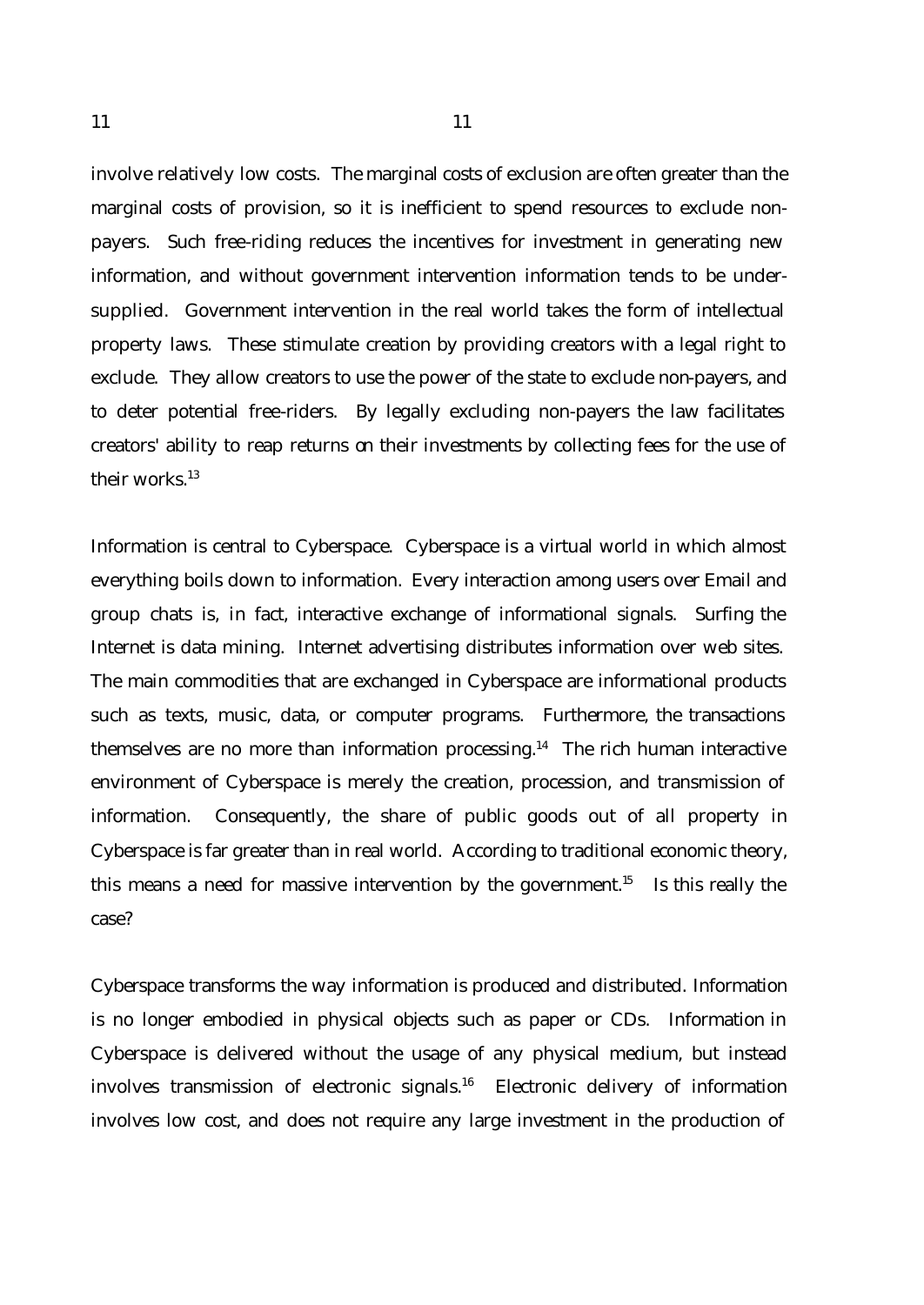$12$  and  $12$ 

copies and distribution channels. Distribution of copies in Cyberspace is performed routinely by all users from any work-station connected to the net. Furthermore, disseminating information may not involve any distribution of copies, but instead providing access to a copy.<sup>17</sup>

How does this affect the economic analysis of information as a public good? The first impression is that Cyberspace tends to convert information which is a private good in the non-virtual world to a public good in Cyberspace.<sup>18</sup> Because of low cost of copying and distributing information on the net and the de-materialization of information, prevention of unauthorized use of information and tracking down of violators are less likely to occur. Thus, we may expect a growing manifestation of free-riding, which characterizes public goods.

But the more significant point here is that Cyberspace enhances the ability to exclude and control the distribution of information to the extent that makes it no longer a public good. The nature of information in Cyberspace, as discussed above, allows the application of cost-effective self-help technical measures to control the consumption and use of information. Such means allow excluding information that used to be nonexcludable. Indeed, the creation of digital copies involves very low cost. Yet distribution of copies is no longer the sole way of generating profits. One shift is from selling copies to charging for access. The new technical frontiers permit collecting a fee for access to a web site and charging per-use of the information provided. They allow temporary entrance permits and restriction of usage of information to on-line individual use, blocking the possibilities of copying information or forwarding it, and  $\rm{more.}^{19}$ 

The results of this analysis seems to be ideal: that, on the one hand, Cyberspace is causing a significant increase in the production and distribution of information, and,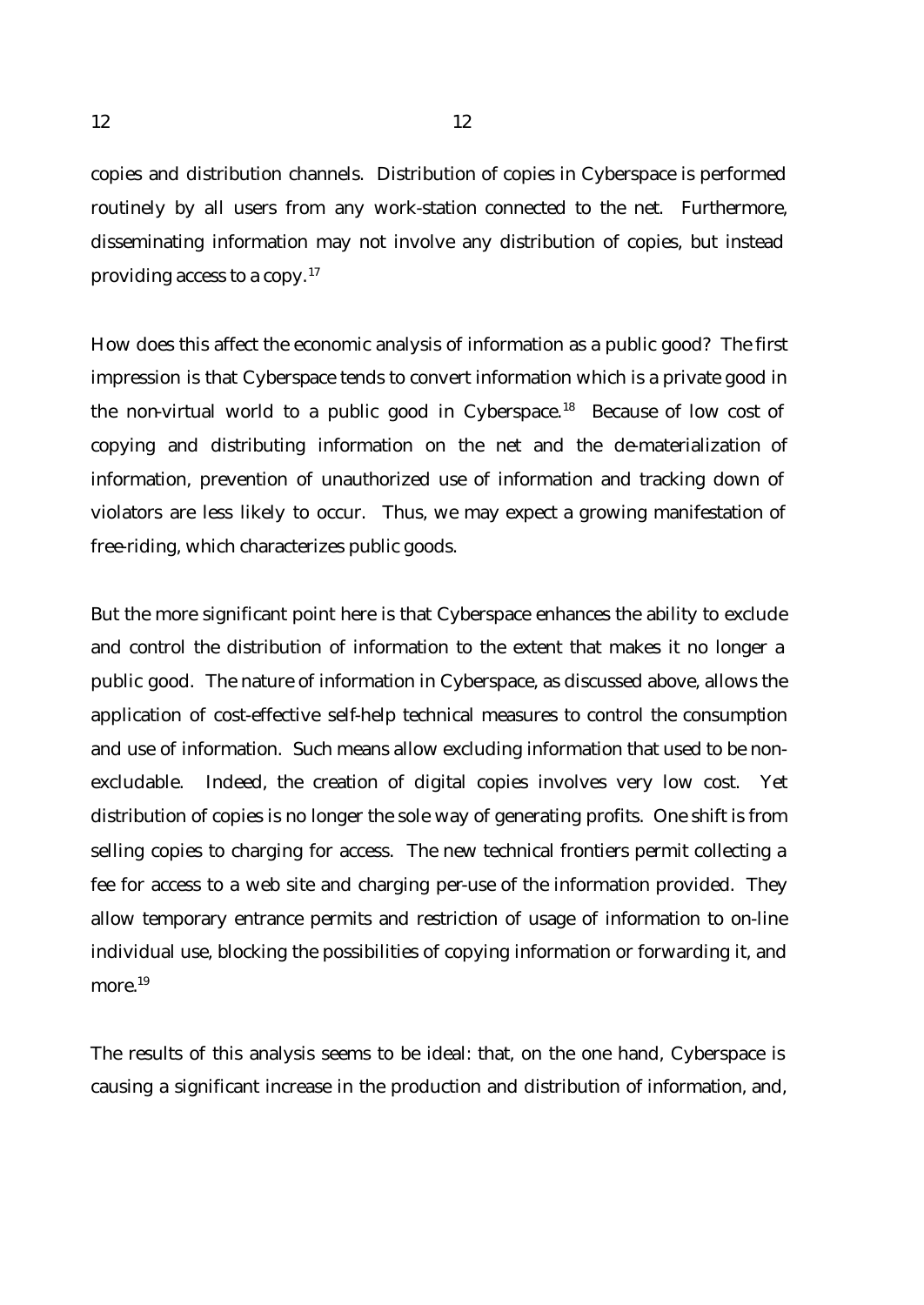on the other hand, that information can no longer be regarded as suffering from the public good deficiencies. Thus, government intervention is not required or desirable.

This, however, is not the full picture. The development of exclusion measures is likely to encourage users to develop counter code breaking and hackering tools. This, in turn, will lead to sophistication of the exclusion tools and a continuous technological race between the two sorts of devices. Such a race may divert funds that might otherwise be invested in more productive directions. This infertile may require central intervention, which is very different from government intervention in the traditional public goods framework. Here the government will not be called upon to provide the public good or the legal means to enable its production by private firms. Central intervention may be required here to halt or control the technological race between exclusion tools and their counter technologies.<sup>20</sup>

The extent to which information in Cyberspace is a public good is, therefore, not clearcut. It depends, among other factors, on the technological state of the art. The technologies available in Cyberspace are changing at a rapid pace. Consequently, the public good analysis may not be very conclusive in determining when government intervention is necessary.<sup>21</sup> Technological development and innovation is an outcome of a complex interaction between knowledge and social institutions such as laws and markets. Technological developments should not be perceived as external to market process as they are perceived by the Chicago law and economics analysis. As in the case of monopolies, we believe, therefore, that the tools of the traditional economic theories with regard to public goods are not sufficient for the analysis of Cyberspace.

### c. Lack of information

The hypothesis about competitive markets, which result in optimal production and distribution, is contingent on the assumption of full information. Information refers to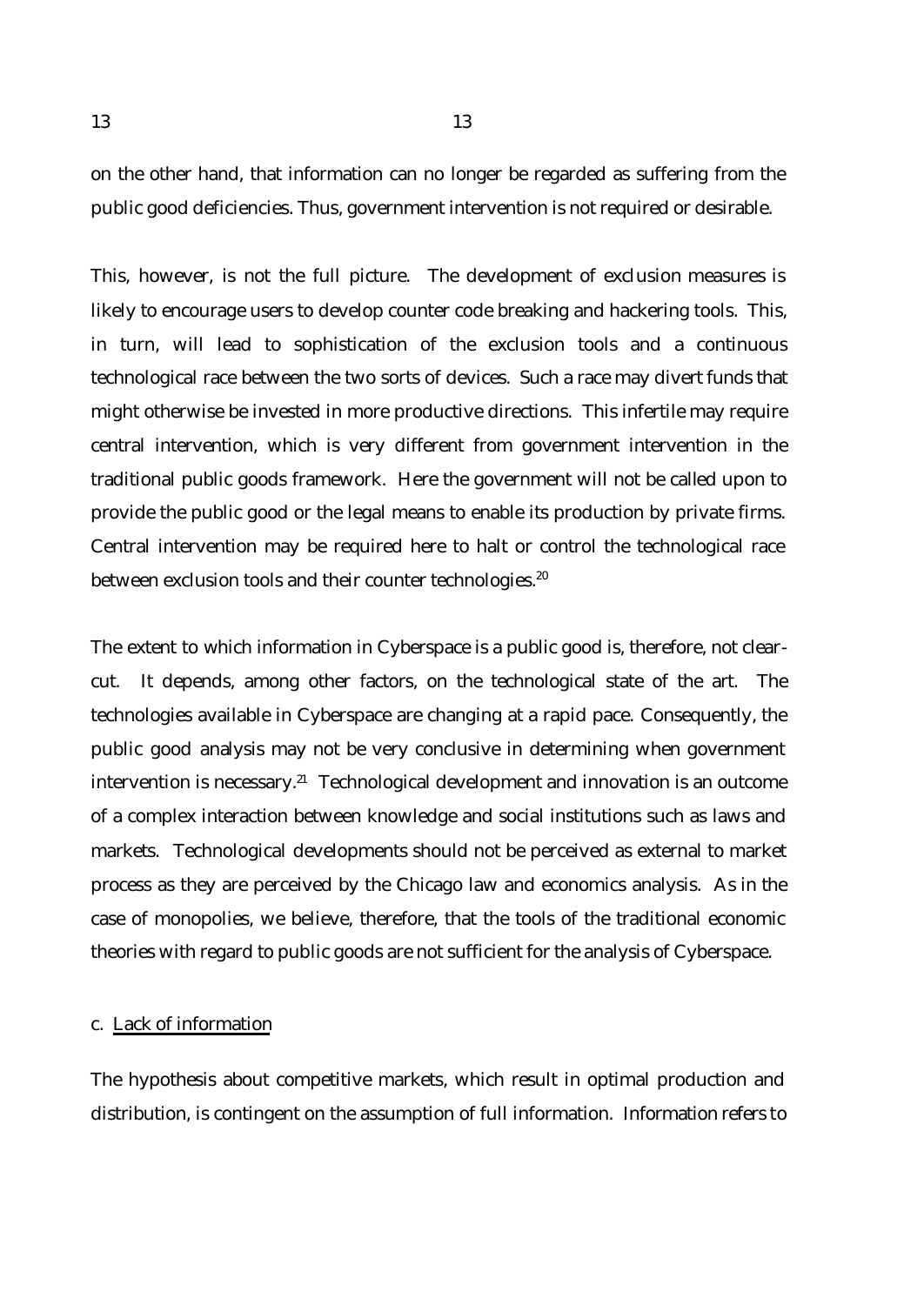knowledge of prices, preferences and quality. Lack of such information, and more especially asymmetry in information (e.g. where the seller knows more about the quality of her product than the buyer), can lead the market to a failure, thus requiring central intervention. It can be in the form of the production of information by the government, or by intervening in the voluntary market exchange, for example, by imposing duties of disclosure.

As we have seen above, Cyberspace is almost all about information. Moreover, the sophisticated engines of the Internet provide us with a lot of information, which in the real world is difficult and costly to obtain. When a rational person plans to purchase a good in the non-virtual market a necessary preparatory activity is to inquire at shops and suppliers about prices and other sale and product conditions. This is not an easy task. It requires time and resources. A rational person will make such inquires until the marginal benefits from further esquires equals the marginal costs of such activity. In any case, the costs inflicted even up to this stage constitute an imperfection of the market.

The equivalent picture in Cyberspace is very different. With the tip of a finger the Cyber-customer can ran various software programs which compare prices, quality, contractual clauses and other pieces of information. Some of these programs can even go further and conduct the transaction. Likewise, as the production and distribution of information are easier and cheaper than in the non-virtual world, customers who were not satisfied with the product (or vice versa) can easily make their dissatisfaction a common knowledge. Although this activity in Cyberspace is not totally costless, in the same time frame one can obtain significantly more information for a much smaller investment.

These quantitative differences, we believe, amount to qualitative differences. Here is one example. Game theory analysis distinguishes between games which are played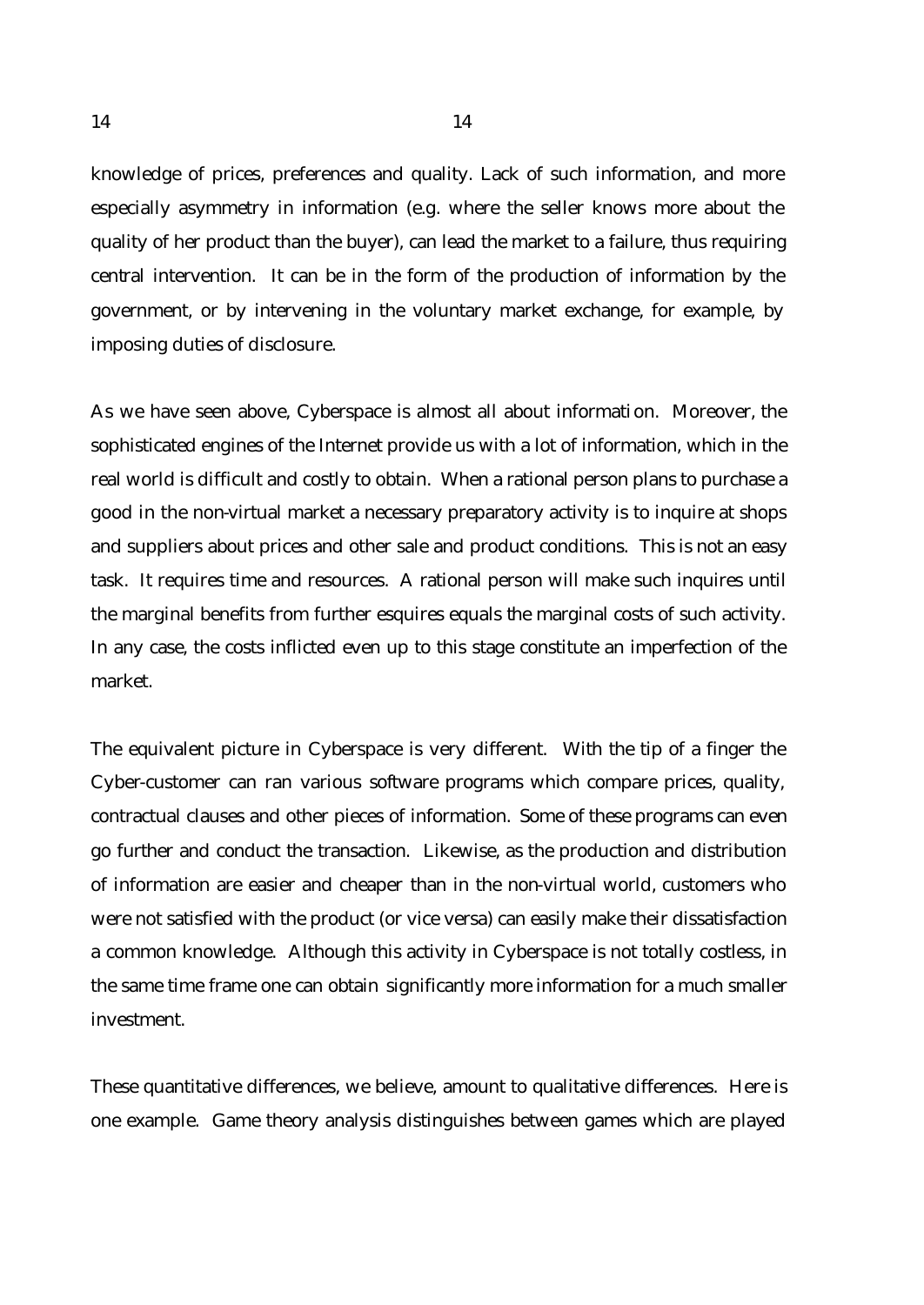once and repeated games. Many one-round games tend to result in inefficient solutions as defection is likely to occur. Most repeated games, by contrast, tend to result in efficient outcomes, as co-operation will be chosen by the players. This general and simplified statement can distinguish cases where central intervention is not desirable (repeated games) from situations in which central intervention is required (one -shot games). The flow of information in Cyberspace can turn typical one-round games into repeated games, thus eliminating the need for central intervention in the market.

Consider, for example, a tourist who is planning a journey in which she will stay one night in every city she visits. She considers the hotels to book into. Since she is staying only one night in each hotel, her contractual relations can be characterized as a one-round game. Her travel agent shows her pictures of possible hotels and short descriptions of them. She might be shown several options and select from them. If the hotel does not meet her expectations or its description turns out to be inaccurate, but not to such a degree that our tourist would consider a lawsuit, the game is over. Other potential tourists will not benefit from this information. They will be engaged in separate games, ending similarly. Hotels might take advantage of this situation.

Booking a hotel through the Internet is a different story. The tourist can examine and compare more options. The details provided on the hotels are more comprehensive, including a variety of pictures, maps, etc. They are provided by several sources, such as travel agencies, the hotels themselves, independent tourist bureaus, and the general public. Many sites on the web allow tourists to read opinions of former guests, unedited, thus more likely to be independent and impartial (which is not always the case with tour guides, for example). This fact tends to shift the booking contract from a one-off game to a repeated game, in which the collective body of tourists can be considered as a player. Under such circumstances central intervention due to lack of information or asymmetric information would not be justified.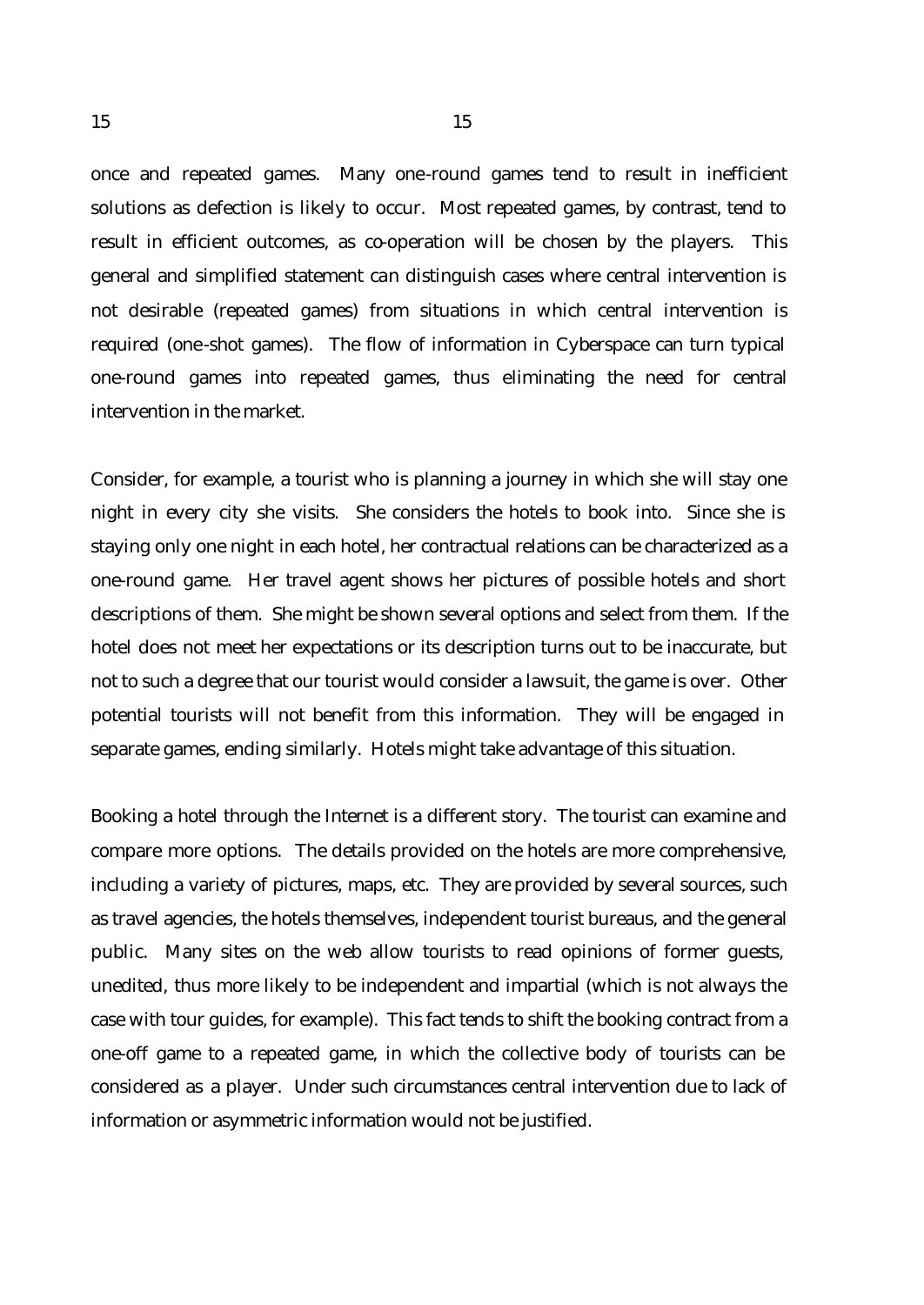While some costs of information, such as collecting and communicating it, are reduced in Cyberspace, other information costs may increase and new types of them may appear. Such are costs related to determining the reliability of information circulated in Cyberspace. We have seen that the relatively low cost of on-line publishing allows literally every user to become an information provider. Everyone can post information and make it accessible to millions of users around the world. The provisions and distribution of information in Cyberspace are decentralized. Cyberspace does not create the same bottleneck effect that characterizes traditional methods of communicating information.<sup>22</sup> The ability to communicate directly at low cost reduces the need for intermediaries providing and distributing information, such as publishers and the mass media industry. Absence of intermediaries causes proliferation of information. Information, which was previously unavailable because its distribution was not cost effective, may become available.<sup>23</sup>

Decentralized sources of information create, in turn, a problem of ascertaining the reliability of such information. Distribution of information in the physical world includes clues indicating reliability. If one reads an article published by the *New York Times* one can assume that writers took standard steps to certify the reported facts. If one reads news in a tabloid one is less likely to assume it really happened. How can you know whether things you read on the Internet are reliable? Well, to some extent one may use the truth traits one uses in the non-virtual world. Thus, if one reads the article on the NYT web site one may rely on it - at least, if the site is indeed operated by the NYT, but not if one takes the article from an unknown source. Identification of the source in the real world is done by physical assets, geographical locations, identifying actual people and names who are protected by trademarks and tradedress.<sup>24</sup>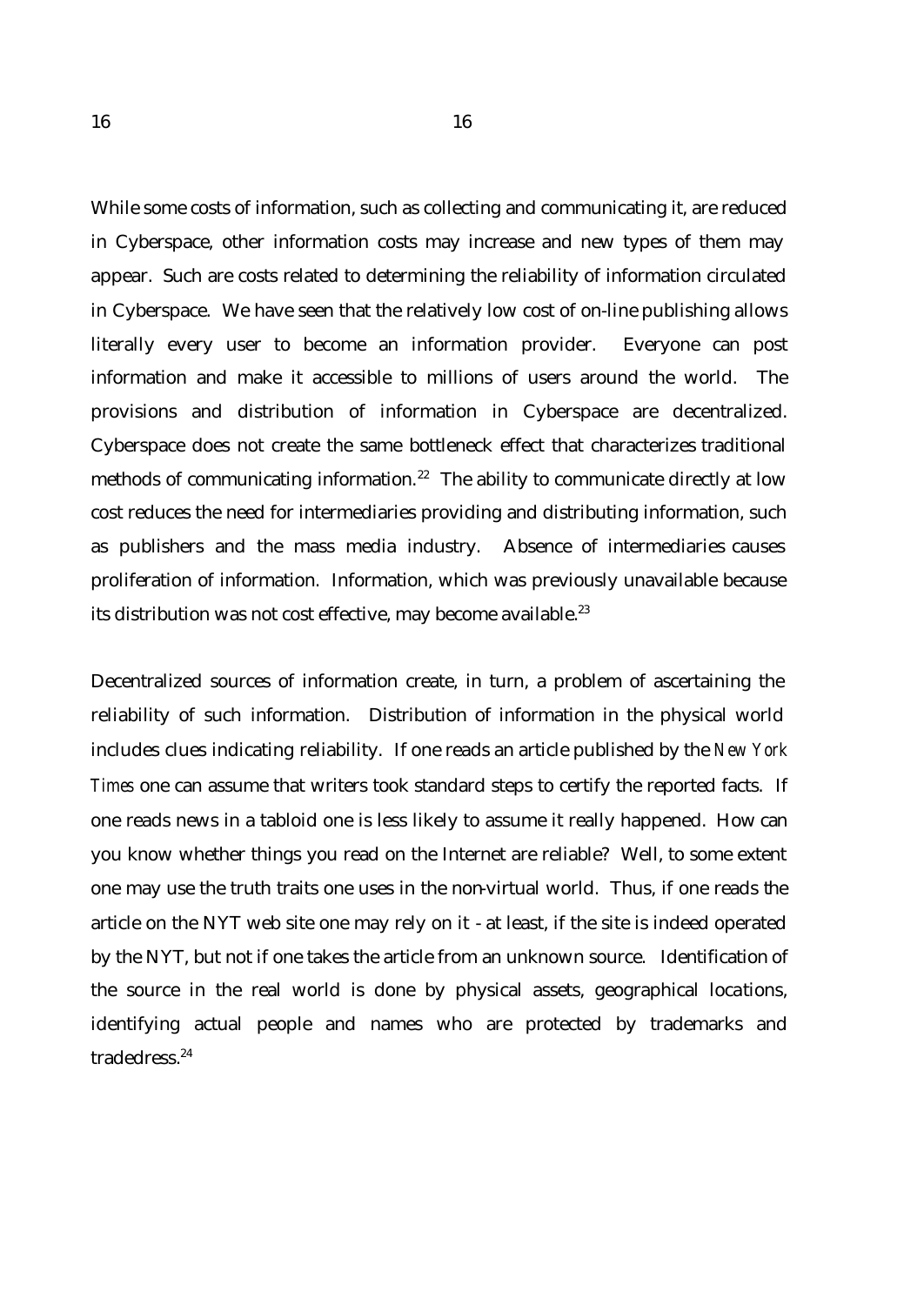Authentication in Cyberspace cannot rely on such agencies. It is technically easy to disguise the source to an extent unidentifiable or misleading. Information presented digitally is very easy to change. While printed information is fixed, digitized information may be easily manipulated. Thus, if one reads a court's decision on the Internet one ought to check whether any changes were inserted to the original text. If we turn back to the tourist example, a potential tourist may not easily determine whether information posted on behalf of guests is indeed authentic, or whether it was originated by the hotel agents or was altered by them. This may lead to a tendency to confirm information with other sources, which does not exist in the non-virtual world and which is likely to increase the costs involved in information seeking.

These changes in the availability of information and the cost of information suggest that government intervention should assume a different nature in correcting market failures. For instance, rather than imposing disclosure duties, it may be necessary to standardize authentication means on the net, or facilitate name registries, document identification means, etc. The changing market circumstances in Cyberspace, which increase the availability of information, shift attention from traditional lack of information to information overflow and the limits of human cognition. The traditional market model may prove to be insufficient for addressing the new types of information problems emerging in Cyberspace.

### d. Externalities

Externalities are another type of market failure and their presence in particular market situations justifies government intervention. Externality is an effect on the market whose source is external to the market. In other words, it is a situation in which the welfare of market players is influenced by other market players, not through the market, or not through volumetric exchange. Positive externalities occur whenever an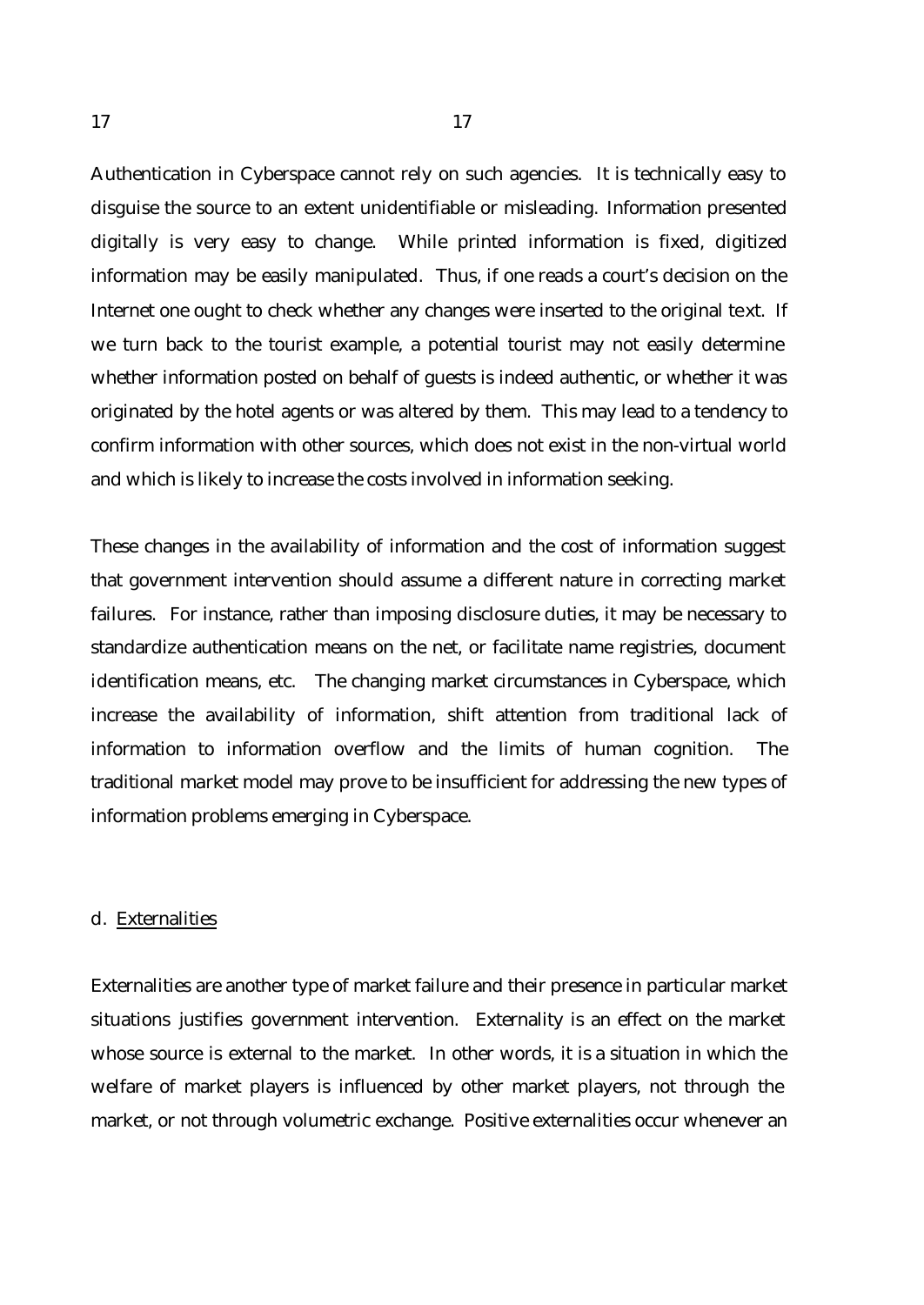activity generates benefits that the actor is unable to internalize (part of the population is immunized, having a positive impact on the health of those who are not). Negative externalities occur when one's activity imposes costs on others (a polluting factory). The role of regulation in such circumstances is to secure optimal level of activity by facilitating the internalization of the external costs or benefits involved in the activity.<sup>25</sup>

Externality as an analytical tool involves several assumptions. It relies on a dichotomy between external/internal effects, and therefore necessitates a distinction between them. In order to determine what effects should be considered an externality, it is first necessary to define the relevant market (or community). Effects that fall outside the scope of a particular community are considered an externality.

Another assumption involved in the externalities analysis has to do with hierarchy of units and sub-units. Externalities are defined by reference to a unit in which internal and external utility can be measured. Such basic units may be local communities, associations, corporations, unions, or even contracting parties. Such sub-units are part of a broader scope unit, in which total welfare is measured. It is crucial for the economic regulatory approach to externalities to determine first what is the relevant social unit in which social welfare ought to be measured. Maximizing a community's welfare may have negative or positive externalities that affect the welfare of outsiders. The question then becomes what is the community and who are the outsiders.

For instance, state intervention is justified in regulating the activity of local authorities when such activity imposes externalities on other communities within the state jurisdiction. If we take the state as the basic unit, public policy has to be informed by the total social welfare of the state rather than by welfare on the particular, local, or sectarian utility level.<sup>26</sup> If we take states as self-regarding sub-units, federations or international bodies become the relevant unit for measuring total welfare. Thus, the absence of environmental protection in one state may inflict negative effects on neighboring states.<sup>27</sup>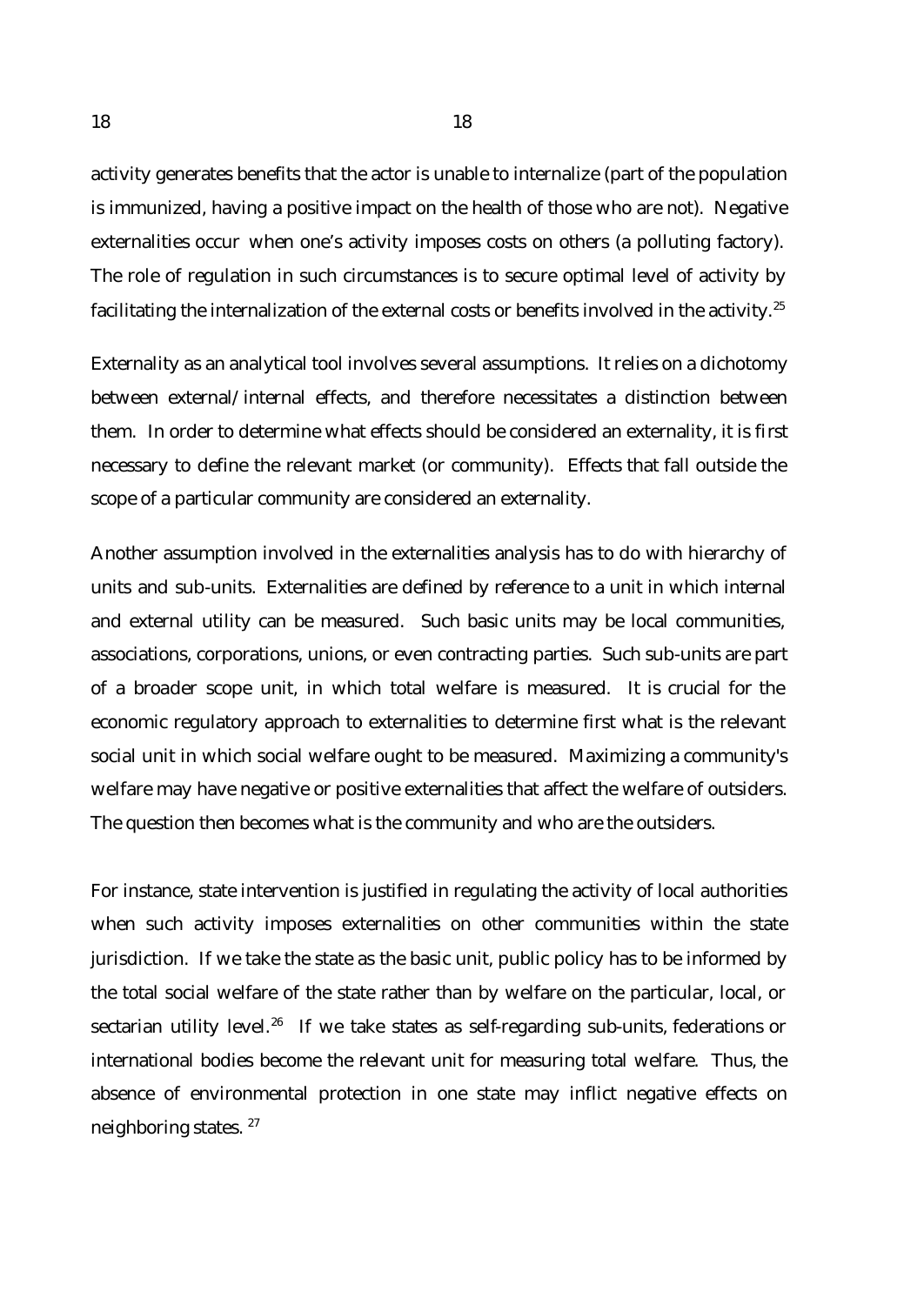Defining the social unit (and therefore what should count as an externality) is essential for the market analysis since this analysis is related to questions of jurisdiction and enforcement.<sup>28</sup> It is assumed that self-regarding units will reflect their total social utility, $29$  but they will not reflect the utility (positive or negative) inflicted on nonconsenting parties outside the community. Therefore, the definition of the social unit will determine which body (local government or state government, firm or unions, states or international bodies) should have the power to regulate any particular behavior. In other words, questions of externalities are in fact questions of jurisdiction.

We believe that Cyberspace challenges some of the assumptions underlying the viability of externality analysis since it blurs community (market) boundaries. Drawing community boundaries in Cyberspace becomes a complicated task, and, as we have seen, the externality analysis requires such a demarcation. Territorial borders often define such boundaries and the territorial state is usually the unit in which total utility is measured. Yet territorial borders may no longer serve in Cyberspace to define community boundaries. Cyberspace reduces the effect of physical location.<sup>30</sup> It creates virtual communities that do not exist in any particular geographical location. Consider, for instance, an on-line discussion group. Information may be stored on a server in one location (or several servers in different locations). Participants may reside in various states and may be connected to equipment located at yet another location. Every message posted on a web site may be viewed, heard, or otherwise experienced by individuals in different geographical locations simultaneously. Networks and servers are equally accessible from everywhere, regardless of their location and distance from one another. $31$  Participants in on-line exchanges often do not even know (and sometimes cannot know) the physical location of the other party. Cyberspace is therefore "everywhere if anywhere, and hence no place in particular."<sup>32</sup>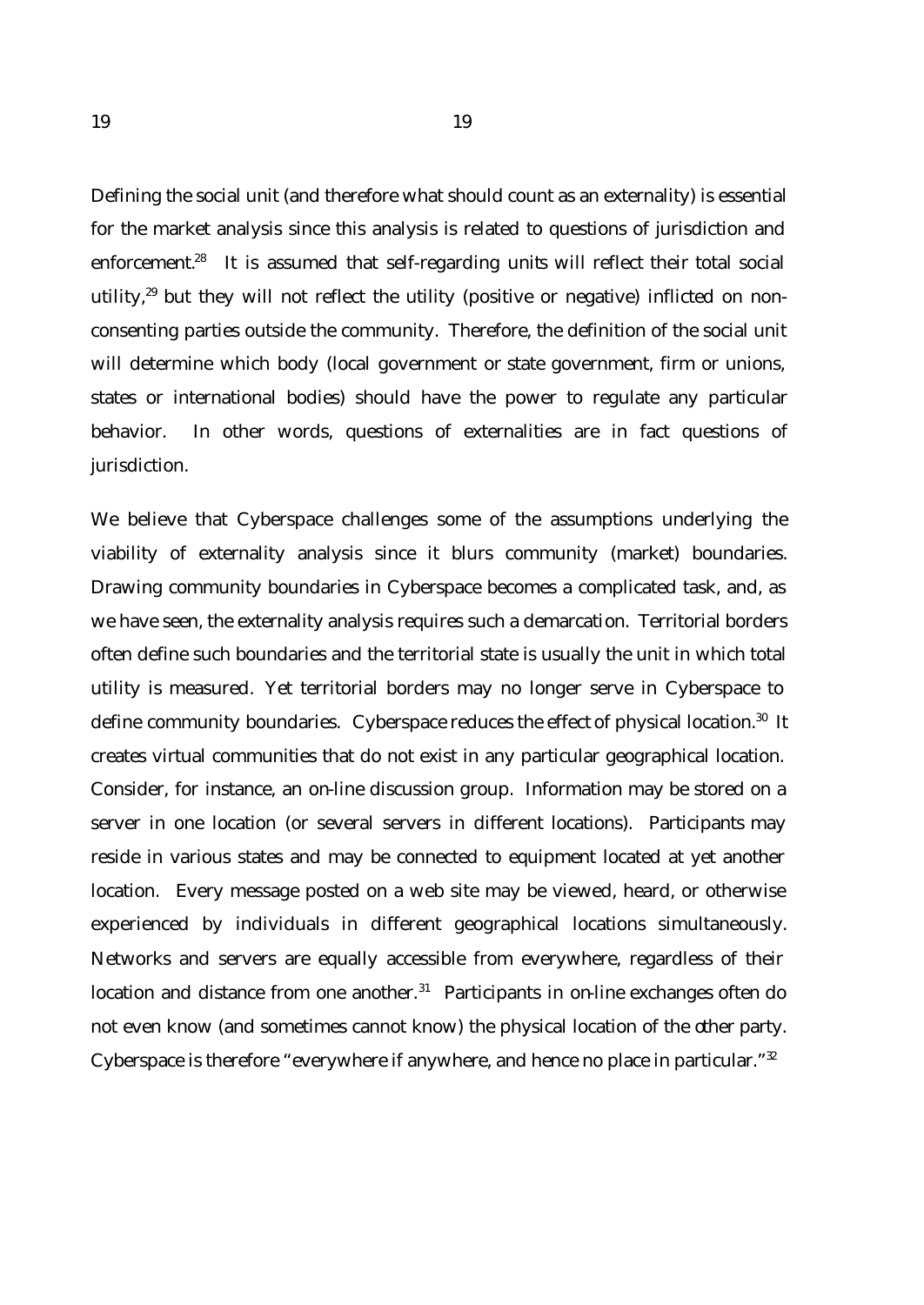The borderless nature of Cyberspace can have very different implications for the analysis of externalities in the traditional unit of state and for the analysis of externalities in Cyberspace itself. When the basic units are the traditional geographical units, Cyberspace can be held to increase externalities. For instance, if Finland's laws allow anonymous remailers<sup>33</sup> within its jurisdiction, users who reside in other states, including those states that prohibit such remailers by law, may use remailers located in Finland to send anonymous messages.<sup>34</sup> Such messages may allow the users to violate the law or to engage in a harmful activity without being caught, thus imposing an externality in their municipal unit. The effects of on-line conducts are no longer linked to any particular physical location in which the conduct occurred.<sup>35</sup> Such effects are randomly distributed within various geographic locations. If a neo-Nazi site operates in Holland, for example, its offensive content is equally accessible to users around the world, thus creating externalities in all jurisdictions.

This observation, and especially its implications for the enforcement of laws of the territorial states in Cyberspace, has led some scholars to suggest that Cyberspace should be considered an independent jurisdiction.<sup>36</sup> The argument goes like this: territorial rules affecting on-line activity produce externalities which influence the welfare of individuals of other jurisdictions. To prevent such spillovers Cyberspace should be looked at as an independent unit for which the net defines its community boundaries. Utility should be maximized within this community, and attempts to regulate it by territorial governments are no longer justified.

This argument is valid insofar as municipal regulation can increase externalities in other jurisdictions because of Cyberspace. It is, however, insufficient regarding externalities caused by Cyberspace in the context of geographical units, regardless of the intervention of municipal authorities in the activities on Cyberspace. In other words, even self-regulating Cyberspace (which might be justified for other reasons,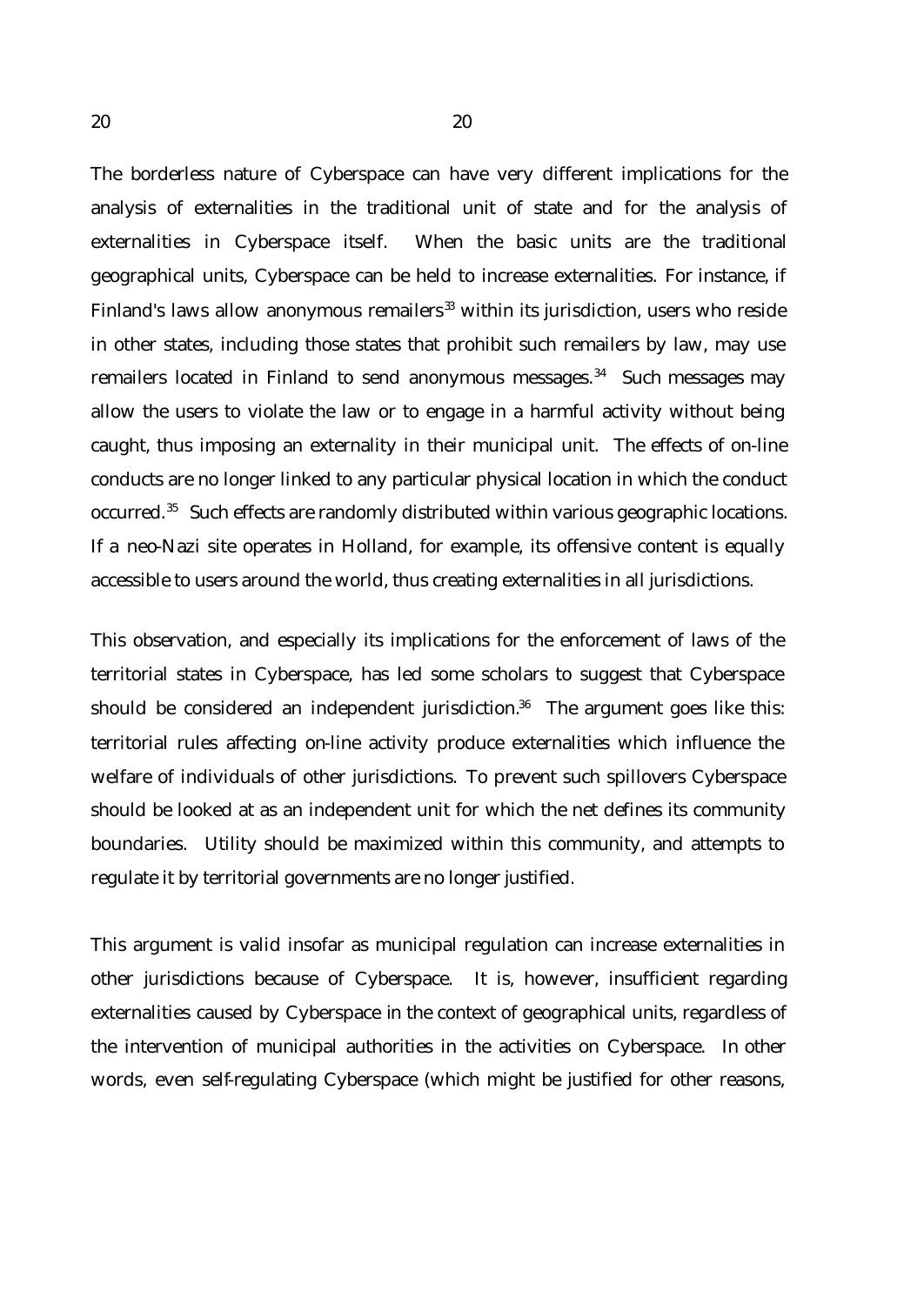such as the efficiency of self-regulation in Cyberspace and the narrow effect of market failures) is likely to increase externalities in physical jurisdictions.

On-line communities overlap with real-world communities, without the possibility of a clear distinction being drawn between them. Individuals who occupy the net necessarily live in physical communities. People who send Email, use chat rooms, sell computer programs and consume on-line music, also live in physical communities. $37$ Their willingness to purchase a book in the neighborhood bookstore may be affected by their visit to an on-line bookstore offering books at a lower price. A libelous message posted on-line may have harmful consequences on one's career in the real world. Visits to pedophilic web sites may affect users' behavior towards their neighbors. Users who read about their government's actions over the net may change their views regarding their representatives. In other words, on-line experience may affect prices and markets, social relations, community standards, and politics in realworld communities. Spillover effects, therefore, necessarily occur between virtual and real-world communities.<sup>38</sup>

A separate level of analysis focuses on externalities within Cyberspace, or where the relevant unit of analysis is Cyberspace. The complexity of defining the basic unit and sub-units for analysis is amplified by the low cost of exit and the dynamic nature of overlapping markets (communities) in Cyberspace. Cyberspace is a network of networks. It consists of overlapping on-line communities - such as discussion groups on USNET, LISTSERVES, subscribers to service providers, users of on-line chats, players of games on a web site, subscribers to ICQ etc. Such communities may vary in the level of their members' homogeneity, $39$  the duration of membership (one-time players or a long-term relationship among members), or the communication structure of interaction among community members (moderated or non-moderated, open and public or intimate). Some believe that this communal diversity in Cyberspace no longer requires the adoption of a single set of rules that would apply to all. Instead,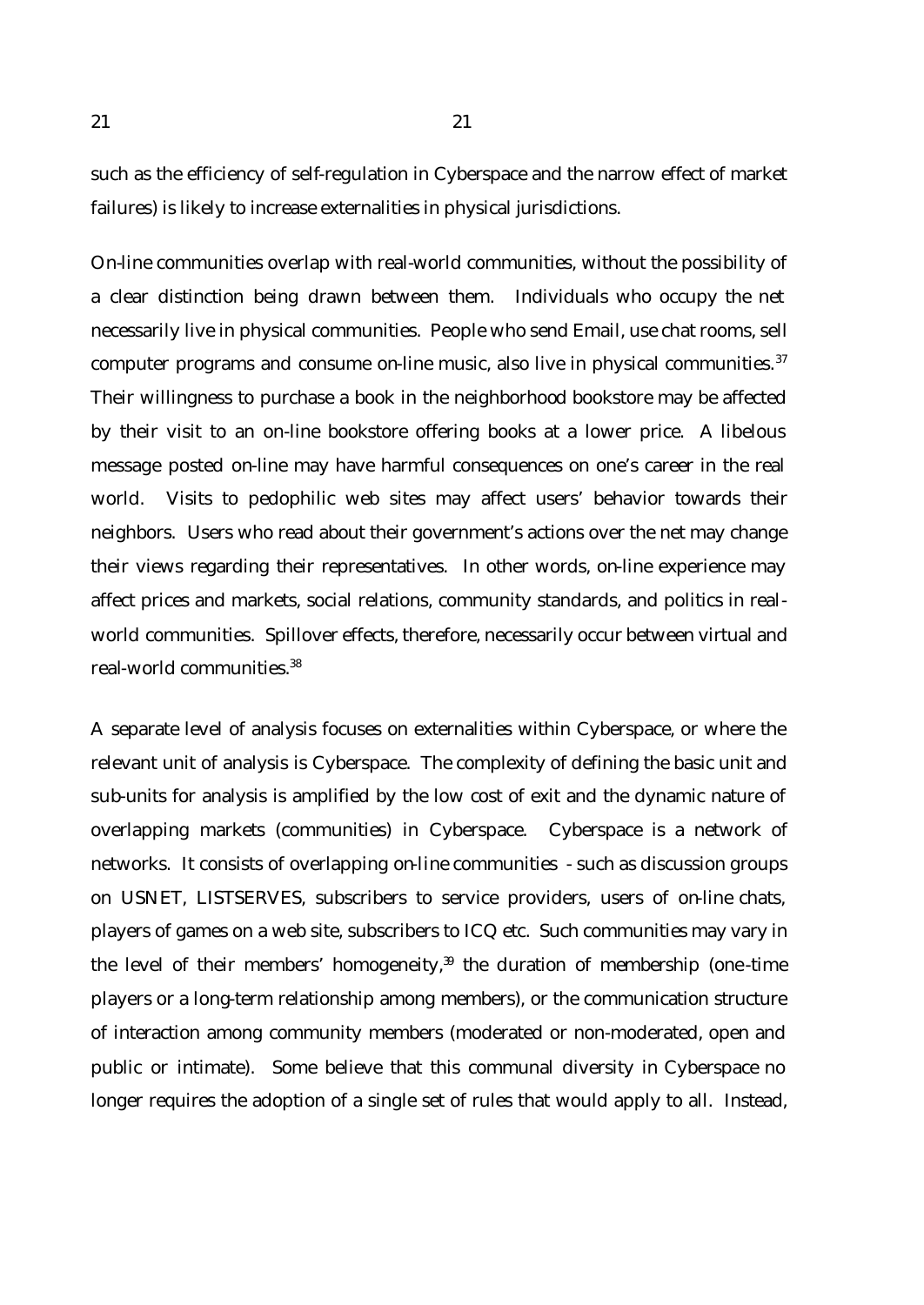various communities may adopt different (even contradictory) sets of norms from which users may choose. It is therefore suggested that the coexistence of communities will facilitate a market for norms. Users will join on-line communities in which community rules ultimately suit their preferences.<sup>40</sup>

Diversified communities also exist in the real world. What make Cyber-communities different are the malleability of communities and the ease of changing membership. Members may simultaneously belong to a large number of on-line communities and may also switch communities. This is because the costs of "virtual exit"<sup>41</sup> in Cyberspace are relatively low compared with costs of exit involved in leaving one community and moving to another in the real world.<sup>42</sup> Consequently, communities in Cyberspace are dynamic to an extent that makes it difficult to treat them analytically as identifiable units. The low costs of exit suggest that externalities in Cyberspace may be substantially reduced. If a community adopts a policy that inflicts positive externalities on another community, its members would join the other community as well. If a rule of community A imposes costs on community B, members of community B will move to community A. In other words, if the costs of switching from community A to communities B-Z are zero, members of community A will internalize the costs and benefits that may be imposed by their actions on outside communities.

To sum up, applying the framework of externalities in the context of Cyberspace results in two very different outcomes. Within Cyberspace, our analysis tends to conclude that externalities cannot be regarded as a market failure which justifies central intervention. With regard to the traditional geographical units, the analysis tends to conclude the opposite, namely that Cyberspace increases externalities, but also that the conventional solution of central intervention to internalize the externalities would prove ineffective. Given the diffuse and dynamic nature of communities in Cyberspace and the increased overlap among communities on-line, it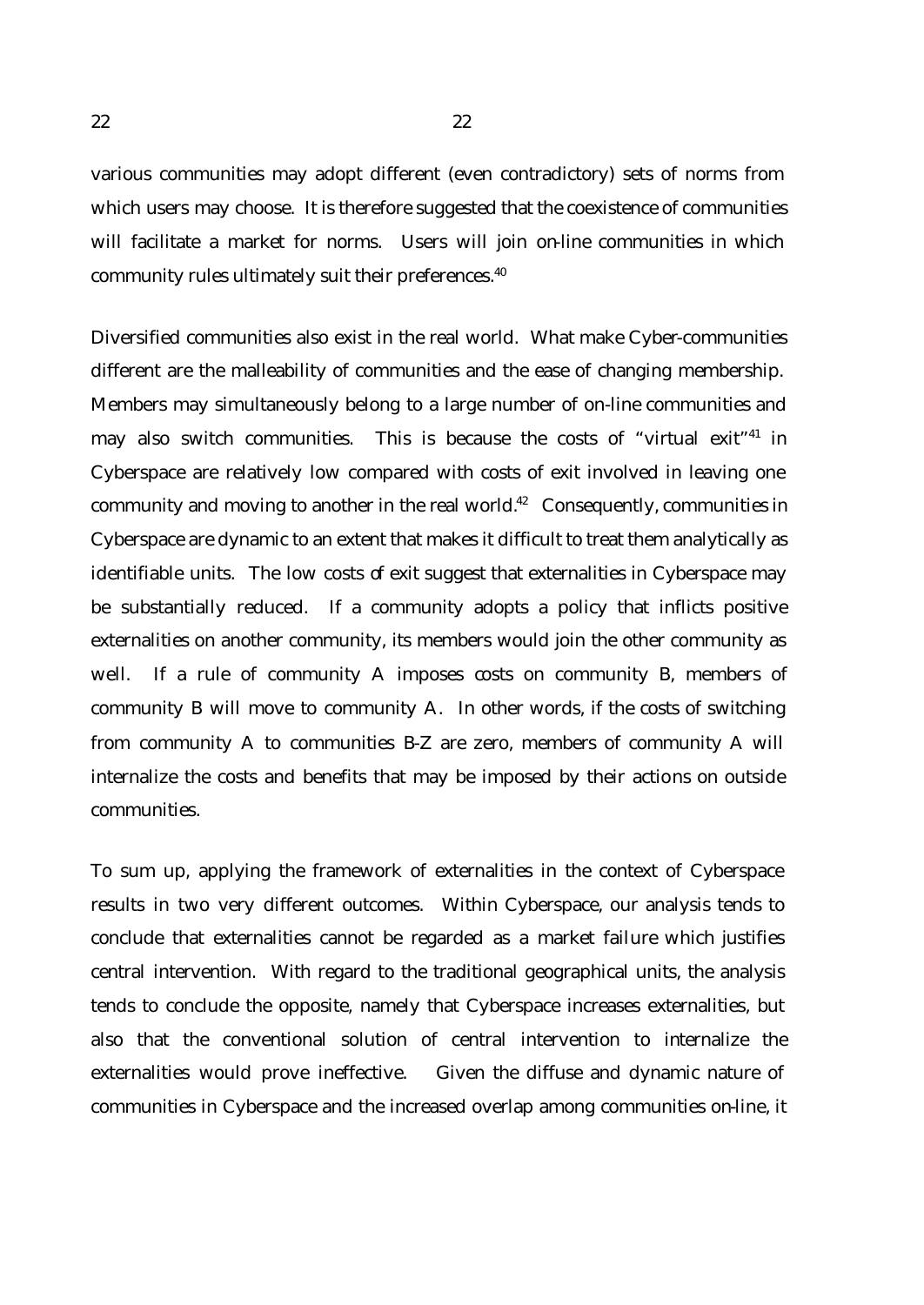is unclear whether conventional externality analysis can continue to be a useful analytic tool. In the absence of a clear definition of communities the analysis does not offer a solution to the question whether the government (and which government) should intervene to correct the effects of externalities.

### II. Transaction Cost and the Law in Cyberspace

### a. Cyberspace in a Coasian World

Transaction costs were not considered in the traditional micro-economic model as a separate market failure.<sup>43</sup> Indeed, what is analyzed today under the category of "transaction cost" overlaps with some of the traditional market failures, especially externalities and lack of information. Transaction cost analysis, therefore, can be seen as a second generation of law and economics. The focus on transaction cost within the economic approach to law emerged following Ronald Coase's 1960 seminal paper on the Problem of Social Cost (1960). The paper criticized the conventional theory with regard to externalities, arguing that in a world with no transaction cost, contractual negotiations will eliminate exte rnalities and will drive the market to efficient solution without central intervention. Only when transaction costs are not zero is there a need for such intervention. In this analysis Coase referred mainly to costs of negotiation. A decade later Calabresi and Melamed (1972) took the analysis a step further, expanding the notion of transaction cost to include also enforcement and adjudication costs. They put forward a model in which assignments of property rights and enforcement methods are determined according to the structure of transaction cost. The current paradigm of transaction cost economics is much broader. It is associated with the Neoinstitutional Law and Economics, which views the transaction as the basic unit of economic analysis, and hence attributes attention to various factors surrounding this unit as transaction costs. These include information, enforcement, governance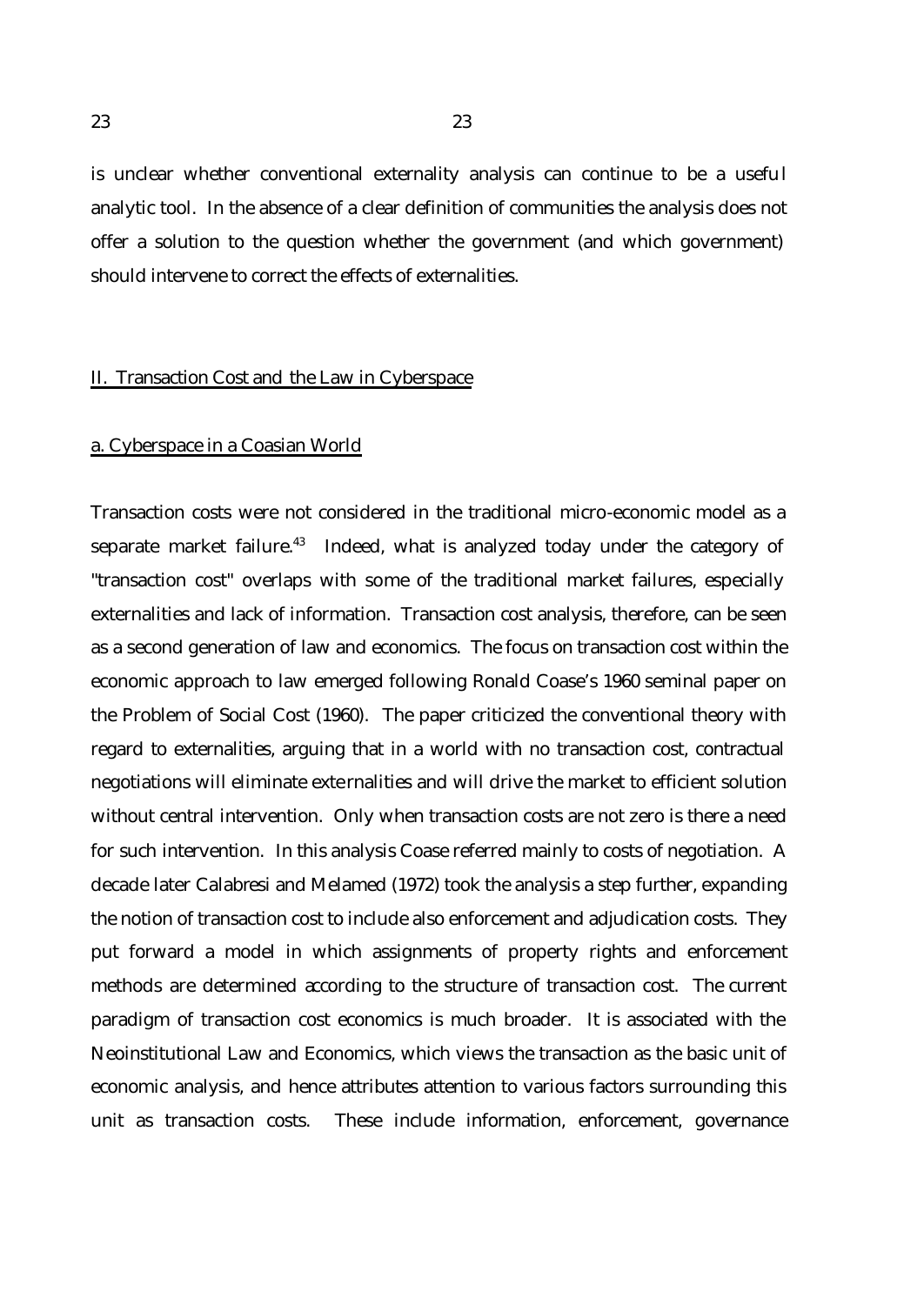structures of firms, political and other collective decision-making structures, and more.

This wider framework of transaction cost economics is of great importance to Cyberspace. As we argued before, the application of traditional market analysis to Cyberspace is at least incomplete, as basic assumptions of the traditional analysis, such as the existence of defined markets, and the existence of central governments with various intervention powers and enforcement abilities, cannot be applied to Cyberspace. The market of Cyberspace, its community, and its governance are different from the territorial state. The new transaction cost economics recognizes that all these factors cannot be exogenous to the economic analysis and must be taken as integral components of the discussion.

The effect of Cyberspace on transaction cost is controversial. Some argue that transaction costs in Cyberspace are lower.<sup>44</sup> They emphasize the reduced costs of searching for information, exchanging information, and the fast and efficient transmission of information. Thus, parties may efficiently search the web for information on their counterparts: other businesses in which they are engaged, the background of their executives, or the history of their products. Parties may efficiently find out what other products or services are available, at what price and under what terms. If transaction costs in Cyberspace are lower, Cyberspace is likely to facilitate more transactions.

Others believe, however, that transaction costs in Cyberspace may remain intact.<sup>45</sup> The human (cognitive) cost of engaging in a transaction, paying attention, learning the different options, defining preferences, and making choices may remain the same. In fact, if the volume of transactions increases, due to the decrease of transaction costs of the first type, then transaction costs of the second type may increase.<sup>46</sup> That is something we all experience on a daily basis. The vast volume of information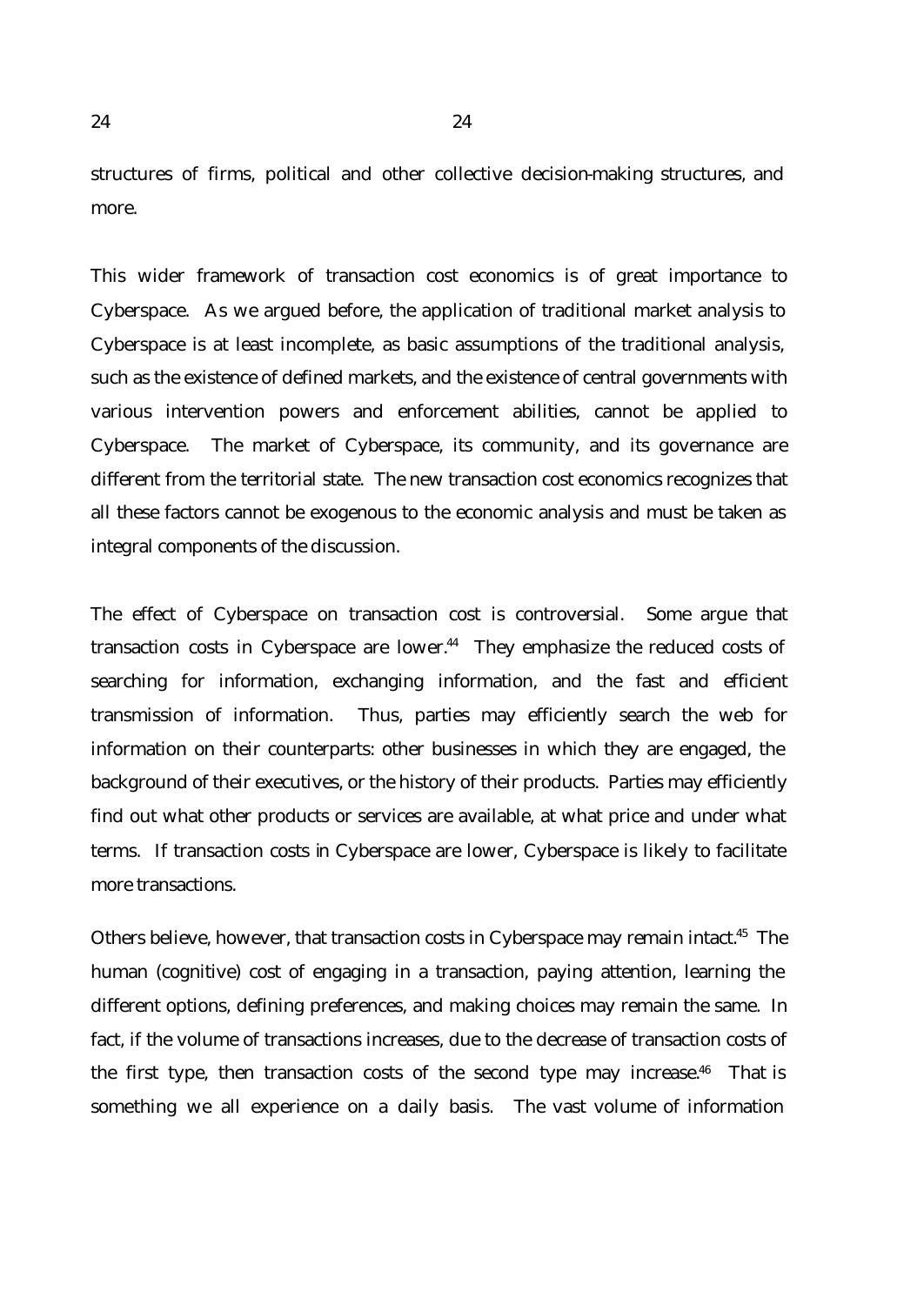available at all levels requires an increasing portion of our time to process it. The second (cognitive) type of transaction cost may also decrease with the increasing availability of technological means that undertake some of these functions. Such tools may automatically perform some of these "cognitive" tasks – such as sorting information, comparing options by various measures, and reflecting preferences in choices.<sup>47</sup> Nevertheless, users' attention will be necessary for defining preferences for automated agents, providing them with enough information, and monitoring their output.

### b. The Calabresi-Melamed Model in Cyberspace

The Calabresi-Melamed framework focuses on the structure of transaction cost as determining the efficient method of protection of entitlements. More specifically, it considers the protection of entitlements by property rules versus such protection by liability rules. Property rules ought to be preferred when negotiation costs are lower than the administrative costs of an enforcement agency or a court determining the value of the entitlement. In such a case central intervention ought to be minimal. Entitlements will change hands through a voluntary exchange in the market, where the state's role will be only to prevent bypassing the market through the tools of injunction and criminal law. A Property rule will grant the holder of the entitlement an injunction prohibiting an injurer from causing her any harm. Thus an injurer can cause damage only if he buys off the victim.

Liability rules ought to be preferred when the costs of establishing the value of an initial entitlement by negotiation are higher than the costs of determining this value by an enforcement mechanism. In addition, liability rules might be preferred in order to avoid bargaining costs. Lack of information or uncertainty as to the cheapest avoider of costs is likely to point us, according to Calabresi and Melamed, in the direction of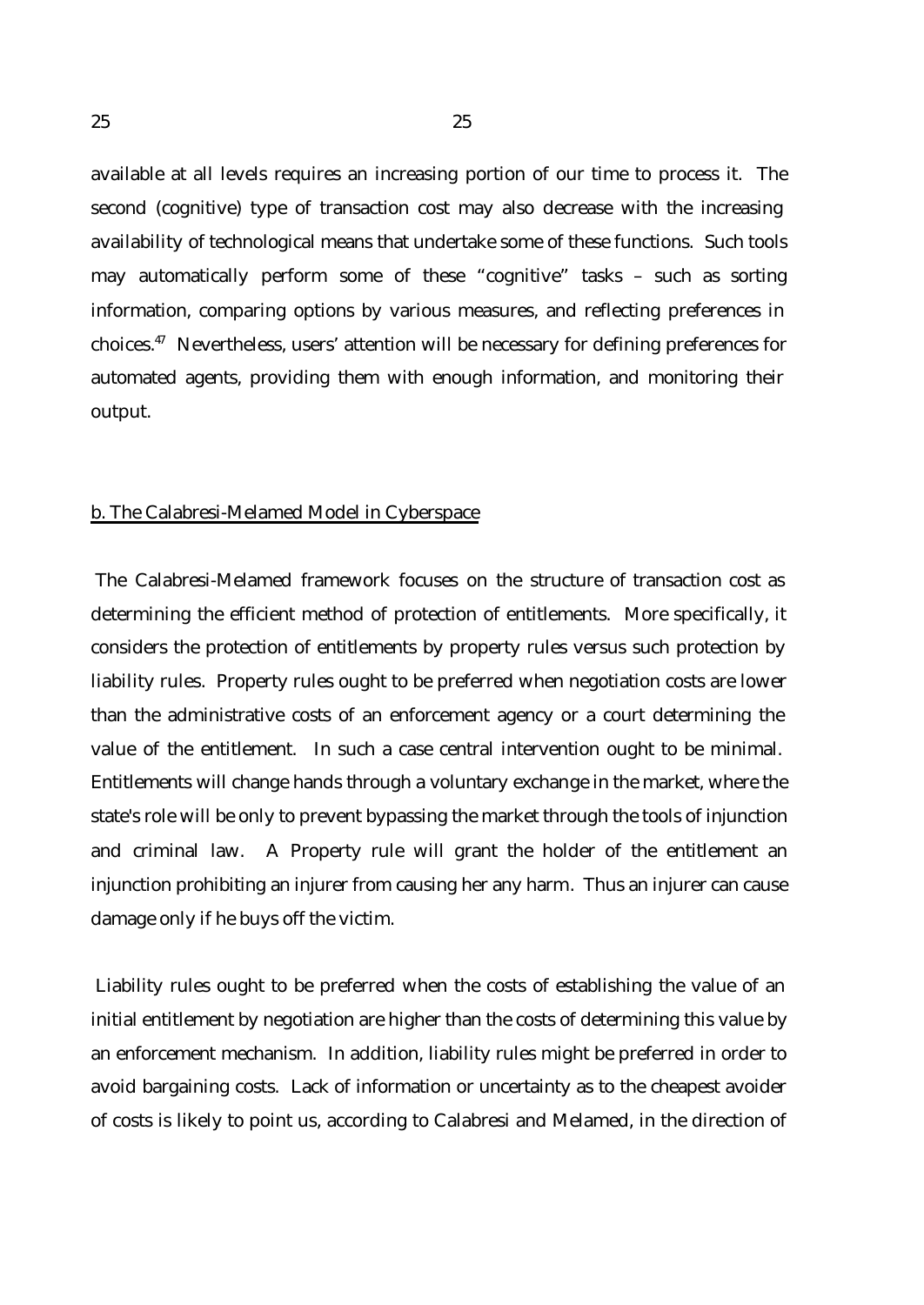liability rule as well. Liability rules involve additional central intervention by a state organ deciding on the objective value of the entitlement. In this case, if the victim has the entitlement he has the right to be compensated, but he cannot prohibit the injurer from causing harm.

Cyberspace has two important features which are relevant in the context of the Calabresi-Melamed model. First, negotiation costs, which include the costs of identifying the parties with whom one has to negotiate, information costs, the costs of getting together with the relevant party, and the costs of the bargaining process, are significantly lower than in the non-virtual world. Second, enforcement can be a hundred percent effective with no involvement whatsoever of police, courts or other central institutions. Effective enforcement can be achieved through codes of access.<sup>48</sup> Instead of injunction against trespass a Cyberian can implement a system of passwords. Instead of trying to enforce rules of behavior one can use software which defines the terms upon which one gains access. The PICS software, for example, enables individuals to built self-design censorship on materials they receive. $49$ 

This effective enforcement by the code refers to property rules and not to liability rules. It seems that enforcement of the latter rules in Cyberspace by courts in a conventional manner is much less effective than in the non-virtual world, as it is always possible to cross geographical boundaries and to disguise the physical identity of the infrigmentor. The traditional territorial-based jurisdictional rules face a major problem in having to deal with activity in Cyberspace. This activity is almost always multi-jurisdictional, and Cyberians don't even know where physically the bits that translate their activity in Cyberspace pass.<sup>50</sup> Courts might be so ineffective that the idea of Virtual Magistrates, who are likely to be much more familiar with Cyberspace practices, was put forward. $51$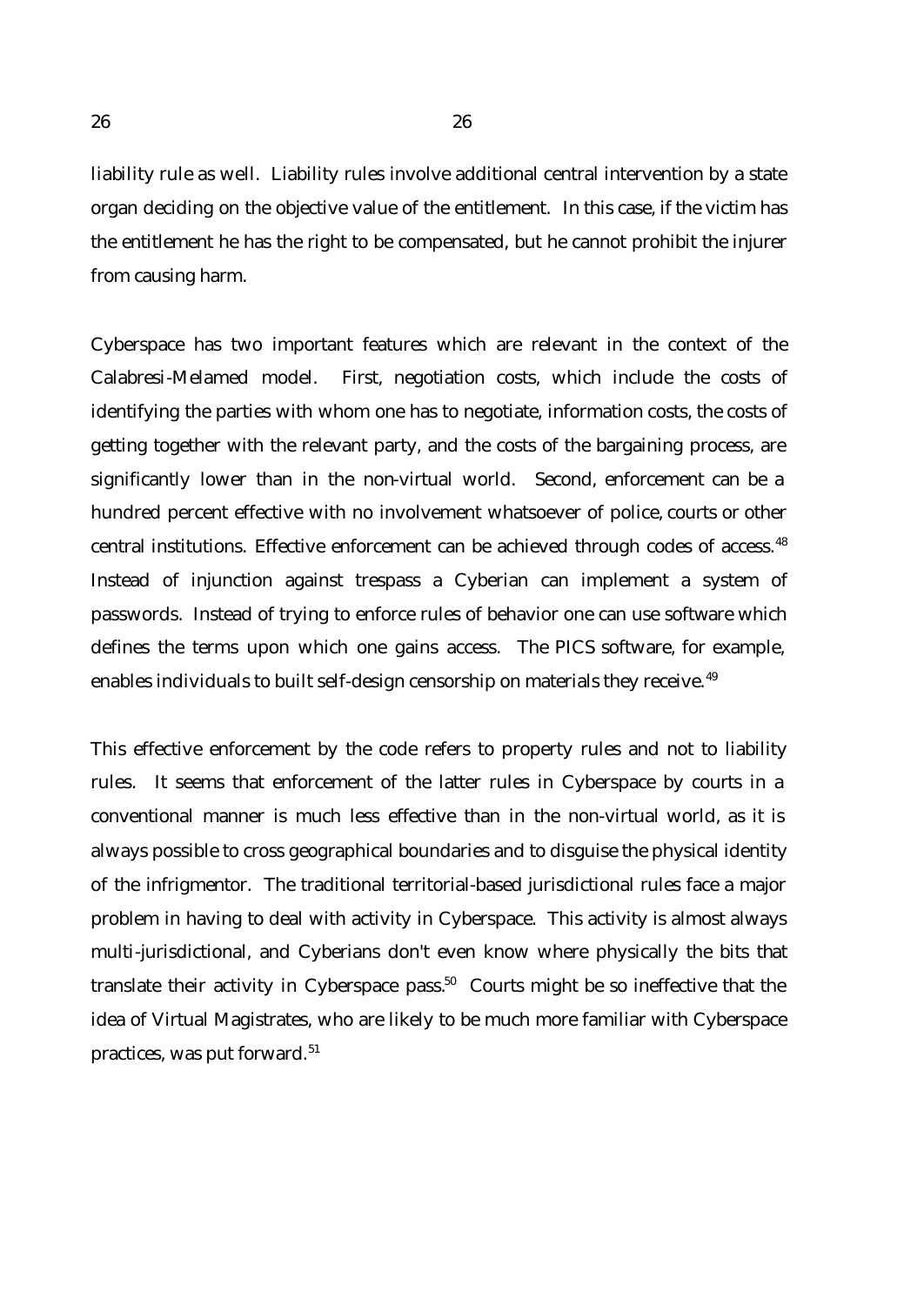The discussion above leads us to the conclusion that applying the Calabresi-Melamed model to Cyberspace results in a strong preference for property rules over liability rules, and since these property rules can be self-enforced by technological means, no central intervention would be required. This is an interesting conclusion, as it means that even when transaction costs are not zero, central intervention may not be desirable. Support for this conclusion can be found from a different direction - the transaction costs of exit. Post and Johnson (1996, p. 45) argue that these costs are so low, that the regulation powers of governments and the desirability of such regulation will be minimized.<sup>52</sup>

# c. Standard Form Contracts as an Example for Transaction Cost Analysis in **Cyberspace**

A special case, but an important one, for the implications of transaction cost in Cyberspace, is Standard Form contracts. The traditional economic justification for the enforceability of standard form contracts is that such contracts facilitate a dramatic reduction in transaction cost. That is because standardization saves the costs of drafting documents and negotiating on the part of suppliers,<sup>53</sup> and of reading the terms over and over again on the part of consumers.<sup>54</sup> Such contracts are offered on a "take it or leave it" basis, often on the assumption that the terms will not be read at all.

If Cyberspace reduces transaction cost, we are likely to see more competition over the terms of transactions. Low transaction cost will allow suppliers to collect information about consumers' preferences and to tailor contract terms accordingly. Lower search costs will allow consumers to search and compare various contract terms for the same good. If in the real world consumers do not have any incentive to bargain over the terms of a contract as the costs of negotiation are prohibitively high, automated protocols in Cyberspace may create demand for new transaction terms. It is, therefore,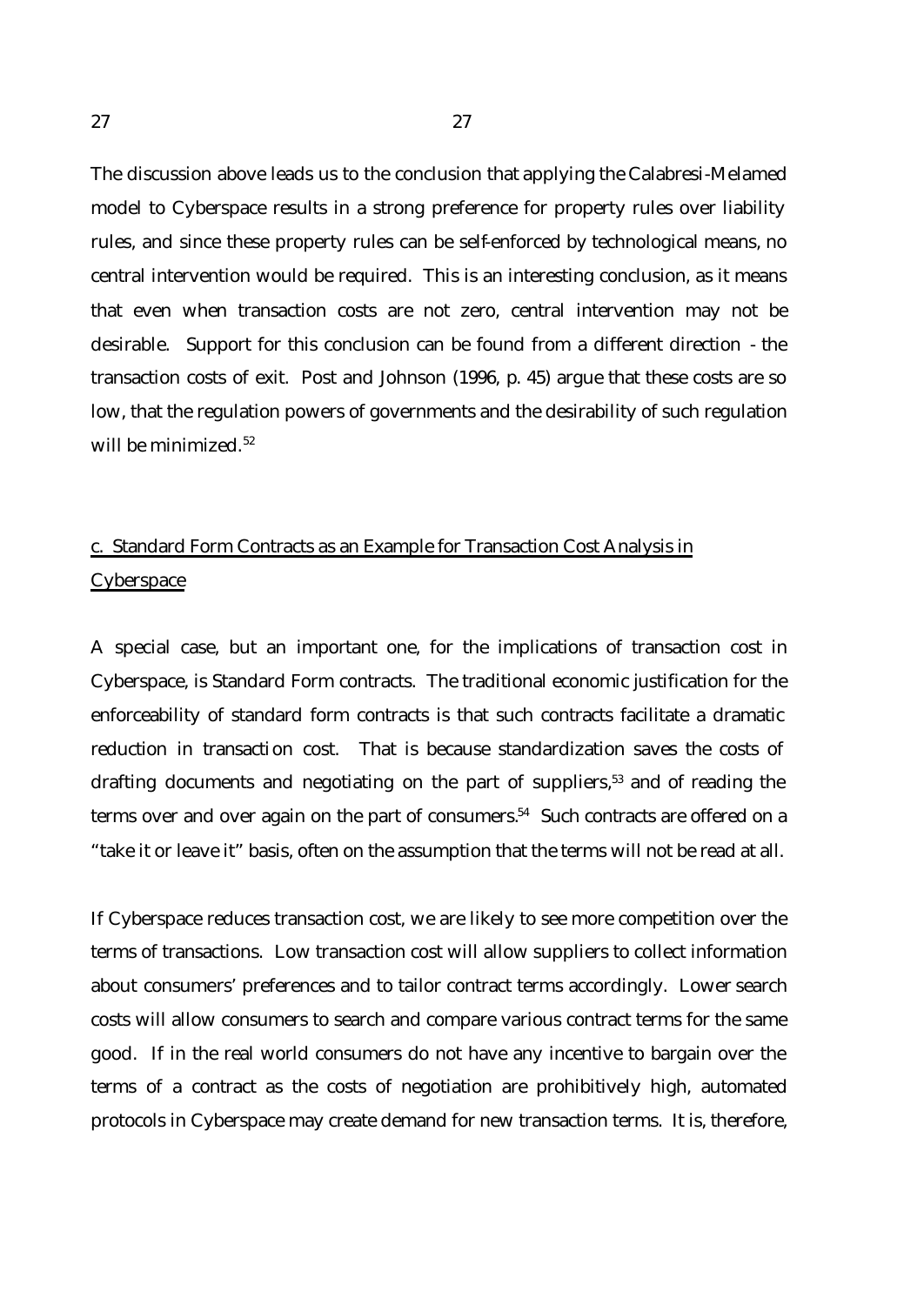predicted that we will see more tailor-made contracts and more diversity in terms. Furthermore, if transaction costs in Cyberspace are lower, economic justification for the enforceability of standard form contracts is weakened. Such contracts may lack the efficiency attributed to transactions reached by assenting parties.<sup>55</sup>

The tentative conclusions from the application of transaction cost analysis to Cyberspace are similar to those resulting from the application of the traditional market failure analysis: a significant decrease in the role and justification for central intervention. However, transaction cost analysis takes the state of technology as given. It doesn't take into account the possibility of changing technologies as a direct result from the choice of legal rules. Indeed, the technologies relevant to Coase's examples were not likely to change significantly as a result of changes of legal rules. This is not the case with Cyberspace, where technologies are constantly changing and the results of Cosian analysis may be different with each technological state of the art. The apparent shortcoming of the transaction cost economic approach when applied to Cyberspace is that it takes technological development as static, and overlooks the correlation and reciprocity between technological developments and legal rules, which is a significant factor influencing the developments in Cyberspace.

## D. Conclusion

In this and the previous sections we have tried to examine whether and how Cyberspace modulates the traditional micro-economic analysis of the market and its implications for the economic analysis of law. Although our analysis is far from being exhaustive, we believe that the main conclusion that can be drawn from it is that whether we look at Cyberspace as the relevant market or whether we look into the traditional geographical markets - local, national, international - and the effects of Cyberspace on them, the traditional analysis of competition, market failures, and the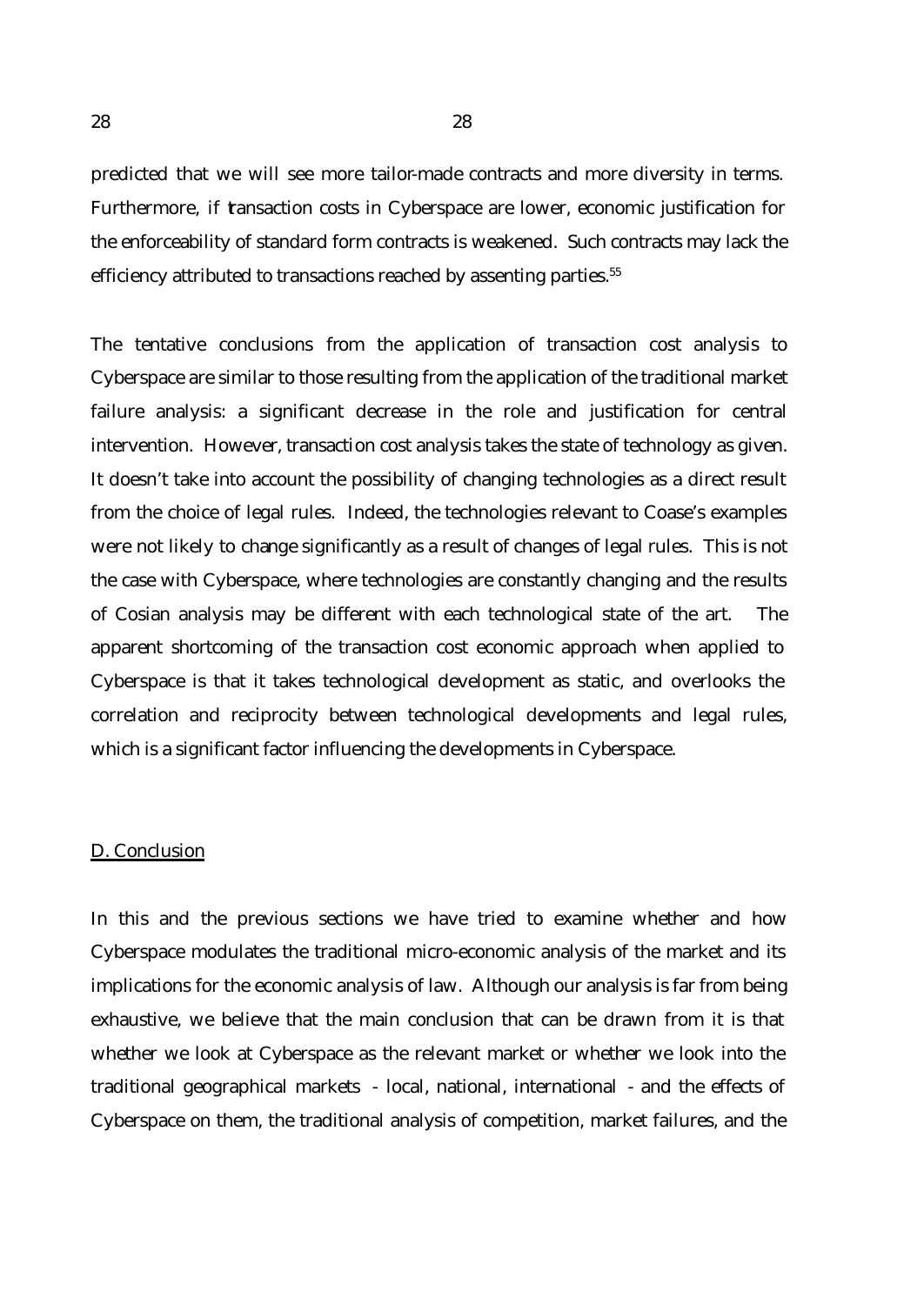role of central intervention has to be significantly modified. On the one hand, Cyberspace is predicted to eliminate, or at least notably diminish, some of the common market failures. Such are some of the traditional public goods (i.e. information) or monopolies. Such are some of the non-virtual market problems of lack of information, externalities, and transaction cost. On the other hand, Cyberspace creates some market deficiencies, which are less notable in the traditional markets. The technological race between enforcement measures by the code and counter measures is the most significant example. Costs involved in verifying information is another.

Be that as it may, the primary inference from our discussion so far is connected to the viability of the whole project of traditional market failure analysis or traditional microeconomic theory analysis when applied to law. This conventional analysis presupposes the organization of markets, their connection with territorial based communities, the nature and hierarchies of central government, and the means by which central government can intervene in market activities. The analysis of Cyberspace cannot be based on these presuppositions. As we have indicated, Cyberspace creates communities which are not territory-based and which have different characteristics from non-virtual world communities. Central government in Cyberspace is constructed differently from traditional central government. Some of the means in which it can intervene in the market are also distinct. All these factors require broadening the framework and perspectives of the economic analysis of law, in such a way that it will include as an indigenous variables the structure of community and its central government. For this purpose, other branches of economic analysis, such as public choice, institutional and Neoinstitutional economic analysis, have to be amalgamated into our discussion. They are considered briefly in the next section, which discusses the changing concept of communities, states, and the law.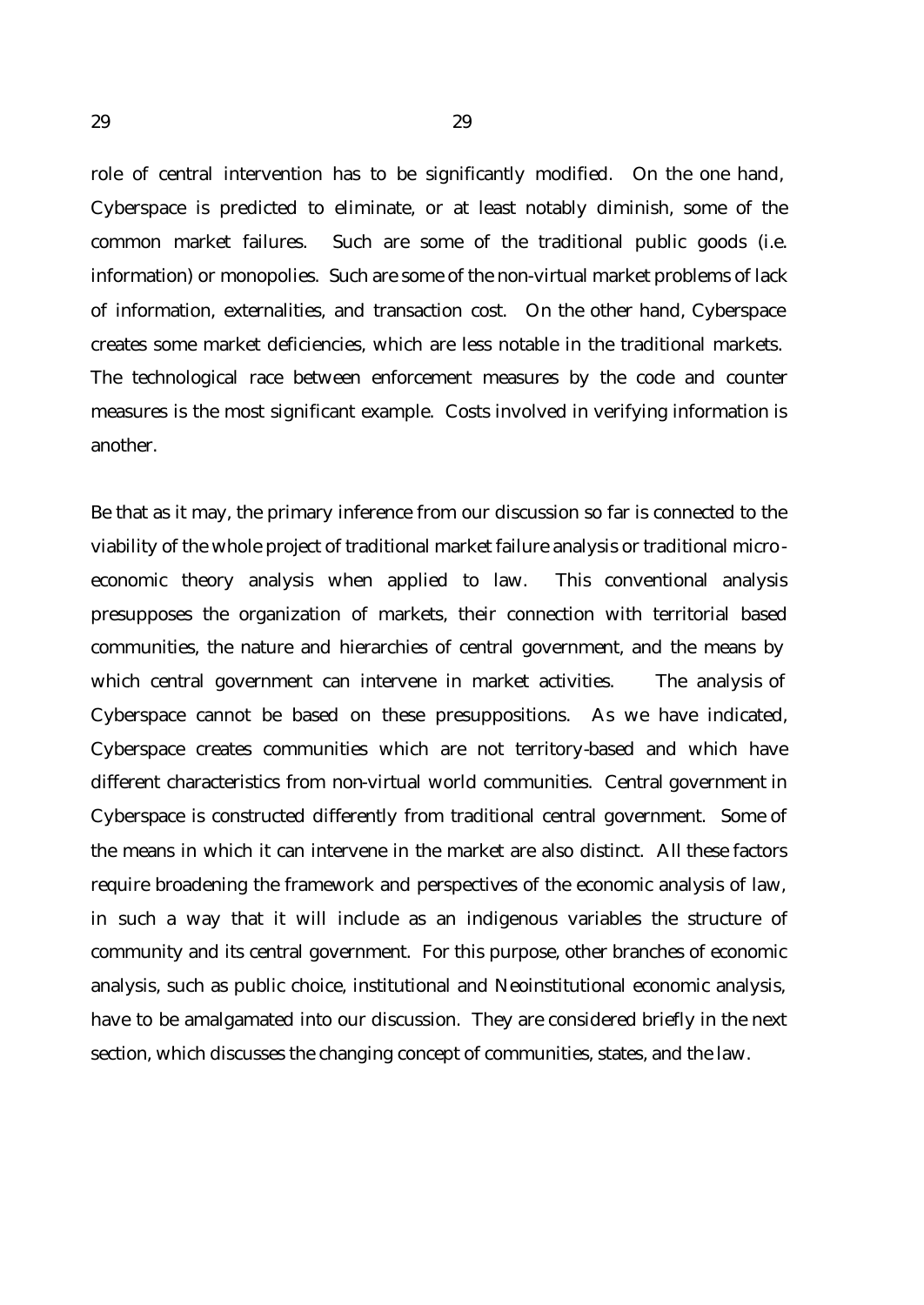## III. Preliminary Thoughts About Neoinstitutional Law and Economics and Cyberspace

In the previous sections we tried to show that Cyberspace challenges the traditional market model applied to law. One of the major shortcoming of the traditional analysis is its underlying presuppositions which take as an exogenous factors the existence of states, the borders between them, their central governments, and their enforcement powers. Public Choice theory analyzes the emergence of the public sphere, public law, and collective decision-making. Neoinstitutional theory is the broadest framework of economic analysis insofar as it incorporates institutional structures as endogenous variables within the analysis of law. There is no doubt that this is the most suitable framework for examining the changing world of Cyberspace and the law. Cyberspace is neither a conventional territorial entity with central government, nor a traditional economic market. A division between the analysis of traditional law and economics and public choice might be found as non-viable with regard to Cyberspace.<sup>56</sup> Therefore, we have to examine the simultaneous effects of constitutional, public law and political features of Cyberspace with its private law characteristics.

Despite the fact that neoinstitutional law and economics seems to suit best the analysis of Cyberspace we argue that even greater revolution is likely to occur when such analysis is carried out or when the effects of Cyberspace on non-market economic analysis become apparent. This section touches upon some of these changes. We first scrutinize two of the major features of our organization of life in Cyberspace that are significantly different from their counterparts in the non-virtual world. We then focus briefly on law, norms, and their enforcement in Cyberspace.

## a. Ingredients of the organization of life and their transformation by Cyberspace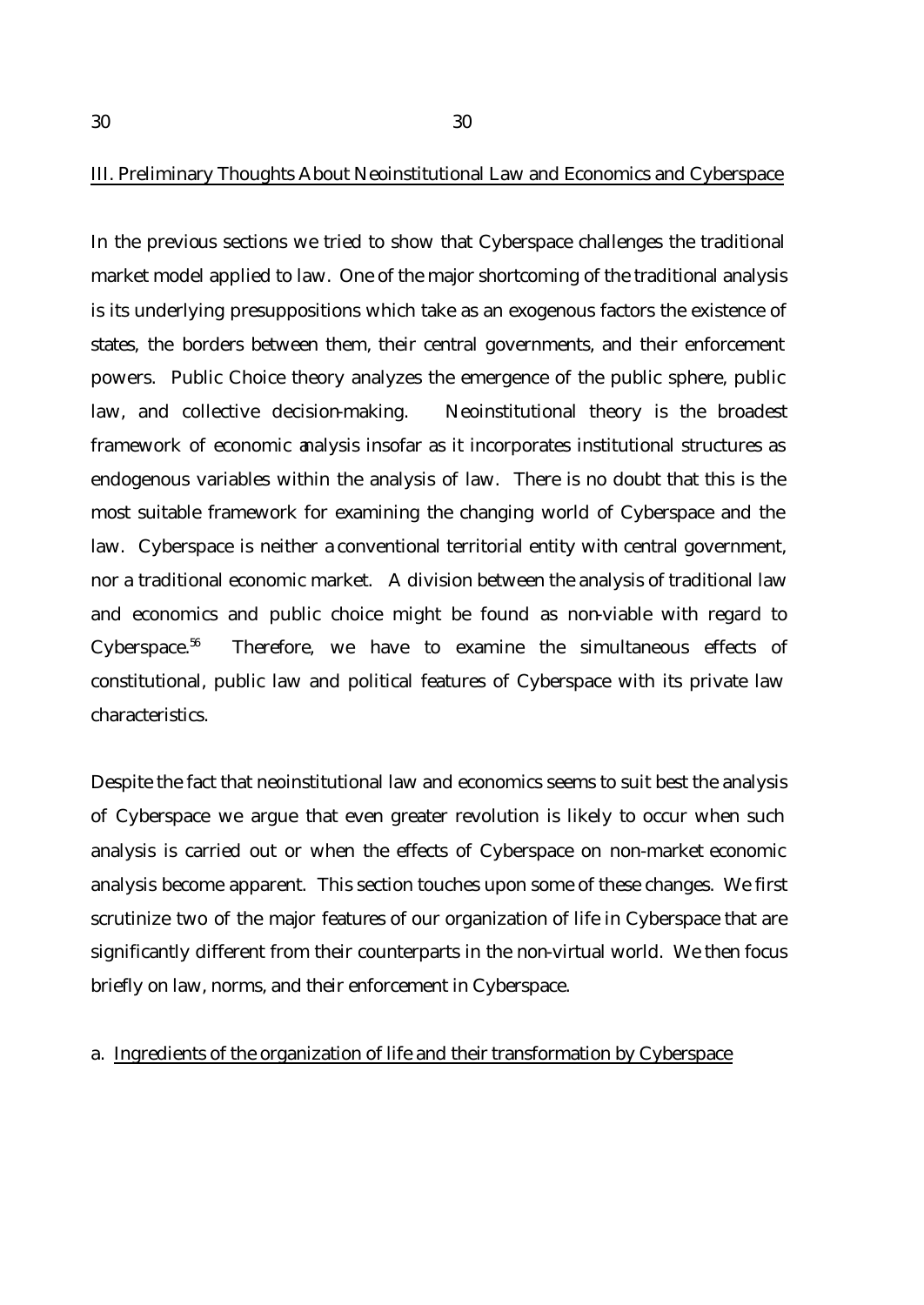The economic approach, as the broader liberal paradigm, bases its analysis on rational individuals who are the atoms of society, and on collective organization units, such as

states, which are artificial and instrumental creations whose sole purpose is to enhance individuals' well being. Cyberspace might alter the basic notions of these two ingredients.

The traditional models of the economic approach, as liberal theories from Hobbes to Rawls, presuppose that markets correspond to states, which are basically territorial units. A social contract or other forms of collective action are carried out by citizens of a specific territorial unit, which becomes a state or other form of national unit. Central government, its organs and structure are analyzed in a territorial context. One of the most interesting features of Cyberspace is the bankruptcy of this territorial conception of community and, by derivation, of law.

Cyberspace breaks the territorial units from several perspectives. First, markets in Cyberspace are global. A user sitting physically in North America can do business with another user located in Asia; for that matter, no differences exist between this transaction and a virtual transaction she conducts with a user just across the street. Second, not only business, but also community activities - discussion groups, political groups, entertainment, and so on, cross geographical borders, developing new common and distinct cultural and social norms which are territorialess. In fact, Cyberians can simultaneously find themselves members of several communities that are very different. Third, virtual activity, when translated to actual electronic bits that are transferred from one user to another, may cross many borders. Communication between two next-door neighbors may pass through several other countries. Cyberspace users cannot even know through which jurisdiction their activity is directed.57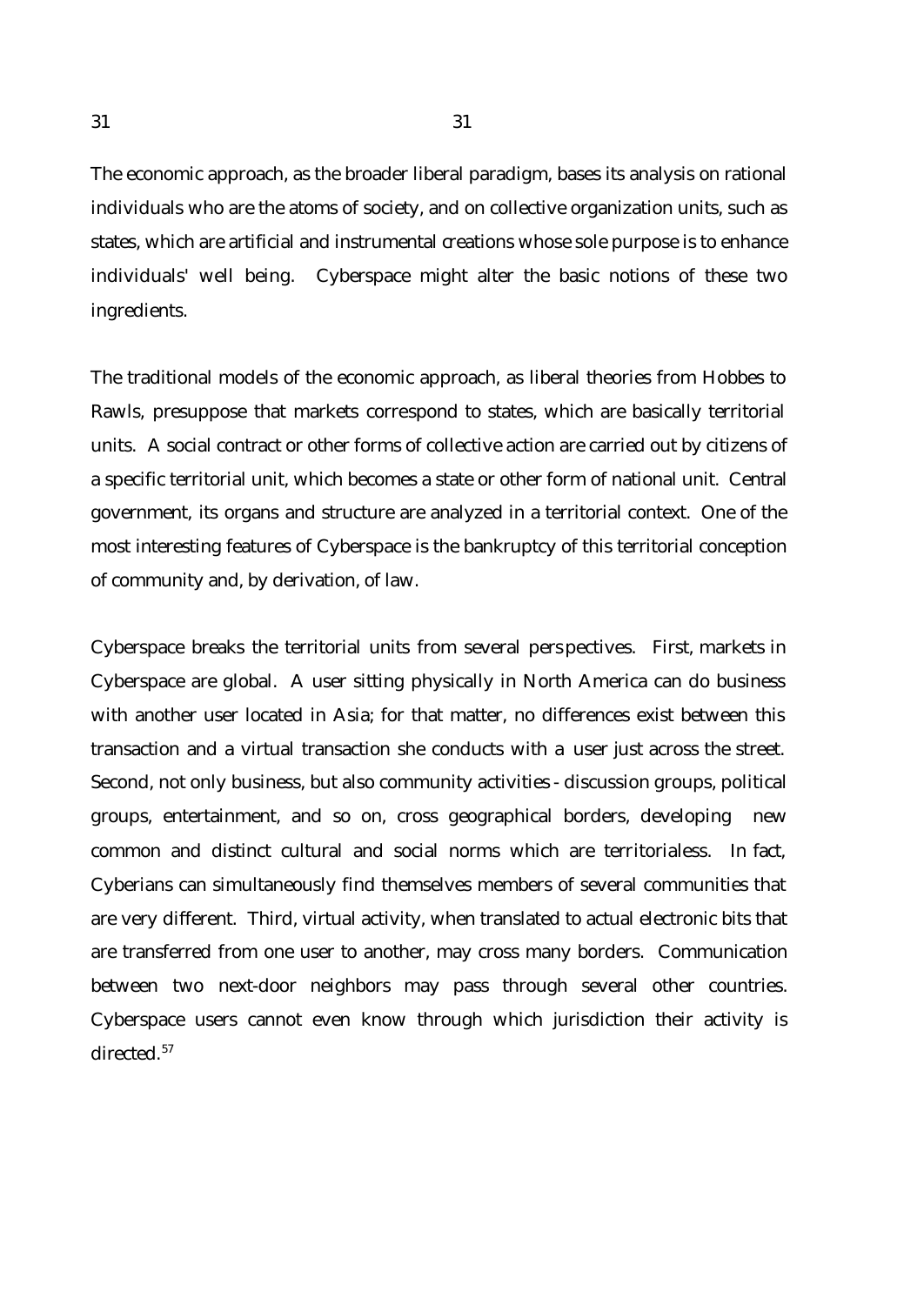Cyberspace transforms not only the notion of collective communities, but also the notion of the individual, who is the basic unit for liberal philosophy of the state and for economic analysis. In the non-virtual world the basic unit of reference - the individual - is one person with an identity number or passport number or driver's license number, with an address and with distinct physical features. In Cyberspace the atomiostic unit of analysis is a username with a password and an electronic address. There is no strict correlation between the Cyberian individual and non-virtual individual, as the same physical individual can appear in Cyberspace as several entities, each with different identification features and a different character, belonging to different communities. The transformation of these two basic ingredients by Cyberspace has bearing on the changing concept of law.

### b. The Institution of Law in Cyberspace

There are two major aspects of law which can be affected by: one is law as the source of norms/rules that regulate behavior, and the way in which law is created, and the other is law as an enforcement mechanism. Following are some thoughts on how each of these two perspectives vis-à-vis Cyberspace might affect law as an institution.

## 1) Cyberspace and the rule-making process

Cyberspace affects rule making in several ways. First, it allows decentralization and democratization of the rule-making process, namely it affects the way rules are formulated. It also facilitates the customization of rules, and the co-existence of competing rules systems.

Cyberspace significantly reduces the cost of communicating and processing individuals' preferences. It makes it possible to efficiently collect information from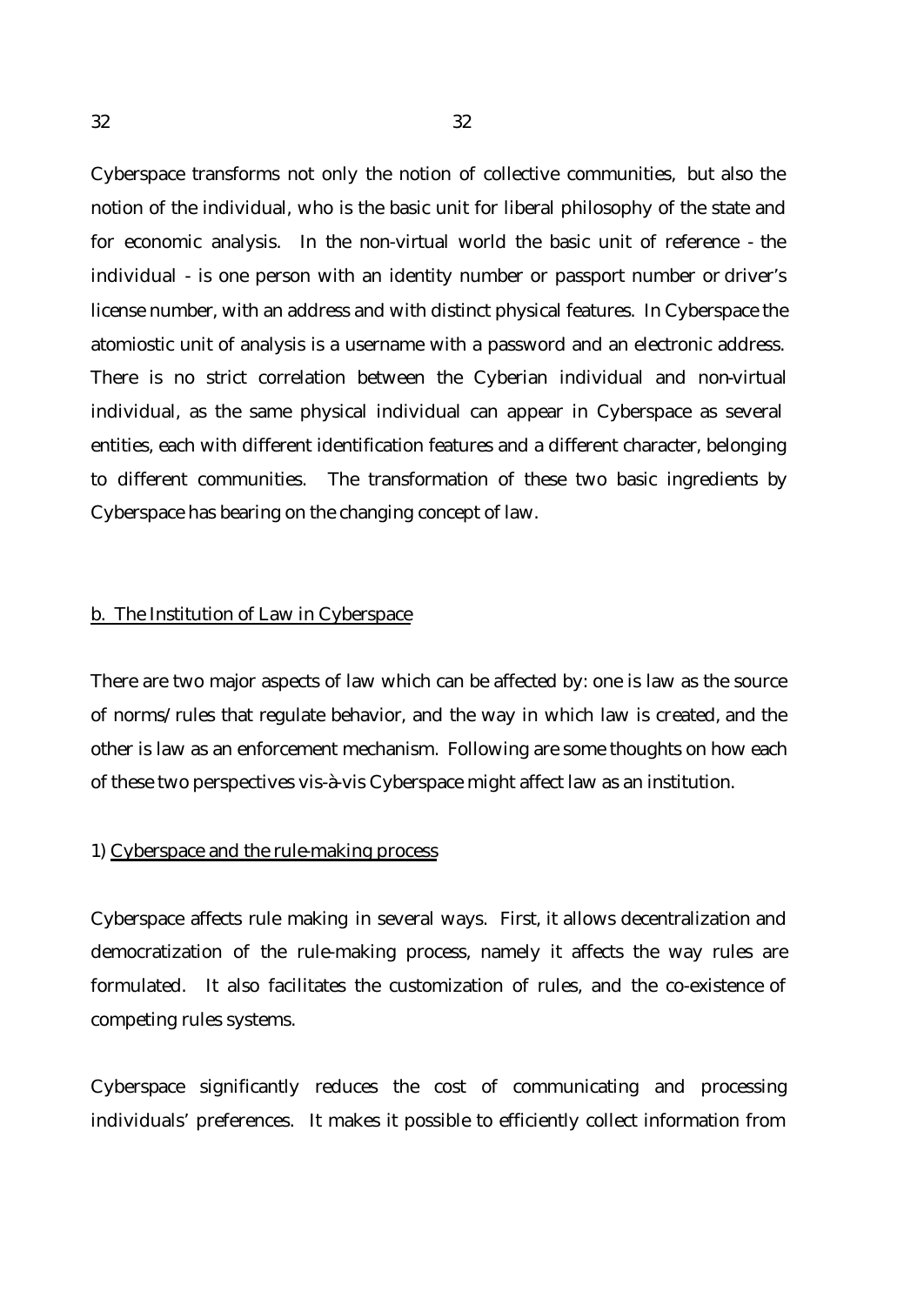individuals by asking them to click their preferences directly onto the screen.<sup>58</sup> It reduces transaction cost involved in collecting information about preferences. Cyberspace also facilitates fast and cost-effective information processing that allows real-time feedback on public preferences and choices. This, in turn, reduces the need for agencies. The reduced cost of co-ordination and communication diminishes the extent of collective action problems. If transaction costs involved in co-ordination are low or non-existent, there is no need for representatives – intermediaries - to reflect the aggregated will of their constituents. Individuals may directly communicate their preferences on each and every matter.

In addition, the low transaction cost may allow individuals to become organized. Cyberspace reduces the cost of identifying relevant parties, communicating, acting together, and spreading information that concerns all. This can lead to increased democratization and decentralization of rule-making processes, in whose various stages Cyberspace allows groups and individuals to participate. This may allow citizens to take a more active part in governance, and to effectively monitor government actions. $^{59}$ 

From the perspective of economic theory two important problematic phenomena which exist in representative democracy are toned down significantly in Cyberspace. The first is agency costs, which are associated with representative government. $60$ These costs are the result of ineffective monitoring of representatives by their voters and the ability of the former to act in a self-interested manner without being penalized by the voters (or the costs of the penalties being smaller than the political or personal gains). The easy and relatively cheap access to information and the lower cost of collective deliberation and action in Cyberspace are likely to increase the effective monitoring level and thus reduce these agency costs.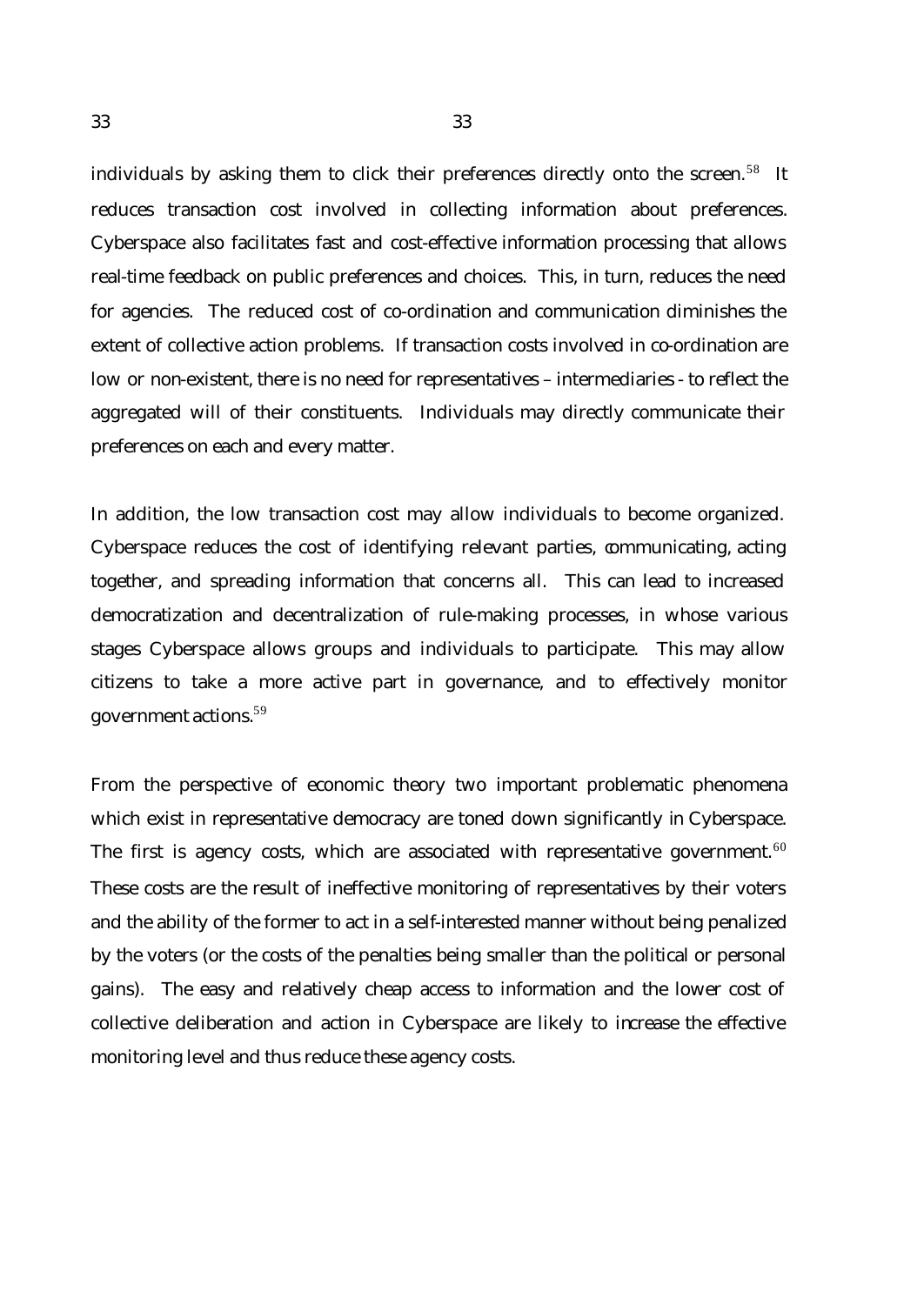The second phenomenon of representative democracy is the power of interest groups to rent seek, and make gains through pressure on the representatives at the expense of the general public. Interest groups are able to succeed in their actions because of the costs of collective action. This allows only small groups to organize, whose potential gain from collective action is higher than the cost of organization.<sup>61</sup> Cyberspace, as indicated above, tends to lower the cost of collective action, which in turn enables broader interest groups to organize, bringing more equality to the political markets and diffusing the impact of narrow interest groups.

Thus, Cyberspace allows the decentralization and democratization of rule-making processes in that it facilitates effective participation of people in setting the rules. Rules may be increasingly created from the bottom up, and therefore reflect the need for diversified social and economic interests by increasingly complex societies.<sup>62</sup>

A related issue is the potential dynamic nature of Cyber-rules, and the ability to customize them at relatively low cost. $63$  Customization of rules is, of course, also possible in the non-virtual world. Contracting parties may agree to deviate from a legal default rule (but not from a mandatory rule). However, customization of rules in Cyberspace may be implemented not only through contractual arrangements but also through product design. To the extent that transaction costs in Cyberspace are lower, customization of rules may involve lower costs.

But, customization of rules involves other cost. The cost of changing a rule in the real world are high, often prohibitively so. This is due to network externalities. Norms become more valuable as more people use them, to the extent that norms cease to require a high level of co-ordination. Standardized rules would reduce transaction costs (search and negotiation) of providers and users. Networks externalities provide inadequate incentives for innovative norms. Such cost would be identical in the non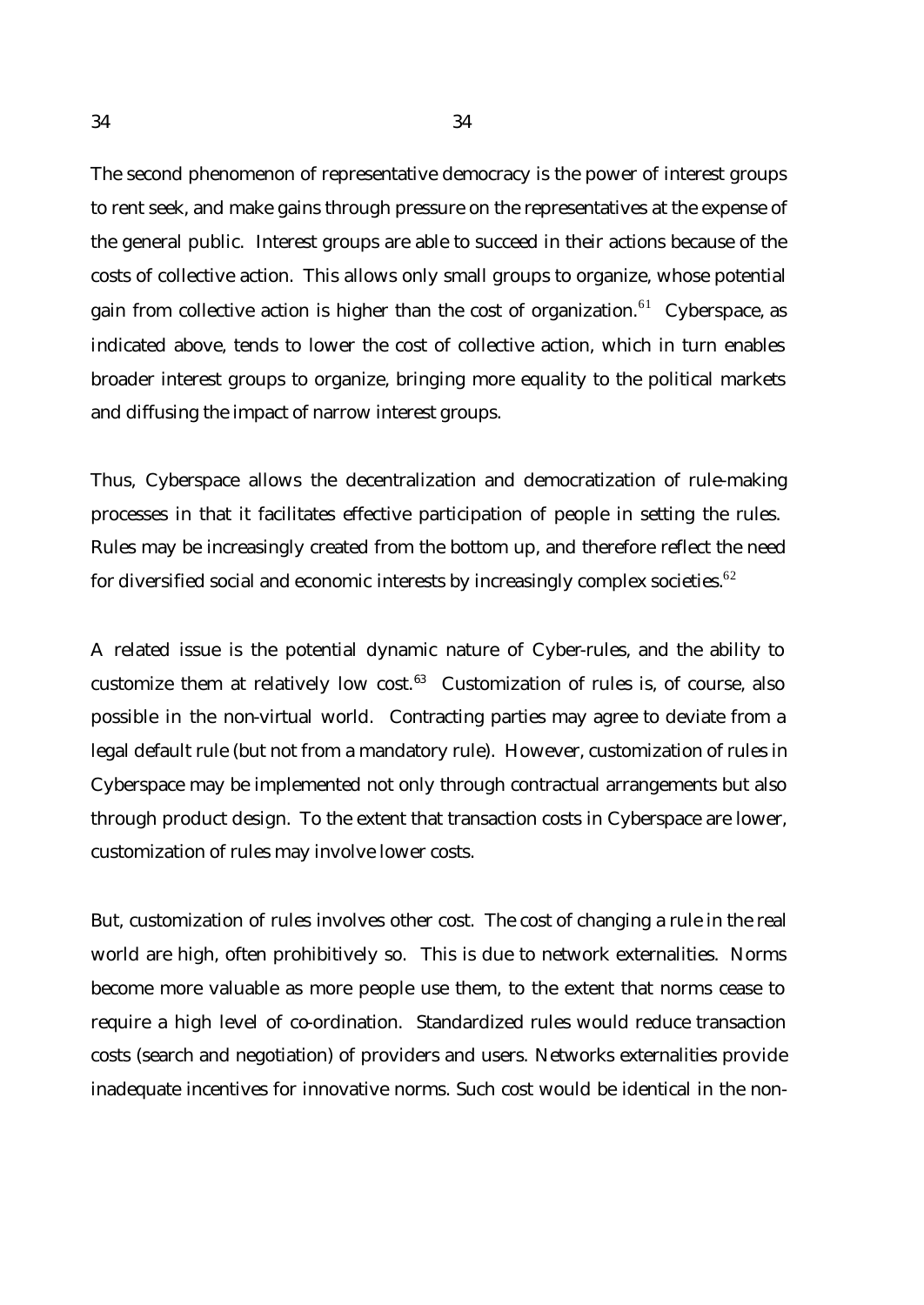virtual communities and in Cyberspace. The costs of adapting to new rules are human costs that may not be avoided. <sup>64</sup>

This also holds true even when we consider regulation by the code. Indeed, if rules are reflected in the technology, the cost of customizing rules or switching between different rule systems depend on the cost of the technology. If changing the rule requires modification of a standard or infrastructure the cost may be prohibitively high. Yet some changes (such as defining users' preferences) may be entered at low  $cost.<sup>65</sup>$  In any event, the cost involved in human adaptation to new rules (or technologies for that matter) may be prohibitively high.

### 2) Enforcement in Cyberspace

Another way in which Cyberspace transforms the law as an institution is related to enforcement. On the one hand, conventional enforcement (by the state apparatus) is much less effective in Cyberspace, as it is always possible to cross geographical boundaries, to disguise the physical identity of the infrigmentor, etc. $66$  On the other hand, Cyberspace introduces new methods of enforcement that challenge traditional thinking about enforcement and transform its meaning. In a sense, technology in Cyberspace allows efficient enforcement to a degree that does not exist in the nonvirtual world.

The most significant change in the context of enforcement is the ability to regulate behavior by the infrastructure of Cyberspace. The computer programs, communication design and network architecture which constitute Cyberspace are not neutral. They reflect a certain social order, shape behavior and social interaction among users, and define the potential choices of actions available to users in Cyberspace.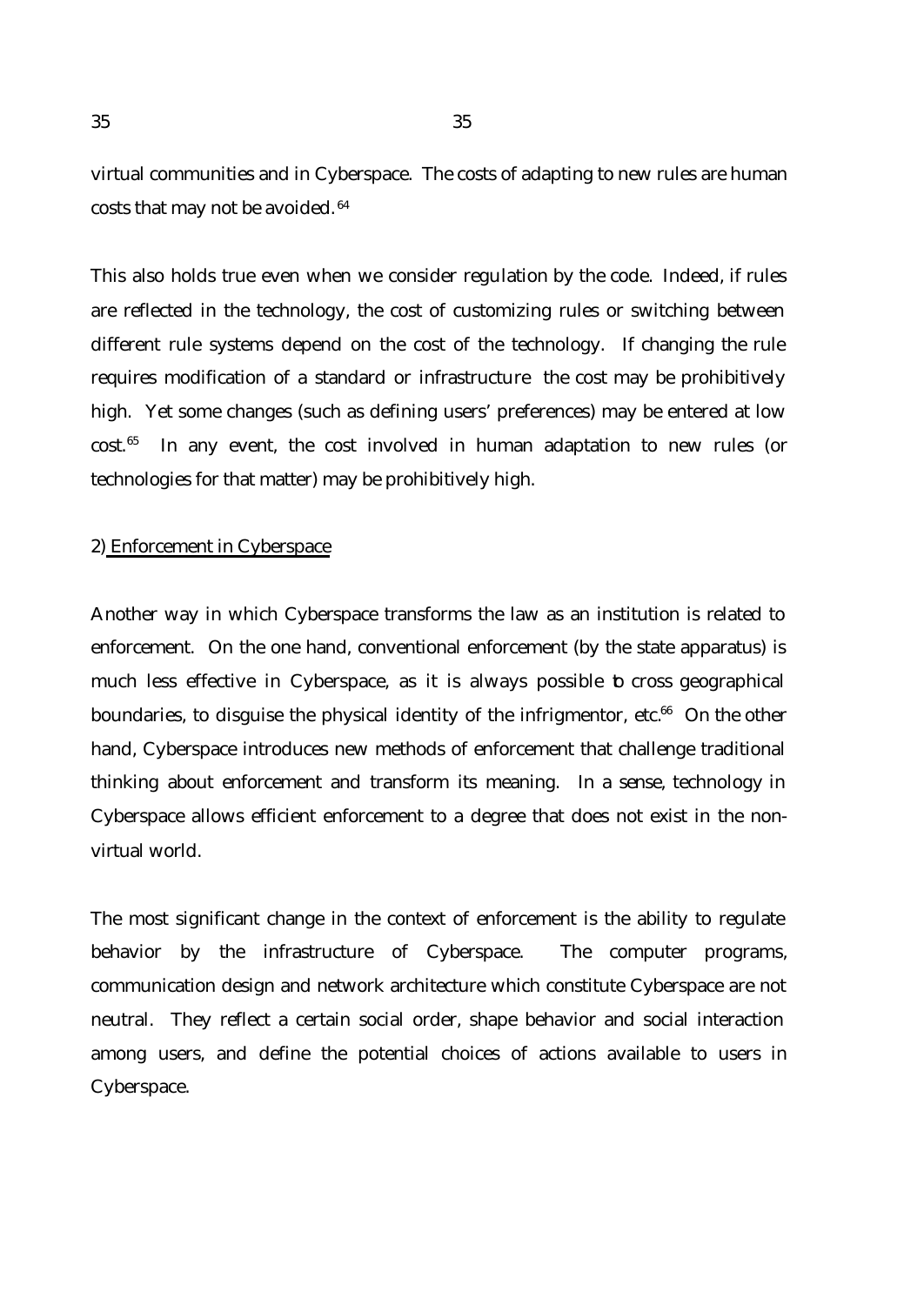$36$   $36$ 

Consider, for example, copyright laws. They prohibit the creation of copies without the authorization of the copyright owner. A copier will pay the owner damages for the infringing copies she has made. In Cyberspace some programs may simply prevent the creation of uncompensated copies by using copyright management systems, $67$ encryption, digital watermark, etc. Such means may substitute reliance on copyright laws.

Enforcement by the code is very different from the enforcement of rules in real-world legal regimes. Rather than defining undesirable behaviors by the law, or providing incentives for a desirable behavior, regulation by the code makes it possible to prevent certain behaviors while allowing others.<sup>68</sup> Whereas traditional enforcement of legal rules is ex-post, enforcement by the code is ex-ante. The rule embodied in the code prevents the violation from occurring in the first place. Enforcement by the code does not require any law enforcement institutions such as courts and the legal system. It is self-executed and self-implemented. The same system that provides the service (such as the computer program that facilitate access to a web site) also defines the terms of access and the terms of use by preventing some uses – such as copying, and permitting others – such as browsing.

Enforcement by the code, therefore, is more efficient. It involves relatively lower cost than enforcement by the legal system. It does not involve the cost of identifying, seizing, and prosecuting violators. The costs of implementing self-help means of enforcement are lower than the administrative costs of maintaining the bodies of the legal enforcement system, such as the police and the courts. But it is not without cost; it involves the costs of developing a technology and preserving its technological superiority.

Regulation by the code further differs from the enforcement of rules in that it entails perfect performance. It does not offer users any choice of whether to go by the rule or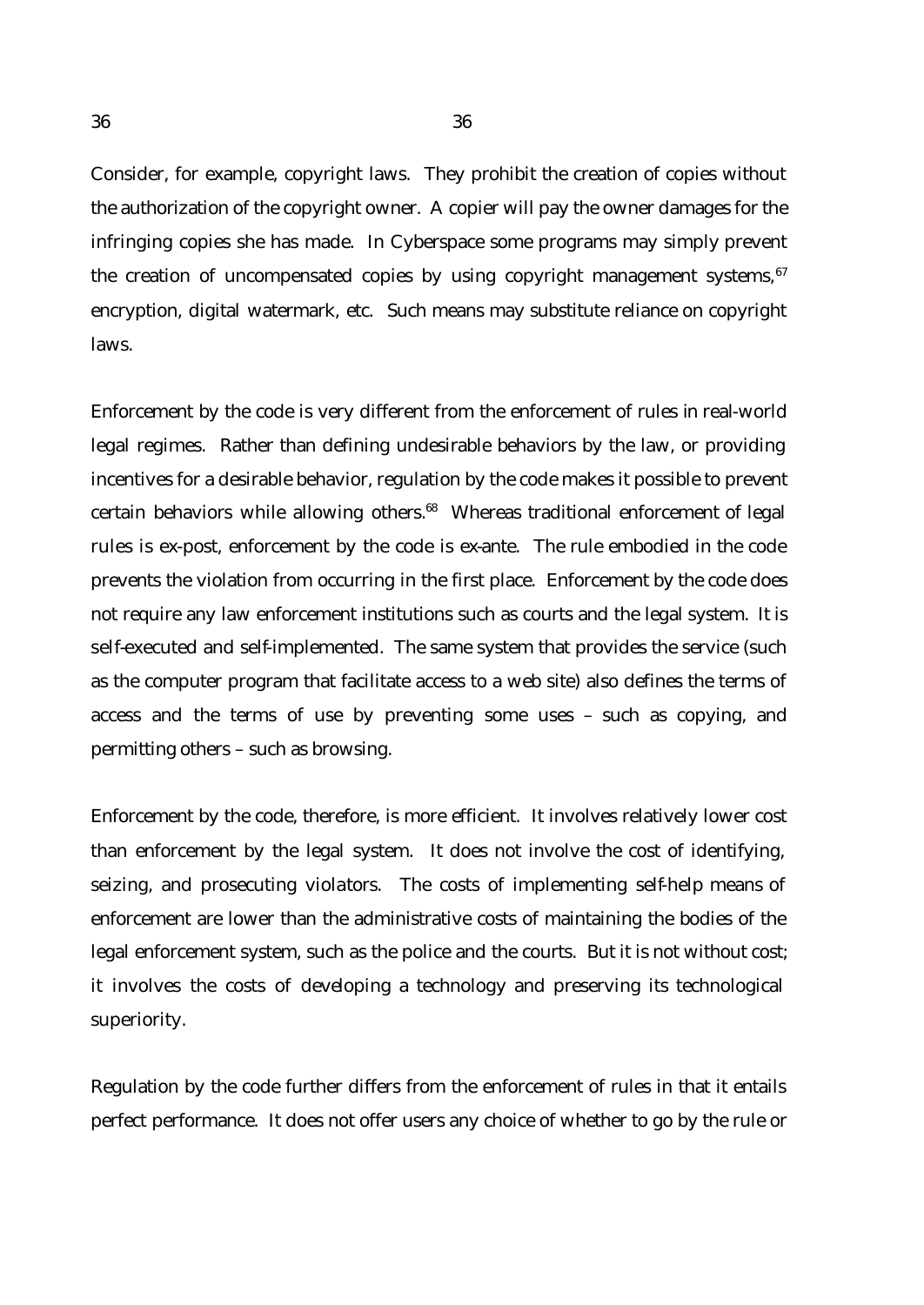to violate it. To the extent self-enforcement is perfect it may reduce the price of goods and services. Consider, for instance, the price of copyrighted works. The price has to cover not only the large investment in creating and marketing the work, but also the cost of enforcement and the expected loss from failure to enforce the rights of the copyright holder. If the expected market for a music publisher is substantially reduced due to the creation of unauthorized copies, the publisher will raise the price per copy in order to cover its expenses. If enforcement by the code prevents the creation of unauthorized copies it will reduce the price of copyrighted works.

These differences between the traditional system of law enforcement and enforcement by the code raise conceptual issues regarding the notions of enforcement and regulations. The literature on technological self-enforcement regards the code as a type of regulation. $^{69}$  A preliminary question is of course whether it is justified to talk about regulation by the code and enforcement by the code as part of the law. Economic theory may treat technology as simply design or an architectural constraint because the notion of regulation under economic analysis of law assumes a choice. The underlying assumption of the economic approach to rules is that rational agents are able to control their behavior. They are motivated by their wish to maximize their utility. Rules are sometimes necessary to correct an otherwise distorted set of incentives (due to market failures), and provide individuals with appropriate incentives so they will choose to act efficiently. If a design simply prevents a certain behavior we can no longer talk about regulations and incentives since there is no longer a choice by individuals for the law to promote or prevent.

However, enforcement by the code can be violated by technology of counter coding. If we view such technological developments as possible, and the only question about their materialization is one of costs, it is feasible to argue that, from the perspective of economic theory, the differences between traditional enforcement analysis and the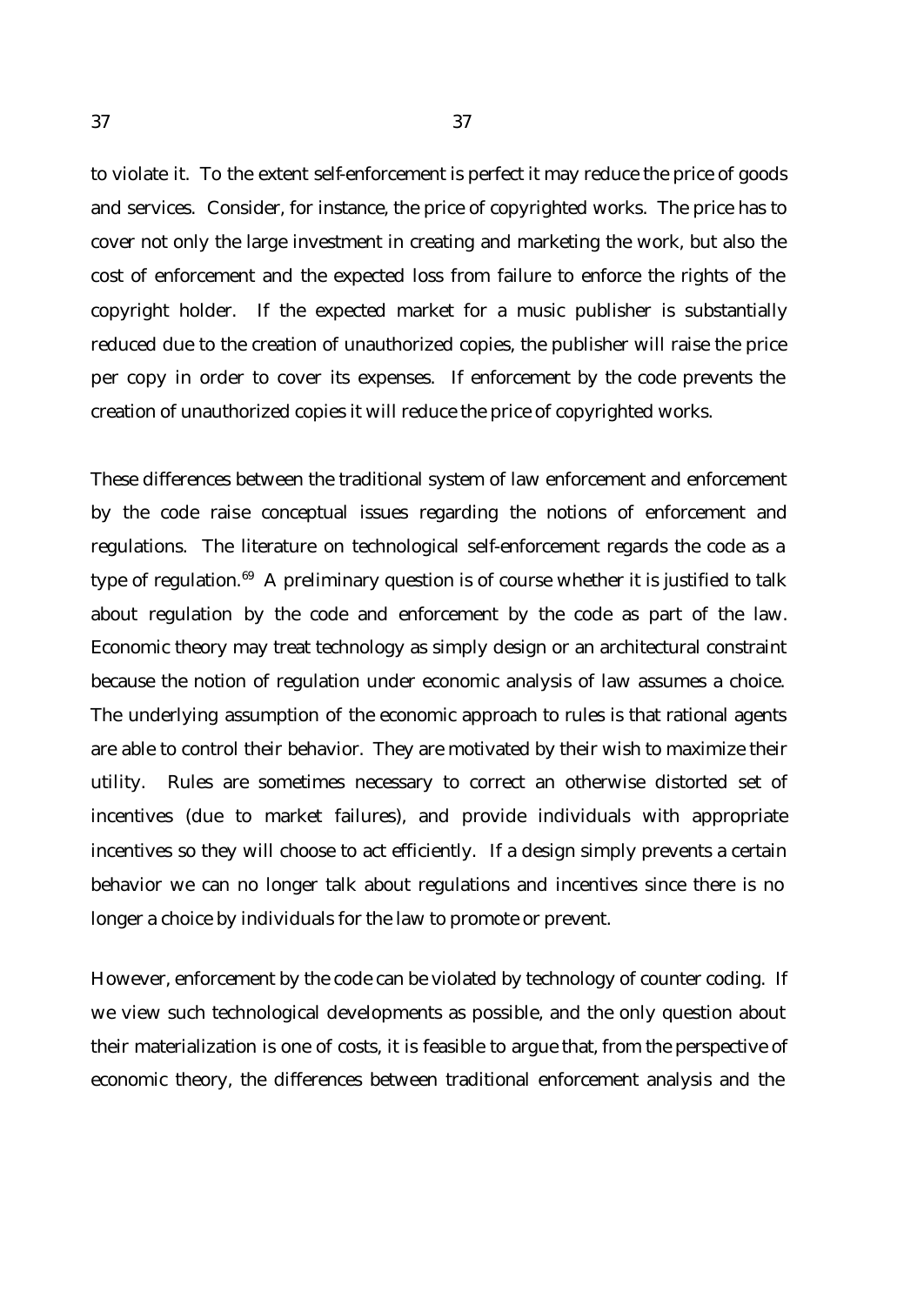analysis of enforcement by the code are not so significant as they might appear, and that we may regard enforcement by the code as part of a legal regime after all.

What are the implications of self-enforcing means (technological or social) for the question of when and how should the (traditional) law intervene? The code and the legal system overlap in that both legal regimes simultaneously apply to the same people. They may conflict with one another. They may compete with one another.

Under standard economic analysis a law enforcement system is considered a public good which must be provided by the state. Furthermore, the state requires a monopoly over enforcement means. In most circumstances the state will not allow competing enforcement entities to exercise their power in a way that threatens its monopoly over enforcement. Enforcement by the code is a private good. Should enforcement functions, traditionally reserved for the legal system, be privatized in Cyberspace? To address this question it is necessary to consider several aspects of enforcement by the code.

The principle that laws ought to be public assumes that the law can affect the behavior of people, so they should be aware of it. Enforcement by the code involves serious problems of information about the rules that are embodied in the code itself. Users may not have perfect information regarding the rule that is implemented by the code. The rule, as well as the code, is not directly accessible to people.<sup>70</sup> Users may learn what a particular program or a design does and doesn't do from the way it functions. This takes time and often some expertise. It may be difficult, for instance, to find out whether Internet browsers or programs used on web sites collect and store information on Internet users.

The traditional role accorded to the law under standard economic analysis of law is to correct market failures. In the case of a market failure the role of law will be to alter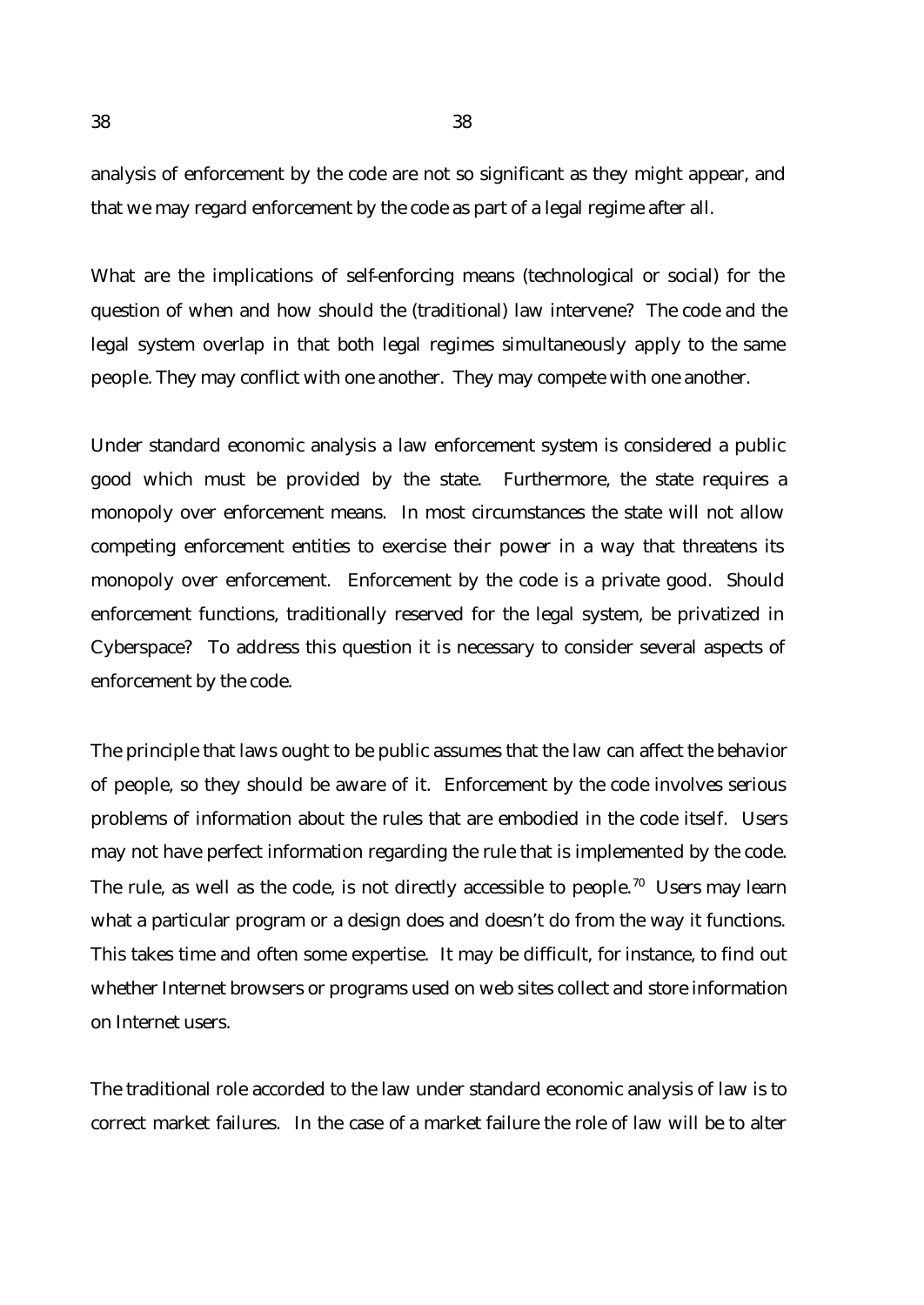the payoff functions of players in the market. In other words, when market processes do not function efficiently due to a market failure, the law will change the incentives attached to individuals' choices of action, and will thereby affect the strategies adapted by individual players in the market.<sup>71</sup> In Cyberspace, the target of regulation may become the technologies that affect users' behavior rather than the behaviors themselves, and this is largely owing to the information problem discussed above.<sup>72</sup> The law may provide negative incentives to circumvent such systems to prevent the waste involved in technological race for security and anti-security means.<sup>73</sup> Legislation may as well prevent implementing a certain technology altogether.<sup>74</sup>

Cyberspace is leading to globalization, effectively decreasing municipal regulations and territorial sovereignty.<sup>75</sup> This may cause transformation not only of law but also the framework of the national state. In the future technological zoning will create new communities, from which different laws might emerge, but which will be in increasing competition with the non-virtual community.<sup>76</sup>

# IV. Concluding Remarks - The Transformation of the Economic Approach to Law by **Cyberspace**

In a symposium on intellectual property in the age of Cyberspace, held at the University of Chicago, Judge Frank Easterbrook cooled the enthusiasm of the participants by stating that to talk about the law of and in Cyberspace, or, more particularly, to talk about property in Cyberspace, the topic he was asked to address, was just like talking about the "law of the horse". Cyberspace does not, according to Easterbrook, alter the basic tenets of legal theory or of the economic analysis of law. Those principles can be applied to Cyberspace just as they are applied to any specific legal situation. So, just as Dean Casper of the Chicago Law School refused to offer a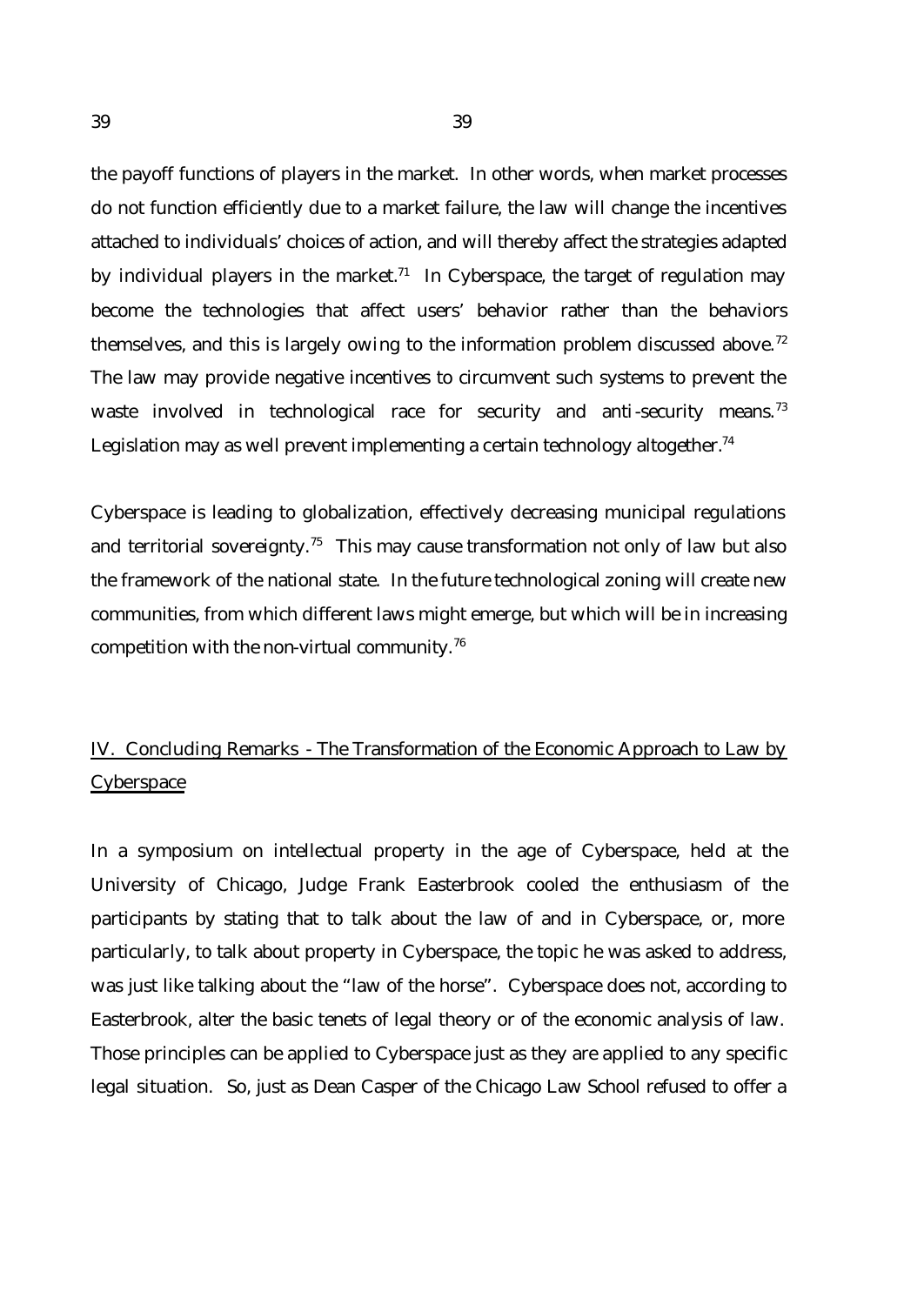course in "The Law of the Horse" there was no justification to re-construct legal theory just because we had entered an era of extensive usage of computer networks. $^\mathrm{77}$ 

We beg to differ. Easterbrook's analysis overlooks an important insight about scientific theorizing: the paradigm shift. This insight is based on Thomas Kune's (1962) path-breaking work on scientific revolution which teaches us an important lesson about theorizing in general. A general theory is constructed on the bases of presuppositions, which set the boundaries for the academic discourse. These boundaries, entitled "paradigm", also assist in assigning new findings to their "right" place, in their interpretation and evaluation. Occasionally new findings are discovered or new phenomena occur which do not fit neatly or naturally into the conventional framework and are forced into it unnaturally. With the passage of time more and more such findings are revealed and at a certain stage we witness a collapse of the presuppositions, which brings about a paradigm shift, namely a new conceptual framework for analysis.

If this description of scientific development is true for the exact sciences, it must be even more accurate to the science of economics, as the heart of the methodological foundations of economics consists of underlying assumptions upon which the economic analysis is constructed. Economic analysis, unlike natural science, does not even pretend to analyze the real world. It seeks to analyze a simplified world. Thus, the simplifying assumptions are crucial for the insight of the analysis and the conclusions drawn from it with regard to the "real" world. If the arguments of this paper can be summarized in one main idea it is that Cyberspace challenges the current paradigm and ought to make us reconsider the basic creed of the economic analysis of law.

Crudely, one can describe the economic analysis of law as comprising three layers or stages, which can be perceived as separate paradigms of sorts: the traditional Chicago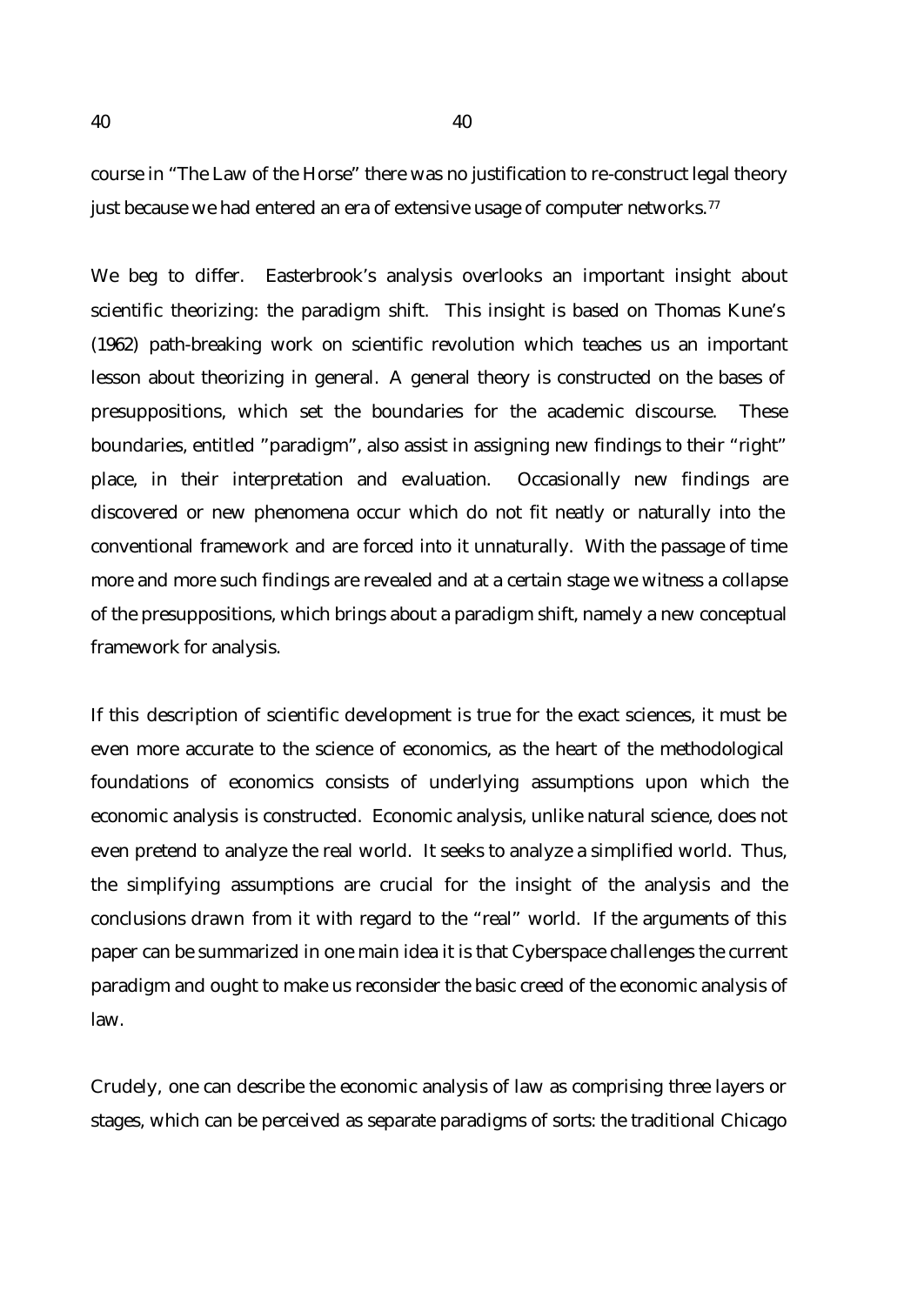school economic analysis of law, the transaction cost economic analysis of law, and the Neoinstitutional economic analysis of law and legal institutions. In section II of this article we applied the traditional market failures analysis of the Chicago school on Cyberspace. Two important general conclusions can be derived from this application.

First, conventional problems of market failures diminish significantly in Cyberspace. In the framework of the Chicago analysis this means an optimistic conclusion that Cyberspace can operate efficiently with no need for central intervention. This is indeed the direction Frank Easterbrook points at. However, we showed that new types of failures, which can generally be associated with technology, replace the traditional market. In other words, much of the market failure analysis is contingent upon the state of a particular technology. The public good nature of information, whether it is excludable or non-excludable, is relative to a specific technological state of the art. The accelerated pace of technological change makes a public good a "moving target." Traditional remedies offered by the economic approach in the form of property rights may no longer be effective. While Cyberspace reduces the traditional causes of monopolies it introduces new types of monopolies that are the consequence of control over technologies rather than prices and demand curves. Thus, solutions for this new type of market failures cannot be derived in a straightforward way from the traditional models of central intervention in the market.

Second, the Chicago model assumes territorial jurisdictions with central governments which are able to intervene effectively in the market through financial policies and regulation. These assumptions do not hold in Cyberspace. Cyberspace breaks territory-based markets. The strict correlation between markets and states, or between forums which facilitate private contracts and public forums of collective decisionmaking, does not exist in Cyberspace. We believe, therefore, that the Chicago paradigm cannot be of much help to analyze law in and of Cyberspace.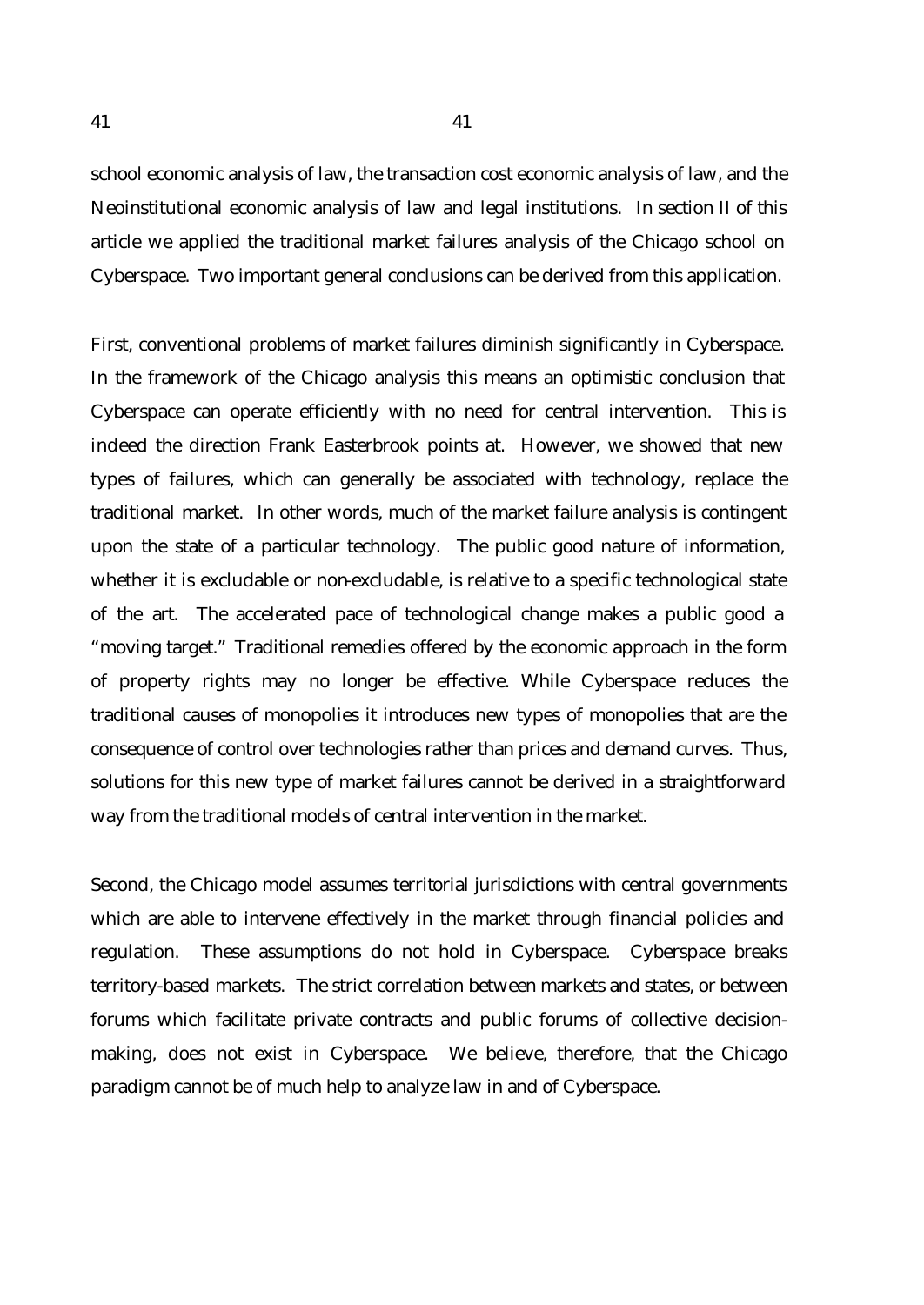The Coaseian analysis of law and economics, which view transaction costs as the sole factor diverting the market from efficiency, also assumes a given state of technology. The efficient outcome depends on the availability of technologies and their cost. Transaction costs analysis takes as given that one party may exercise technology that may increase the value of the resource or may lower the cost inflicted by harmful use, but it doesn't take into account the possibility of changing technologies as a result of the legal rule. The Cyberian world is very different from Coase's example of straying cattle which destroy corps growing on neighboring land. In the latter, technological change as a result of change in the legal rule is indeed a remote option. In Cyberspace technologies are constantly changing the substance of a legal rule may indeed affect technological development and visa versa. The apparent shortcoming of the economic approach is that it takes technological development as static, and overlooks the correlation and reciprocity between technological developments and legal rules. The introduction of new technologies has a dialectic relationship with other processes. The legal rules and market processes may directly affect the types of available technologies by explicitly prohibiting the use of certain technologies by law<sup>78</sup> or by providing incentives to particular technologies and not others. Technology should therefore become endogenous to the analysis, and the economic discourse should be expanded to address it. <sup>79</sup>

There is no doubt that the most suitable framework for examining the changing world of Cyberspace and the law is the current generation of economic analysis of law which can be associated with the Neoinstitutional paradigm. However, even here we believe that the developments in Cyberspace may require some fresh thinking on the level of the whole project. Two points ought to be mentioned.

First, Neoinstitutional law and economics emphasizes the connection between the political and institutional structures, on the one hand, and the market activity, on the other hand. One of the most significant features of Cybermarket is its development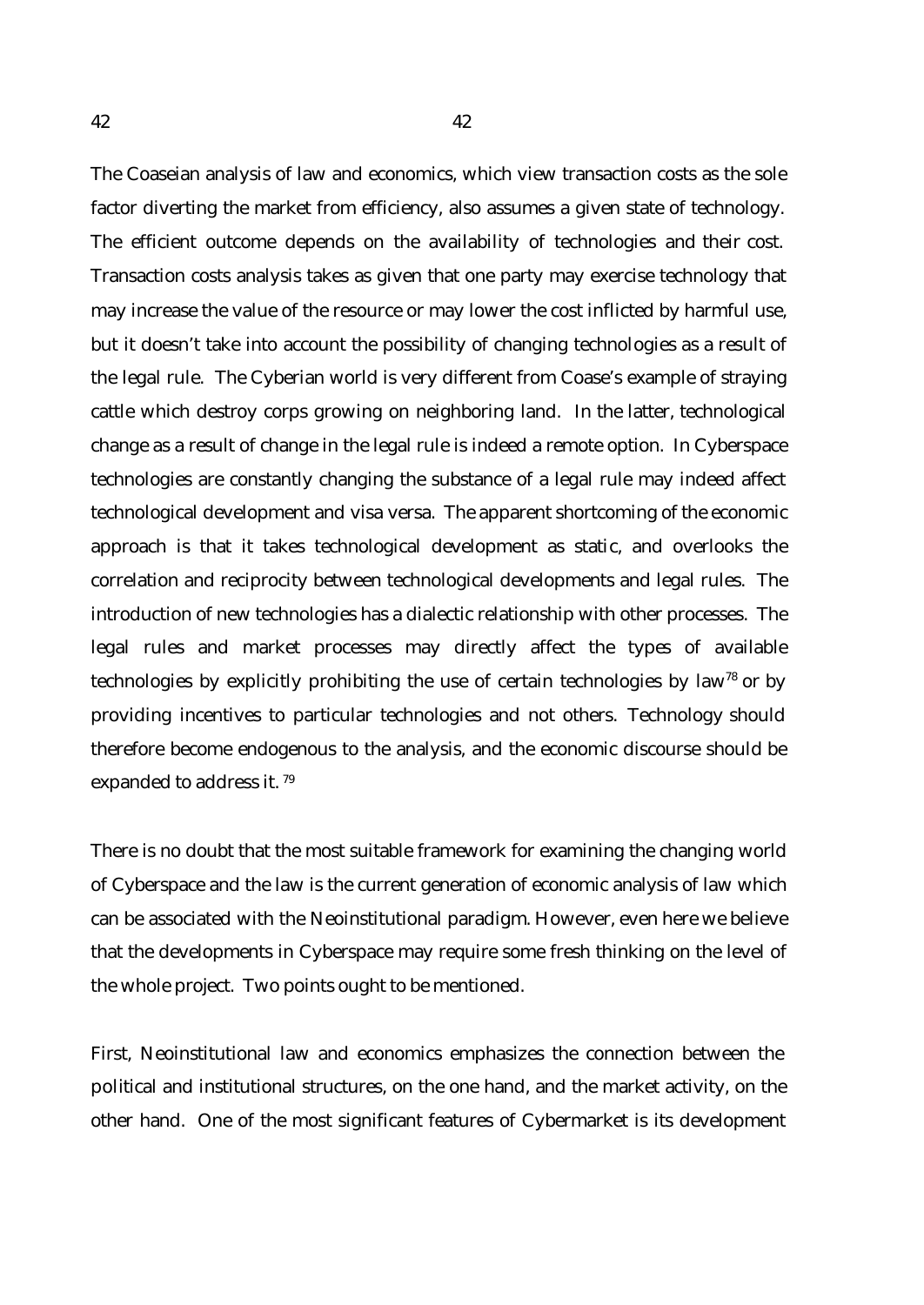against the background of a lack of concrete political and institutional structure. One of the most innovative characteristic of Cyberspace is that its norms are developed from bottom up. The borders between private and public, between markets and hierarchies, are not as clear as in the non-virtual world. These features pose some challenges, which have never been addressed even by the Neoinstitutional approach to law and economics. This approach can show how certain political structures may influence markets and laws; it hasn't shown how lack of structures may do the same.

Second, Cyberspace accentuates some weaknesses which exist in the shadow of the Neoinstitutional endeavor with regard to the non-virtual world and are brought to light in the virtual world. One of the major points of criticism against the whole project of economic analysis is that it is based on the assumption of rational behavior. We do not wish here to repeat and elaborate the general critique along this line against this presupposition; we would like to conclude with a few preliminary thoughts about the special challenges posed by Cyberspace to this paradigmatic assumption. Economic analysis assumes that the players have preferences that are exogenous to their contractual and collective public activity. It also assumes that perfect information will enhance rational choices that will meet p;ayers' individual preferences.

One of the important features of Cyberspace is that it provides almost unlimited information. In fact, lack of information can no longer be held as effecting irrational behavior; perhaps the contrary is true. There is so much information that a need for processing tools for information arises. In the non-virtual world there are significant gaps in information, and there is diversity within society and between societies that create different sets of information that are affected by given preferences - political, cultural, linguistic. By contrast, Cyberspace is characterized by uniformity. The whole world becomes a small global village, with a common language and cultural identities. Ironically, this combination of endless information and homogeneity might affect the independence of individuals, in general, and their preferences in particular.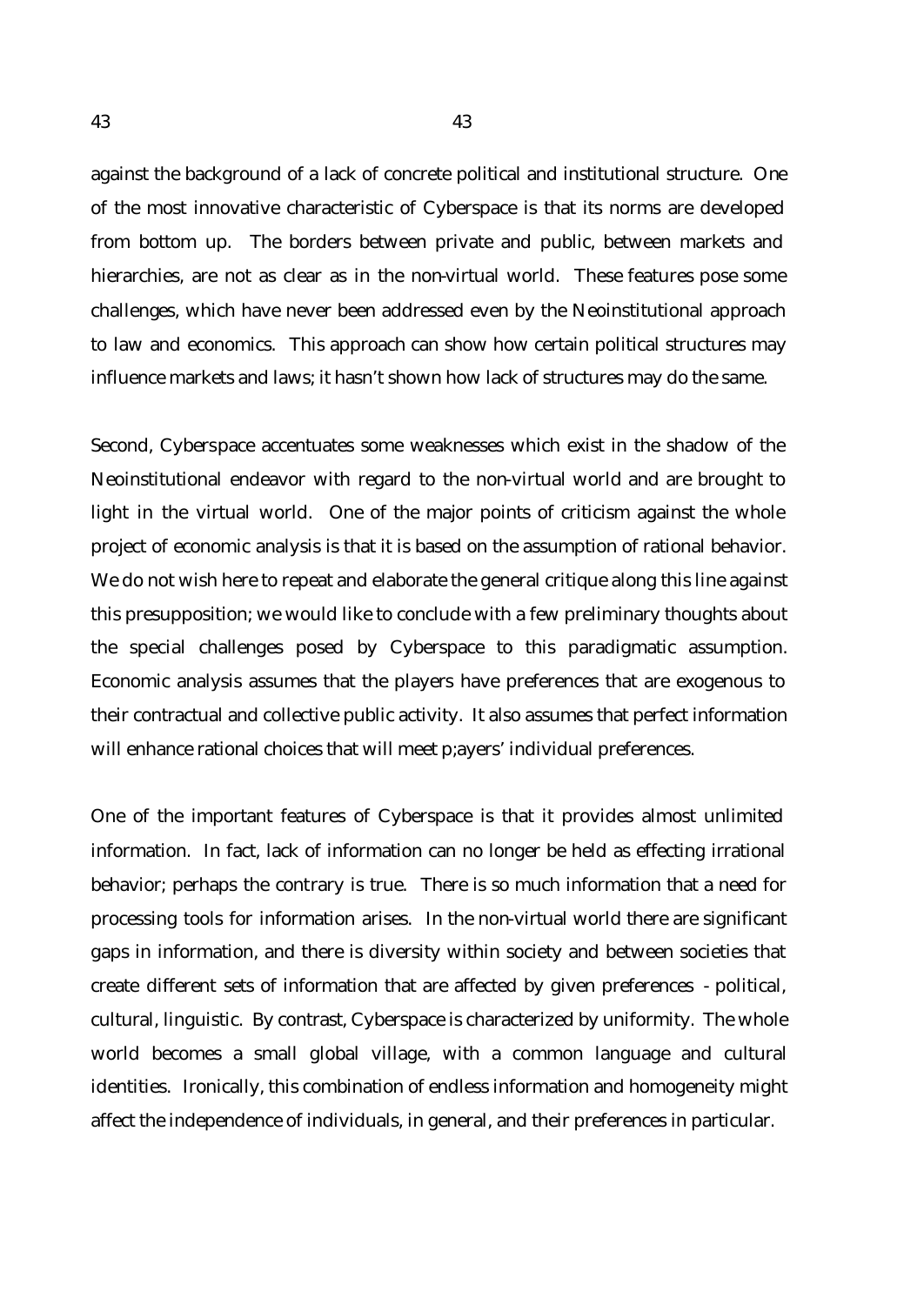While individual preferences in the non-virtual world are taken by the law and economics approach as exogenous to the political process and to the economic markets, Cyberspace requires us to internalize even the analysis of individual preferences. A fresh thinking, if not a fresh paradigm of economic analysis has to emerge in which these basic presuppositions with regard to rationality and preferences will be internalized. Such a thinking would help us to assess whether Cyberspace is a forum that creates much more free choice or a tool for suppressing independence and limiting freedom of choice; whether technology sets new horizons for individual and collective well-being or patterns our individual character, our self, by the same universal agents for all; whether it enhances communication of diversities, or may cause the disappearance of the diversity which in the non-virtual world fosters the definition of the unique self, leaving us with a brave new homogeneous human being.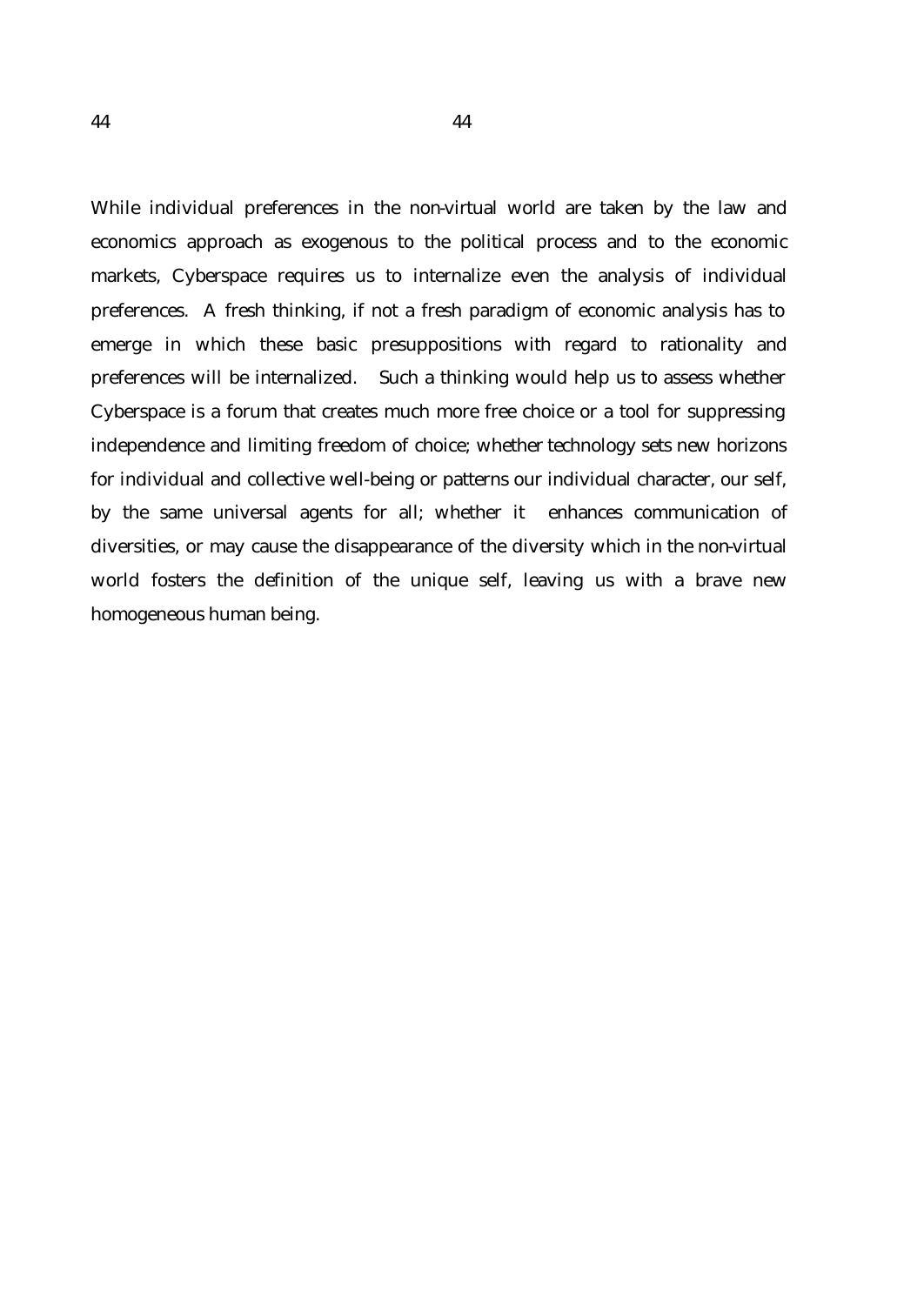### References

Allen, T., & Widdison, R., Can Computers Make Contracts? 9 *Harv. J. Law and Tec* 25 (1996)

Bailey & Brynjolfsson, *In Search of "Friction-Free Markets": An Exploratory Analysis of Prices for Books, Cds and Software Sold on the Internet* (Working Paper, 1998)

Band, J., & Katoh, M., *Interface on Trial, Intellectual Property and Interoperability in the Global Software Industry* (U.S.A: Westview Press, 1995).

Bell, T., Fair Use v. Fared Use: The Impact of Automated Rights Management on Copyright's Fair Use Doctrine, 76 *N.C.L.R.* 557 (1998).

Breyer, S.,*Regulation and Its Reform* (1982) 5-35

Burk, D., Federalism in Cyberspace, 28 *Conn. L. Rev* (1996) 1095.

Burk, D., Virtual Exit in the Global Information Economy, 73 *Chi.-Kent L. Rev.*(forthcoming 1999).

Calabresi, G., and Melamed, D., Property Rights, Liability Rules and Inalienability: One View of the Cathedral, 85 *Harvard Law Review* (1972) 1089.

Coase, R., The Problem of Social Cost, 3 *Journal of Law and Economics* (1960), 1

Cooter, R., Symposium: Normative Failure Theory of Law, 82 *Cornell Law Review* (1997) 947.

Dahlman, C., The Problem of Externality, 22 *Journal of Law and Economics* 141 (1979).

Dam, K., Self-help in the Digital Jungle, *Chicago Law & Economics Working Paper* (Summer 1998).

Dunoff J., & Trachman, J., Economic Analysis of International Law: An Invitation and a Caveat (1998, unpublished)

Easterbrook, F., Cyberspace and the Law of the Horse, 1996 *University of Chicago Legal Forum,*

Elkin-Koren, N., Cyberlaw and Social Change: A Democratic Approach to Copyright Law in Cyberspace, 14 *Cardozo Arts & Entertainment Law Journal* (1996) 250.

Farber, D., & Frickey, P., *Law and Public Choice - A Critical Introduction* (Chicago, 1991).

Gibbons, L., No Regulation, Government Regulation, or Self-Regulation: Social Enforcement or Social Contracting for Governance in Cyberspace, 6 *Cornell J. L & Pub. Policy* (1997) 475.

Hardy, T., The Proper Legal Regime for Cyberspace, 55 *University of Pitt. L. Rev* . (1997) 993.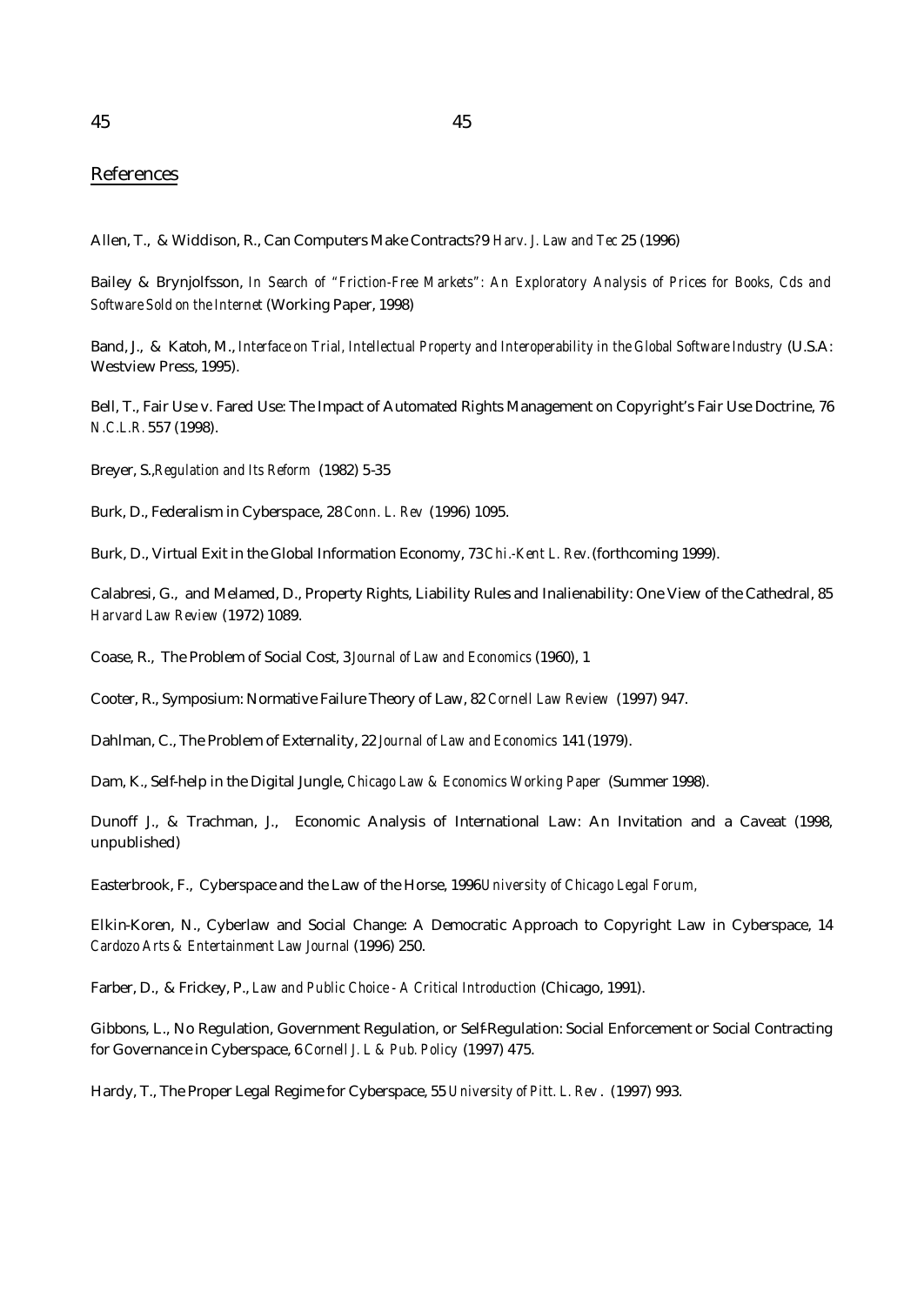Johnson, D., & Post, D., And How Shall the Net Be Governed? A Meditation on the Relative Virtues of Decentralized, Emergent Law, in Brian Kahin & Ja mes Keller ( Eds.) *Coordinating the Internet* (MIT Press 1997)

Johnson D., & Post, D., Law and Borders - The Rise of Law in Cyberspace, 48 *Stanford Law Review* (1996) 1367.

Katz, A., Symposium: Law, Economics and Norms: Taking Private Ordering Seriously, 144 *U. Penn L. Rev.* (1996) 1745.

Kuhn, T., *The Structure of Scientific Revolution* (1962, Chicago)

Landes, W., & Posner, R., An Economic Analysis of Copyright Law, 18 *Journal of Legal Studies* 325 (1989)

Landow, G., *Hypertext, The Convergence of Contemporary Critical Theory and Technology* (1992)

Lemely, M., & McGowan, D., Legal Implications of Network Economic Effects, 86 *California Law Review* 470, 1998

Lemley, M., The Law and Economics of Internet Norms, 73 *Chi.-Kent L. Rev.* (forthcoming 1999).

Lessig, L., Symposium: Surveying Law and Borders: The Zones of Cyberspace, 48 *Stanford Law Review* (1996) 1403

Loundy, D., Primer on Trademark Law and Internet Addresses, 15 *John Marshall J. of Computer and Info. Law* 465 (1997)

Mennel, P., Tailoring Legal Protection for Computer Software, 39 *Stanford Law Review* 1329, 1337 (1987)

Mennel, P., An Analysis of the Scope of Copyright Protection for Application Programs, 41 *Stanford Law Review*  (1989)

Mercuro, N. and Medema, S., *Economics and the Law - From Posner to Post-Modernism* (Princeton, 1997).

Musgrave, P., & Musgrave, R., *Public Finance in Theory and Practice* (London, 1980).

Olson, M., *The Logic of Collective Action* (Cambridge, Mass. 1965),

Pigou, *The Economics of Welfare* (1920)

Post, D., Governing Cyberspace, 43 *Wayne Law Review* 155 (Fall 1996),

Post, D., & Johnson, D., The New Civic Virtue of the Net: Lessons from Models of Complex Systems for the Governance of Cyberspace, *Stanford Tech. L. Rev* October 1997.

Rackoff, Contracts of Adhesion: An Essay In Reconstruction, 96 *Harvard Law Review* 1173 (1983).

Reidenberg, J., Lex Informatica: the Formulation of Information Policy Rules Through Technology, 76 *Texas Law Review* (1998) 553.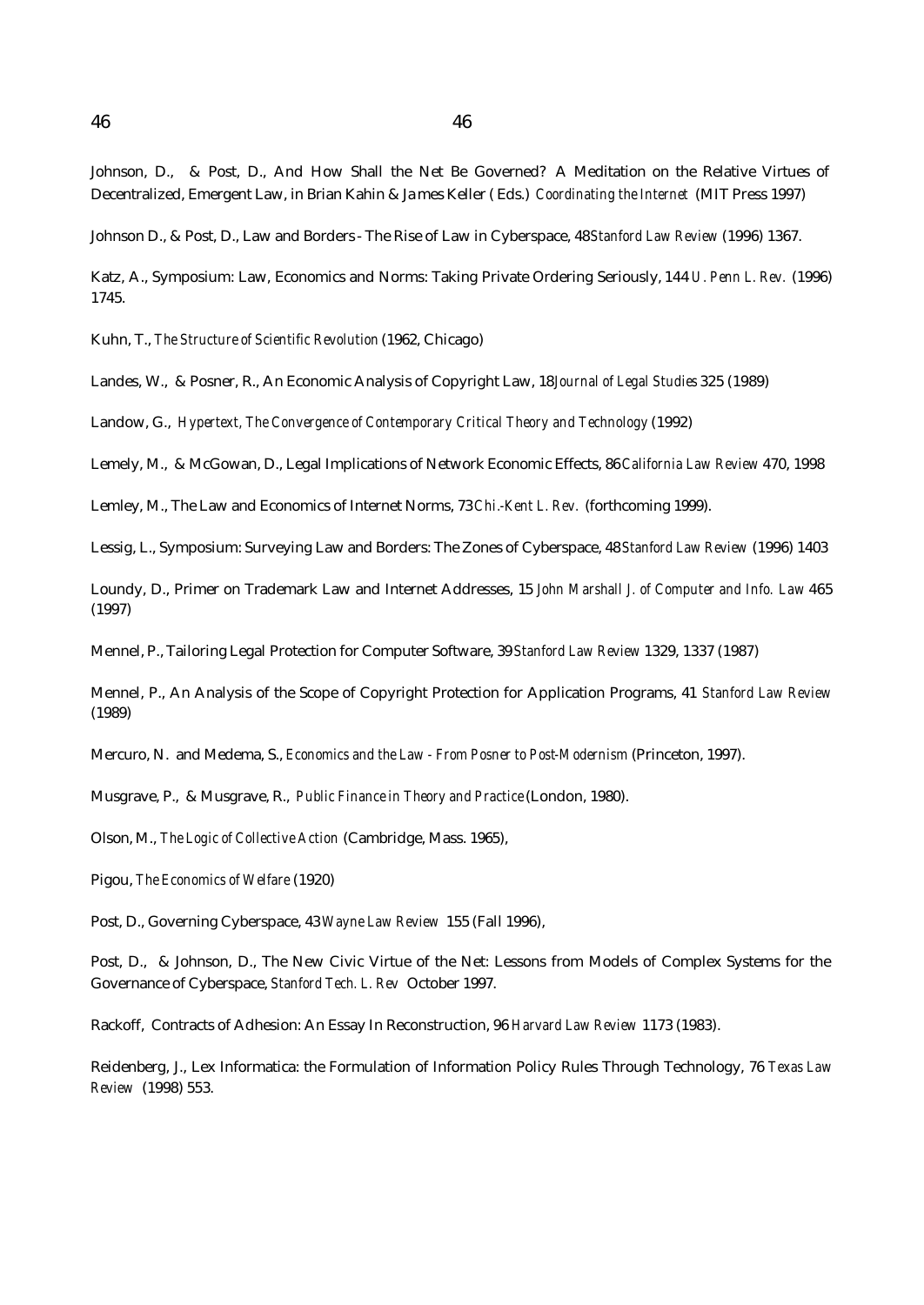Schultze, C. L., *The Public Use of Private Interest* (1977).

Sunstein, c., Emerging Media Technology and the First Amendment: The First Amendment in Cyberspace, 104 *Yale Law Journal* (1995) 1757.

Trachtman, J., Cyberspace, Sovereignty, Jurisdiction and Modernism (1998, unpublished)

<sup>2</sup> As some of the roots of the Neoinstitutional law and economics can be traced to the 18th century works of Borda and Condorcet, the term "generation" is being used here not merely on chronological bases, but more as an indicator for the width and complexity of the economic analysis. As the science of economics is cornered upon the transformation of real world reality into a simplified setting which is the bases for applying rigorous models of analysis, the presuppositions which set the framework for the modeling, can determine the complexity of the analysis and thus the precision of its results. In this sense, the Chicago school can be labeled as first generation law and economics, while Neoinstitutional law and economics can be labeled as third generation.

<sup>3</sup> For a broad definition of Neoinstitutional law and economics, which consists of the works of Coase, Williamson, Stigler, and Buchanan and Tullock, among others, see Mercuro and Medema (1997), Ch. 5.

<sup>4</sup> See Cooter (1997) asserting that in the 1970s, economists drawing upon the analysis of externalities and public goods reached a remarkable consensus concerning the intellectual framework for analyzing and justifying state regulation of the economy. According to this framework, a prima facie case for public intervention requires demonstration of the failure of a free market. See also Breyer (1982), Schultze (1977).

<sup>5</sup> Consider, for instance, attempts by territorial states to tax on-line transactions. It is becoming more difficult to ascertain the location in which the taxable service or product has been provided. Furthermore, taxing on-line transactions would require an increasingly higher level of control over on -line transmission. Taxing such transactions would require tax collectors to monitor on-line transmission and to distinguish transactions in virtual goods (such as a computer program or a news article) from mere information exchange.

<sup>6</sup> See Turner Broadcasting Sys. Inc. v. FCC, 114 s. Ct. 2445; Sunstein (1995).

7 See Reno v. American Civil Liberties Union, WL 348012 (US); Gibbons (1997) pp. 547 ff.

<sup>\*</sup> Lecturers, the Faculty of Law, University of Haifa

<sup>&</sup>lt;sup>1</sup> Did you know that CAPITAL LETTERS in Cyberspace is shouting, :-) is kidding, and bbl means I will be back later? See also Gibbons (1997) who argues that Cyberspace is a community with diverse characteristics linguistically, culturally and economically. Internet users (Cyberians), for instance, dislike capital letters since it requires an additional stroke on the keyboard.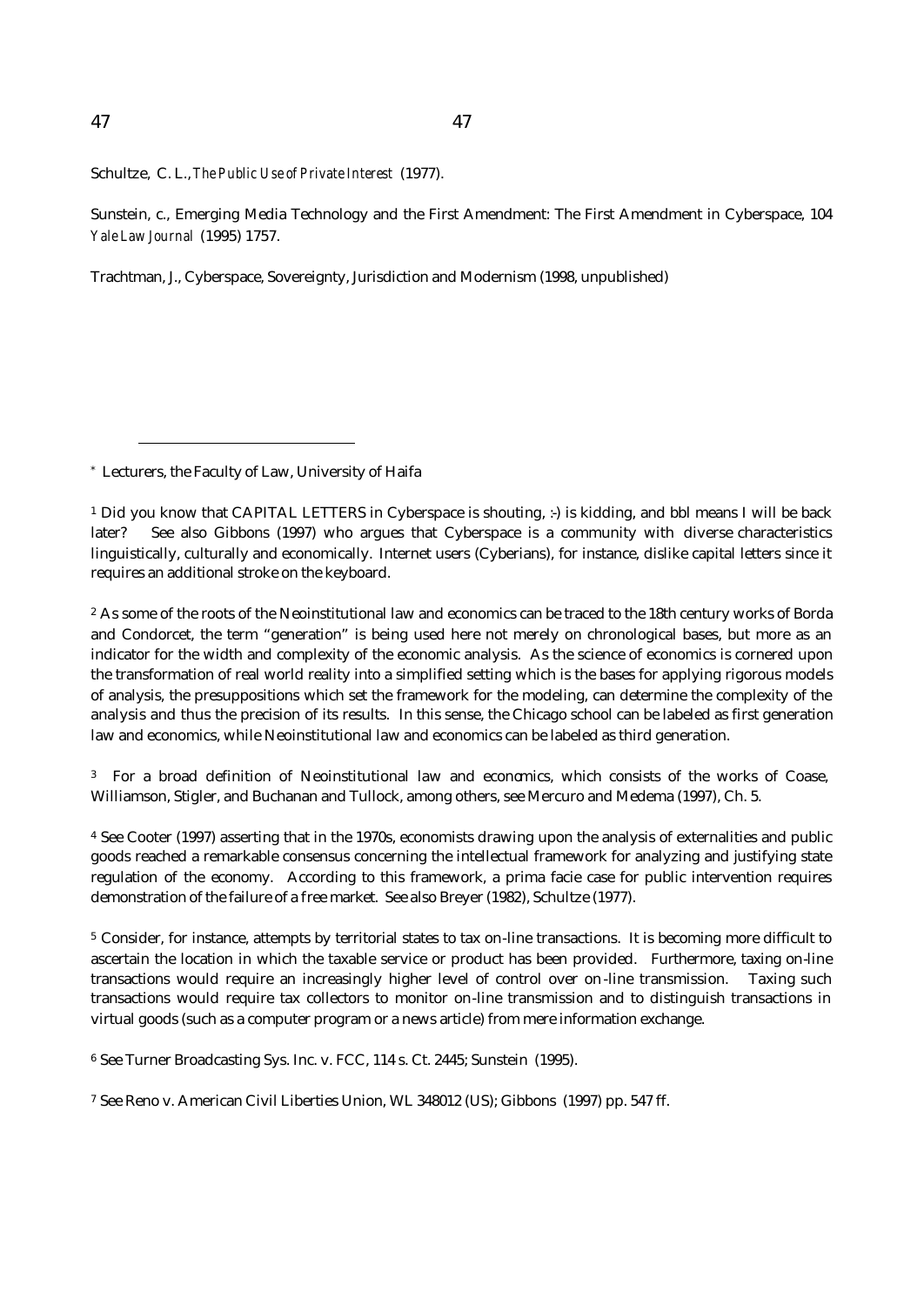<sup>8</sup> Band and Katoh (1995) prescribe two meanings for the term interoperability. One is interchangeability, namely "the degree to which one product can substitute for another." The other is connectivity, which refers to "the degree to which a product can participate in a joint activity without requiring other connected products to alter their mode of operation."

<sup>9</sup> See Lemely & McGowan (1998).

<sup>10</sup> Microsoft Word uses a Hebrew standard which is accessible only by Microsoft Explorer and not by the competing browser Netscape. Thus, domination over the wordprocessor market allows MS to dominate the market for browsers in Hebrew and to increase the cost of entry (or entirely prevent entry) by a competing browser.

<sup>11</sup> See Lemley & McGowan (1998) 495.

<sup>12</sup> See generally Landes & Posner (1989); Mennel (1987) and (1989).

<sup>13</sup> Intellectual property laws create monopolies, but at the same time they keep this monopoly limited to serve its ultimate purpose of maximizing access to information. These laws, thus, regulate access to information by balancing the incentives to create and enhancing the accessibility of information.

<sup>14</sup> Consider, for instance, the purchase of a program from the VoclTech site. A user visits the site, browses through information about products and prices, selects the products to be purchased by clicking on with her mouse, places an order in which information is registered, makes a payment, which again does not involve any money exchange but merely information processing of one's credit card number etc., and finally downloads the product that is in fact bites of information.

<sup>15</sup> See also Gibbons (1997), p. 482.

<sup>16</sup> Disseminating information on the Internet involves providing users with access to information represented digitally rather than the distribution of physical copies. See: Landow (1992). Once materials are posted on a web site any user may access such materials and often download the file. One may simply post files on one's web site for remote retrieval by the public. On dissemination by access see Elkin-Koren (1996), pp. 250-254.

<sup>17</sup> For instance, digital networks provide remote access to large databases on mainframe computers. Information may be available to users by downloading from a bulletin board or a data base. Another way of dissemination by access is by making files available on the network for the use of the general public. Anonymous FTP (File Transfer Protocol) is the posing of files, for remote retrieval by the public, in a publicly accessible directory. Anyone is able to log in anonymously and retrieve the files in the public access directory. See Landow (1992) p. 23.

<sup>18</sup> For such an argument see: Trachtman (unpublished), nn. 38-39 and accompanying text.

<sup>19</sup> See Bell (1998); Dam (1998).

<sup>20</sup> Dam (1998) believes that such a race requires government intervention in prohibiting circumventing means, but suggests that such regulation should carefully drafted to avoid preventing technological development alltogether.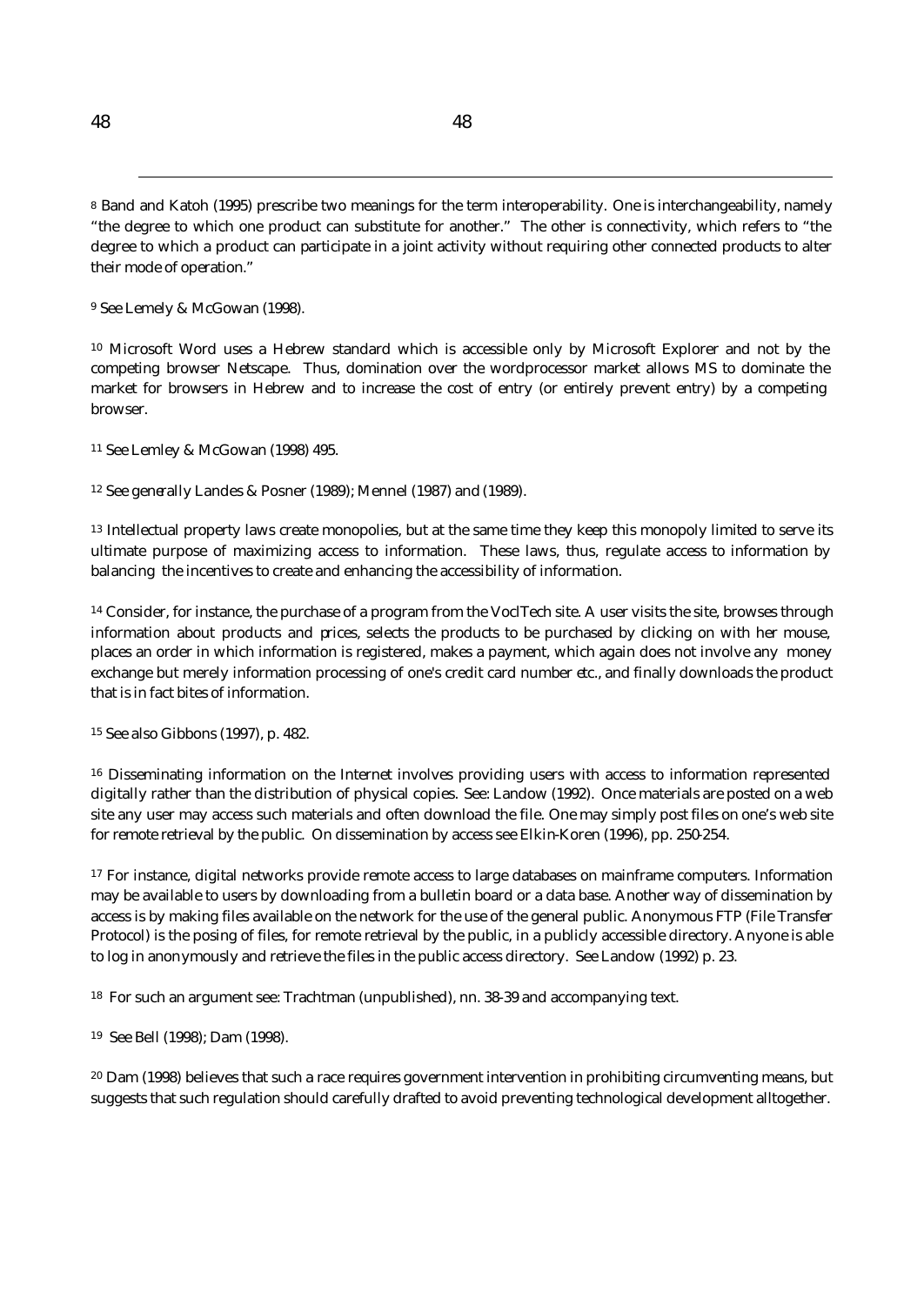<sup>21</sup> See, for instance, National Information Infrastructure Copyright Protection Act (NIICPA), H.R. 2441, 104th Cong., 2d Sess. 1995, which is based on US Department of Commerce, Information Infrastructure Task Force, final report of the Working Group on Intellectual Property Rights: Intellectual Property and the National Information Infrastructure (1995) (White Paper). This paper emphasizes the threat introduced by the Internet to the interests of copyright holders, and recommends the expansion of the rights granted to owners for on-line distribution.

<sup>22</sup> Elkin-Koren ( ) pp. 402-403.

<sup>23</sup> The high cost involved in mass distribution in the non-virtual world (establishing a printing press or a broadcasting network) dictates the type of information that is produced. Providers would invest in the production of information for which they can charge (sell copies, charge for use, sell commercials). Thus, information for which the potential market would be too small is not produced at all.

<sup>24</sup> Domain names are used for identifying the Internet Protocol (IP) address on the net. IP numbers indicate the "location" of the server ("host") which is connected to the net. Since numbers are long, and therefore hard to remember, they have been replaced by names. Domain name registries co-ordinate the assignment of top-level domain names (the InterNIC for a .com addresses, and local registries for national addresses such as .uk., .il). Several commentators believe that trademarks law should apply to domain names in order to protect the public interest in identifying the source of goods and services and distinguish it from the goods or services provided by others. See Loundy (1997); Johnson & Post (1997).

<sup>25</sup> For instance, by taxing player whose activity imposes negative externalities, or subsidizing an activity that involves positive externalities. These remedies and the general analysis of externalities can be attributed to the French economist Pigou (1920).

<sup>26</sup> For example, a polluter in one community may affect individuals in other jurisdictions. Such externalities are not internalized by decision-makers in the regulating community. When the total efficiency of both units is thought of this will often lead to inefficiencies or sub-optimal regulations.

<sup>27</sup> On economic analysis of international law based on externalities analysis see Dunoff & Trachman (1998)

<sup>28</sup> Trachtman (1998) argues that "the role of jurisdictional rule is to internalize externalities to the extent desired or alternatively to provide clear enough allocations of jurisdiction that it may be reallocated (and externalities thereby internalized to the extent worthwhile) through transactions between states."

<sup>29</sup> The assumption that governing bodies (the state) are capable of determining the total social utility is not shared by all models of externalities. Dahlman (1979) identifies two models of externalities in the economic literature. According to the first model (entitled by Dahlman "Walrasian general equilibrium approach") government intervention is justified when real-world allocation of resources diverges from a Pareto optimal allocation that would be likely to result from a competitive equilibrium in a transaction-cost-free world. The second model views externalities as a function of transaction costs. This model takes into account the costs of third parties associated with the removal of negative externalities. If the value placed by such parties on the removal of an externality is lower than the cost associated with its removal (transaction cost) then such externality will not be removed. Thus, real-world allocation reflects an attainable optimum. Consequently, there is a far less room for government intervention.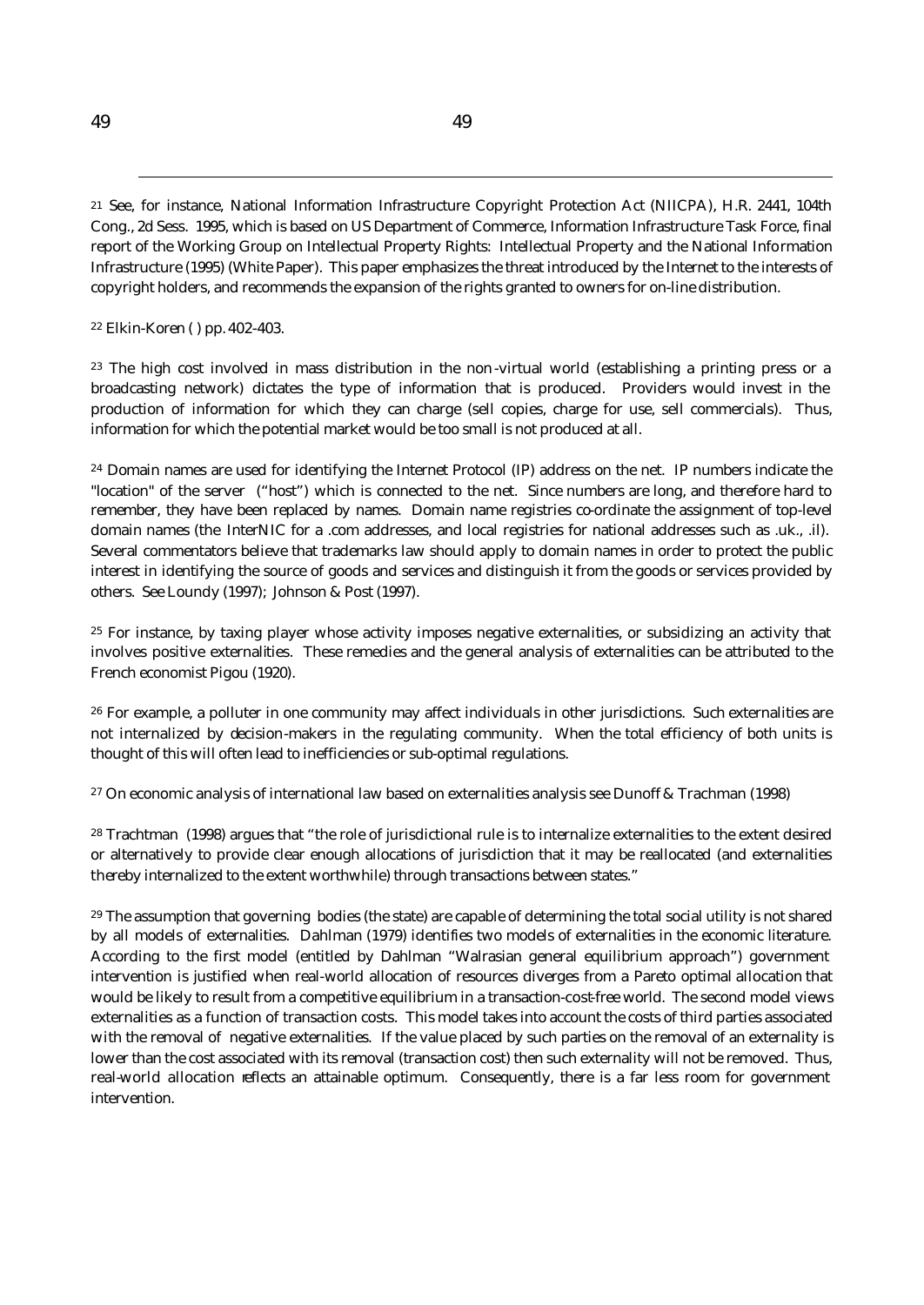$50$  50

<sup>30</sup> See Post (1996)

 $\overline{a}$ 

<sup>31</sup> This is a function of the speed at which information travels, and the digital character of that information, which does not decay over time and distance. See Post (1996) p. 18.

<sup>32</sup> Lessig (1996), p.

<sup>33</sup> Remailers are simply intermediary computers that strip off identifying information from the original message (name and address).

<sup>34</sup> See Hardy (1997)

<sup>35</sup> Post (1996) p. 3.

<sup>36</sup> For example: Johnson & Post (1996) and Post & Johnson (1997)

<sup>37</sup> For a pictorial description of this overlap see Lessig (1996), p. 1403

<sup>38</sup> Consider, for instance, a user who downloads obscene materials. Assume that such materials violate a standard of the community in which she physically lives and are prohibited under local law. These materials may, however, conform with the values of the on-line community to which she belongs, and to the community standards in the place from which the materials were originated. Affiliation with an on line community allows one to avoid the social bargain achieved in one's community.

<sup>39</sup> Lemley( 1999).

<sup>40</sup> David Post (1996) demonstrates this argument with the example of the rule imposed by AOL (No Spam) representing the collective will of the subscribers. If it does not, subscribers would "vote with their electrons" by switching to another provider.

<sup>41</sup> Burk (1999)

<sup>42</sup> Compare, for instance, the cost of moving to a new neighborhood, changing a club or switching jobs with the cost of leaving an unsatisfactory on-line service or migrating to a new on -line community.

<sup>43</sup> For a historical survey of transaction cost economics see: Mercuro & Medema ( 1997), pp. 147-156.

<sup>44</sup> For example, see Sunstein (1995); Easterbrook (1996) Trachtman (1999).

<sup>45</sup> Lower transaction costs entails price cuts. At least one research suggests that prices on the Internet are generally higher than prices of identical products sold by retailers with physical stores and that price variance is higher for Internet retailers. See the study of Bailey and Brynjolfsson (1998) on Amazon and Barnes & Noble bookstores.

46 Trachman (1999)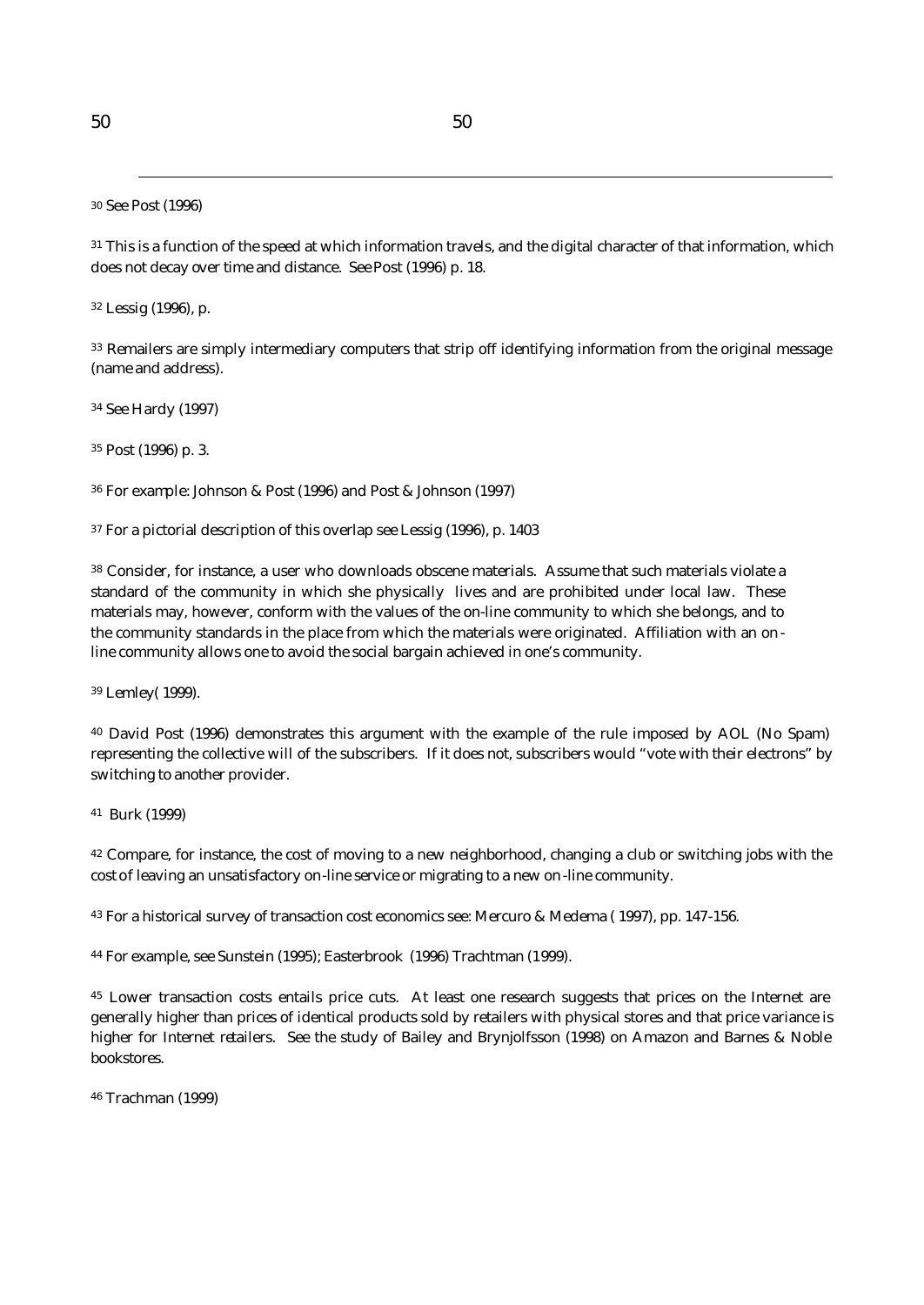- See: Lessig (1996) p. 1408; Reidenberg (1998)
- See Reidenberg (1998) the text accompanying footnotes 27-38.

see also Hardy (1997)

See Gibbons (1997) p. 535.

For an opposing view see Lessig (1996) p. 1406.

 It is arguable that terms of transaction in any given service or product have network externalities. For instance, some restrictions on the use of information may become valuable only when applicable to all users who may gain access to informational work.

 Another rationale is that standard form contracts are serving the institutional structure of the corporation. See: Rackoff (1983).

 Transaction cost in contracts, which in the real world justify standard form contracts, may be lower in a way that will not justify standard forms contract. This may also enhance equality and just distribution. See Gibbons (1997) p. 530.

 Similar insights were argued in the case of the application of the law and economics approach to international law. See Dunoff & Trachtman (1998).

See Burk (1996).

 Consider, for instance, an issue on the current agenda - whether to charge a fee for Internet domain name registry. It is possible to pose this question to all Internet users at low cost. It is also relatively easy to collect the information and process the results. If different parties have different agendas on this issues, they can also communicate their propaganda to users.

 See also Trachtman (1998) arguing that Cyberspace reduces transaction cost of co-ordination in the private sector and in the public sector.

For a basic analysis of political agency costs see: Musgrave & Musgrave (1980).

See the classic text of Olson (1965), and in the legal context Farber & Frickey (1991), ch.1.

For further discussion of the advantages of decentralization see Cooter (1997).

See Reidenberg (1998).

See also Katz (1996)

See Allen & Widdison (1996)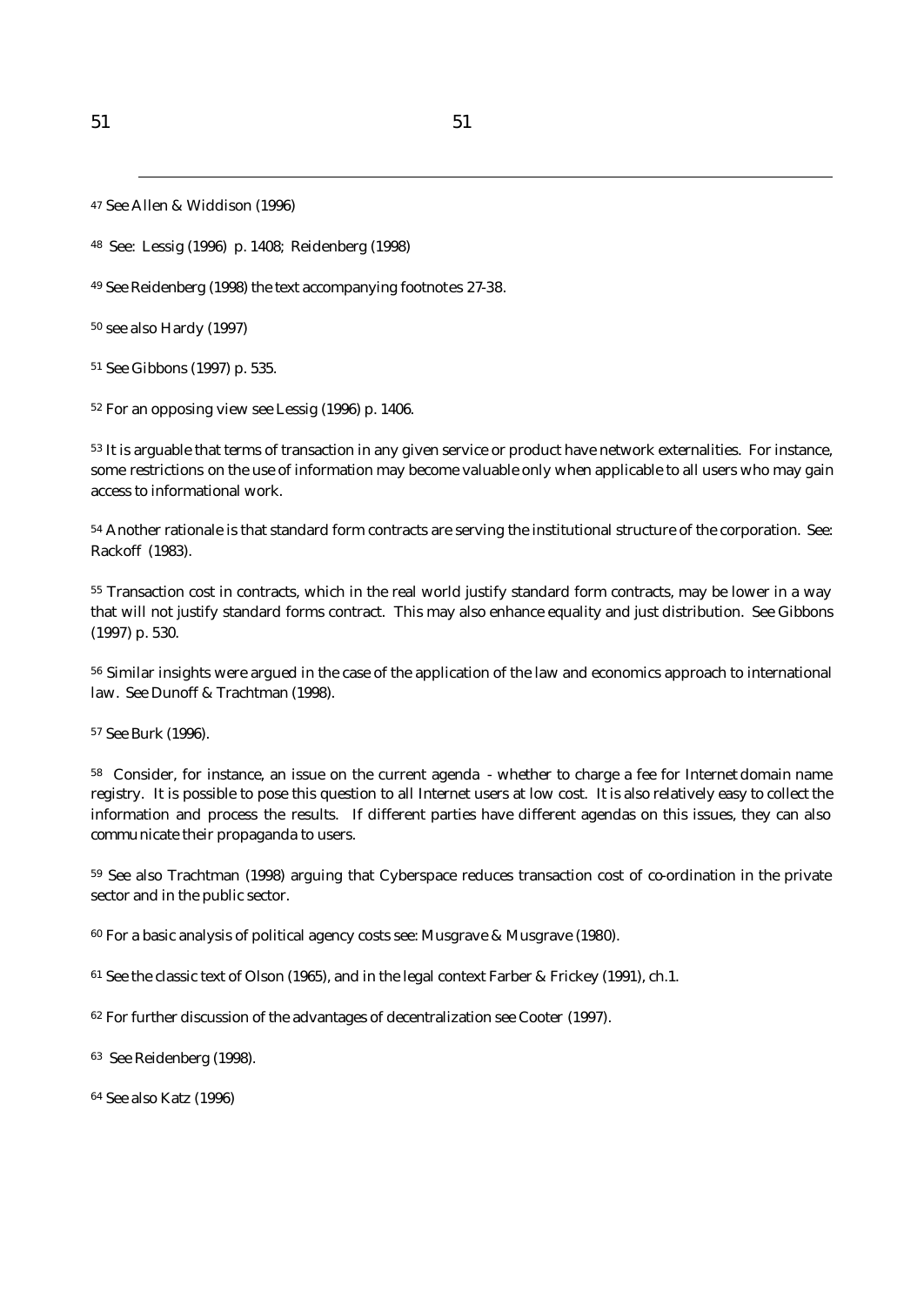<sup>65</sup> Generally speaking, digital representation is malleable and changes involve lower cost than inserting changes in other media of representation. Compare, for instance, the cost of making changes to a text that is posted on-line or on the computer screen, with cost of inserting changes in a published book. Yet cost of inserting changes in digitized information may also be prohibitively high. Consider, for example, the minor modification necessary to achieve Year 2000 compliance of programs. The wide scope of such changes imposes very high cost.

<sup>66</sup> See also Hardy (1997)

<sup>67</sup> See Bell (1998)

 $\overline{a}$ 

<sup>68</sup> See: Lessig (1996) p. 1407-08; Reidenberg (1998).

<sup>69</sup> Reidenberg (1998) endorses the Lex Informaticia embodied in the code as the new and modern version of the lex meractoria of merchants in the medieval ages. Trachtman (1998) refers to these approaches that endorse regulation by the code as "new medievalists".

<sup>70</sup> Take, for instance, the network services provided by Microsoft when it launched its network that allowed automatic reading of users' information on their hard drive without their knowledge.

<sup>71</sup> This includes imposing fines, liability rules, etc.

<sup>72</sup> See Reidenberg (1998) suggesting that Lex Infromacia should become the target of regulation instead of direct regulation of the behavior itself – for instance, the promotion of technical standards.

<sup>73</sup> For example, proposals in the US Congress to prevent the development of circumventing technologies that may tamper with Copyright Management Systems provide such systems with immunity by law.

<sup>74</sup> The law may prohibit a program that allows invasion of private exchanges (reading all emails from any workstation). However, the law may do nothing, and thus require individuals who wish to protect their privacy to encrypt their messages.

<sup>75</sup> See, on the American jurisdiction rules and their inapplicability to Cyberspace, Burk (1996).

- <sup>76</sup> See Lessig (1996) p. 1409.
- <sup>77</sup> Easterbrook (1996)

<sup>78</sup> For example, the Digital Millennium Copyright Act which prohibits the use of technologies allowing the circumvention of copyright management systems.

<sup>79</sup> The causal relationship between technological progress and social-economic processes is controversial. Technological determinism maintains that technological development progresses by its own inertia out of selfcontained logic of scientific or technical necessity. Social choice theory maintains that technological development is the outcome of a conscious social choice. The approach we suggest here emphasizes the reciprocal relationship between technological and social processes, perceiving both as driving a change.